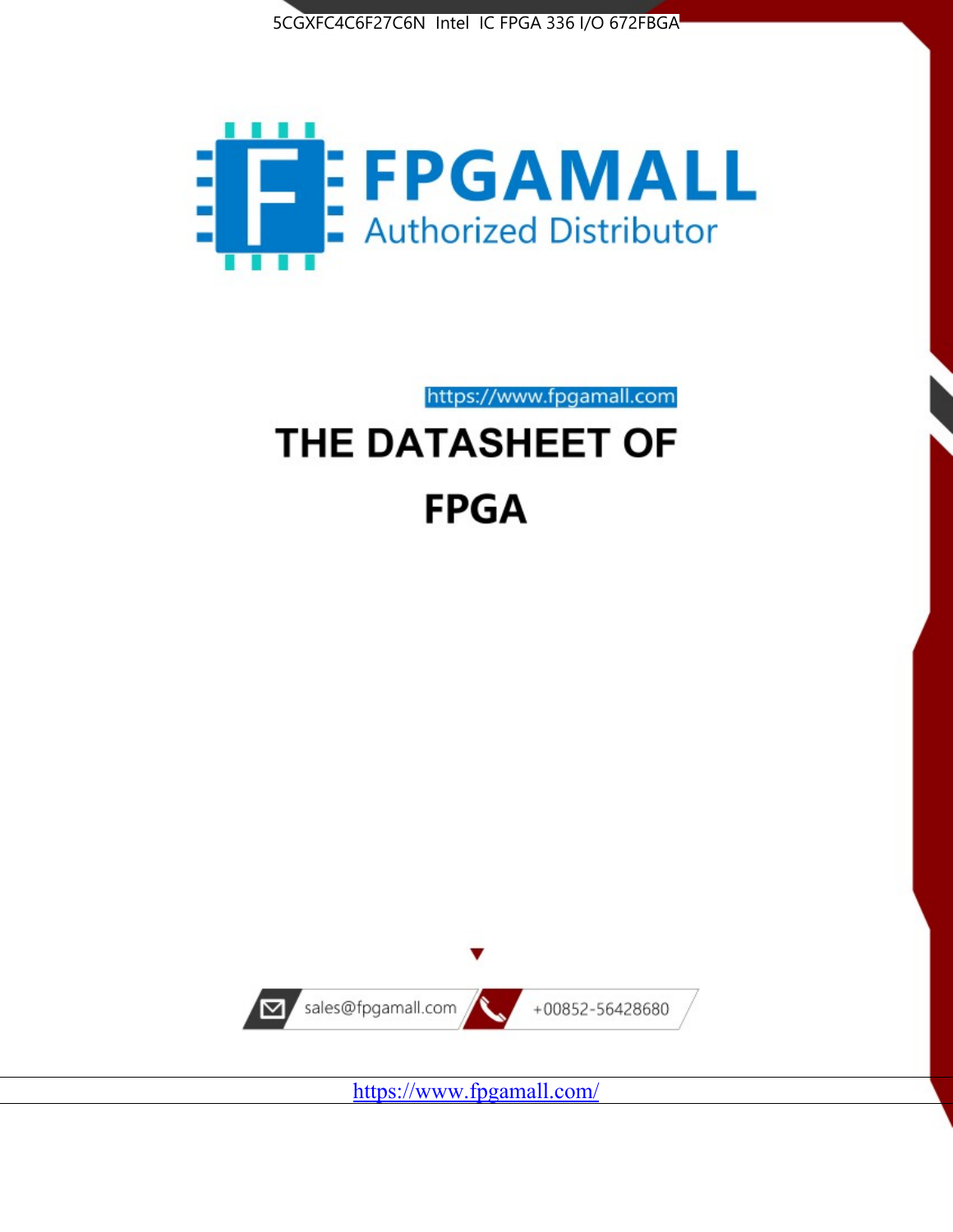5CGXFC4C6F27C6N Intel IC FPGA 336 I/O 672FBGA



# **Cyclone V Device Overview**



**CV-51001 | 2018.05.07** Latest document on the web: **[PDF](https://www.altera.com/en_US/pdfs/literature/hb/cyclone-v/cv_51001.pdf)** | **[HTML](https://www.altera.com/documentation/sam1403480548153.html)**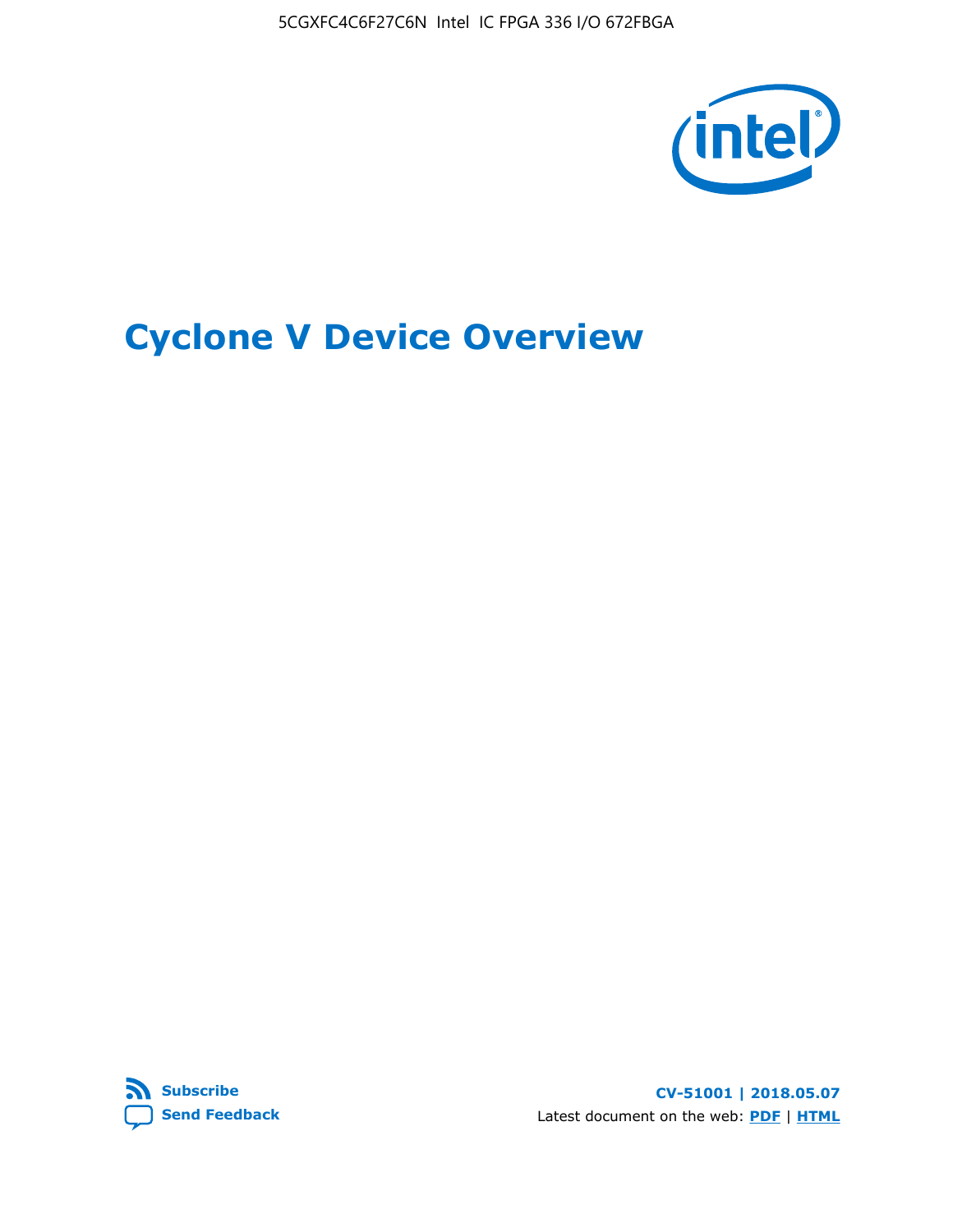

**Contents** 

# **Contents**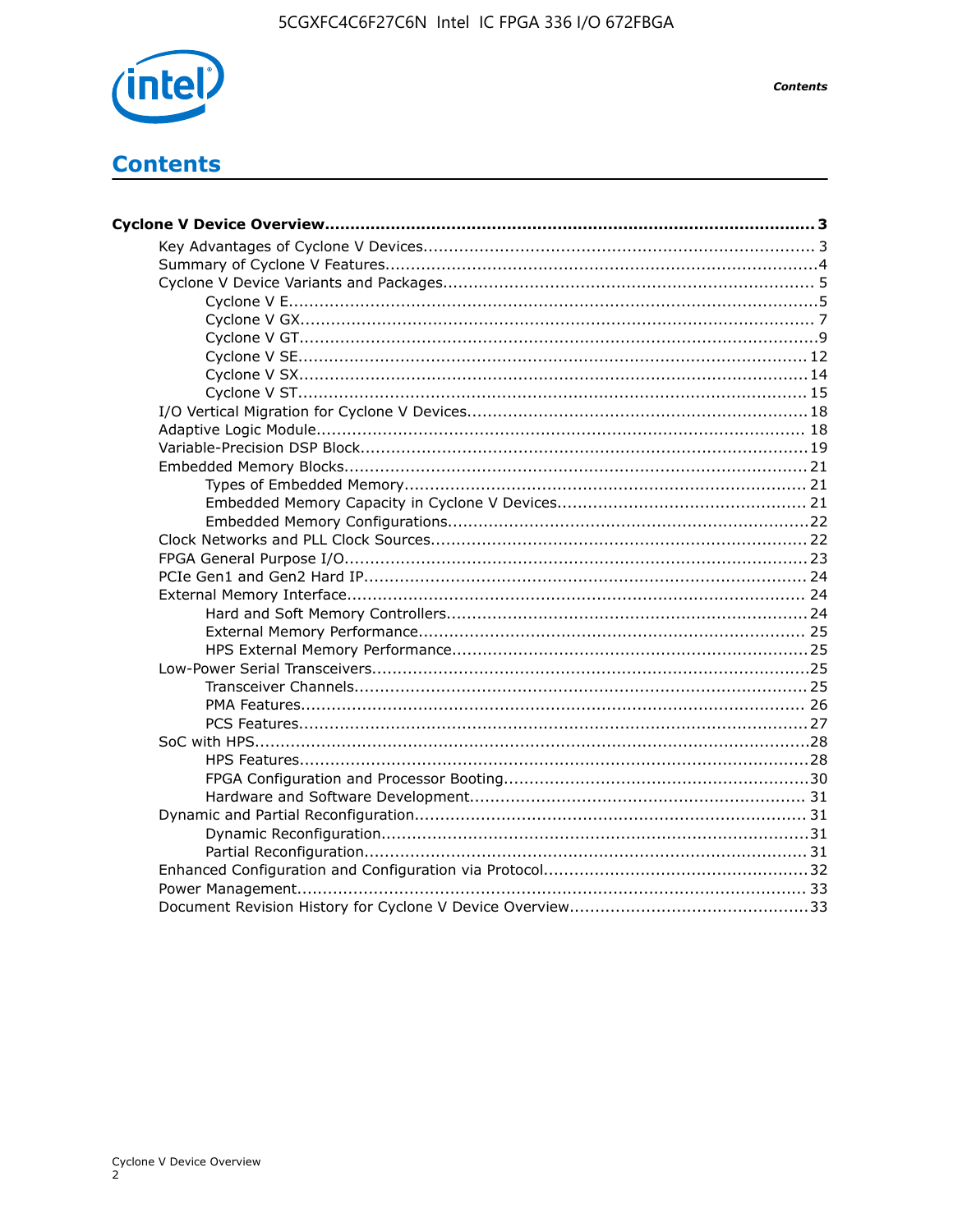

# **Cyclone V Device Overview**

The Cyclone® V devices are designed to simultaneously accommodate the shrinking power consumption, cost, and time-to-market requirements; and the increasing bandwidth requirements for high-volume and cost-sensitive applications.

Enhanced with integrated transceivers and hard memory controllers, the Cyclone V devices are suitable for applications in the industrial, wireless and wireline, military, and automotive markets.

#### **Related Information**

[Cyclone V Device Handbook: Known Issues](https://www.altera.com/support/support-resources/knowledge-base/solutions/rd12152011_347.html) Lists the planned updates to the Cyclone V Device Handbook chapters.

# **Key Advantages of Cyclone V Devices**

#### **Table 1. Key Advantages of the Cyclone V Device Family**

| <b>Advantage</b>                                                                    | <b>Supporting Feature</b>                                                                                                                                                                                                                                                    |
|-------------------------------------------------------------------------------------|------------------------------------------------------------------------------------------------------------------------------------------------------------------------------------------------------------------------------------------------------------------------------|
| Lower power consumption                                                             | Built on TSMC's 28 nm low-power (28LP) process technology and includes an<br>$\bullet$<br>abundance of hard intellectual property (IP) blocks<br>Up to 40% lower power consumption than the previous generation device                                                       |
| Improved logic integration and<br>differentiation capabilities                      | 8-input adaptive logic module (ALM)<br>٠<br>Up to 13.59 megabits (Mb) of embedded memory<br>٠<br>Variable-precision digital signal processing (DSP) blocks                                                                                                                   |
| Increased bandwidth capacity                                                        | 3.125 gigabits per second (Gbps) and 6.144 Gbps transceivers<br>٠<br>Hard memory controllers<br>٠                                                                                                                                                                            |
| Hard processor system (HPS)<br>with integrated Arm* Cortex*-A9<br>MPCore* processor | Tight integration of a dual-core Arm Cortex-A9 MPCore processor, hard IP, and an<br>$\bullet$<br>FPGA in a single Cyclone V system-on-a-chip (SoC)<br>Supports over 128 Gbps peak bandwidth with integrated data coherency between<br>٠<br>the processor and the FPGA fabric |
| Lowest system cost                                                                  | Requires only two core voltages to operate<br>٠<br>Available in low-cost wirebond packaging<br>٠<br>Includes innovative features such as Configuration via Protocol (CvP) and partial<br>٠<br>reconfiguration                                                                |

Intel Corporation. All rights reserved. Intel, the Intel logo, Altera, Arria, Cyclone, Enpirion, MAX, Nios, Quartus and Stratix words and logos are trademarks of Intel Corporation or its subsidiaries in the U.S. and/or other countries. Intel warrants performance of its FPGA and semiconductor products to current specifications in accordance with Intel's standard warranty, but reserves the right to make changes to any products and services at any time without notice. Intel assumes no responsibility or liability arising out of the application or use of any information, product, or service described herein except as expressly agreed to in writing by Intel. Intel customers are advised to obtain the latest version of device specifications before relying on any published information and before placing orders for products or services. \*Other names and brands may be claimed as the property of others.

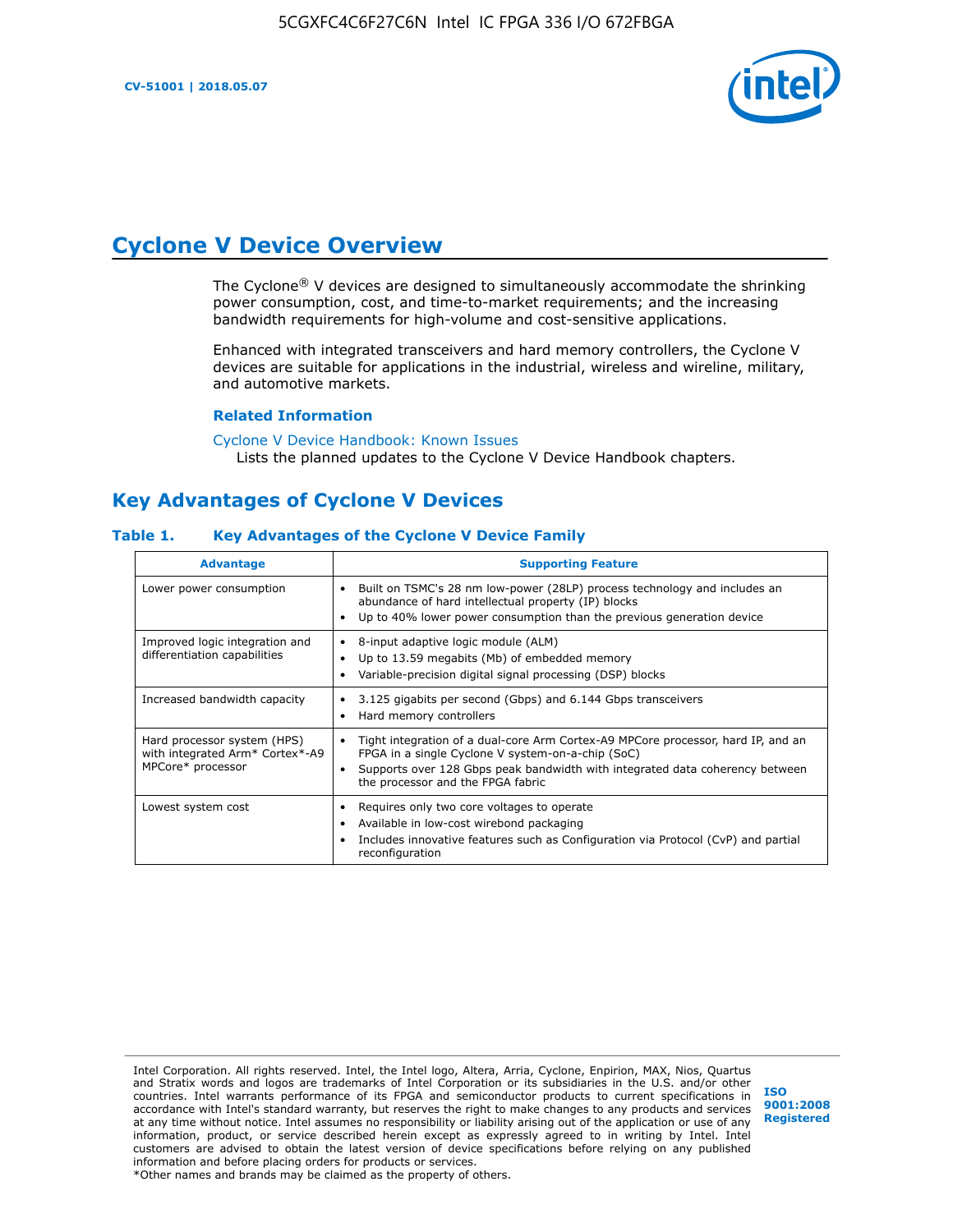

# **Summary of Cyclone V Features**

## **Table 2. Summary of Features for Cyclone V Devices**

| <b>Feature</b>                                           | <b>Description</b>                                                                                                                                                                                                                                                                                                                        |                                                                                                                                                                                                                                                                                                                                                                                                                                                                                                                                                                                                                                                                                                         |  |  |  |  |  |  |  |
|----------------------------------------------------------|-------------------------------------------------------------------------------------------------------------------------------------------------------------------------------------------------------------------------------------------------------------------------------------------------------------------------------------------|---------------------------------------------------------------------------------------------------------------------------------------------------------------------------------------------------------------------------------------------------------------------------------------------------------------------------------------------------------------------------------------------------------------------------------------------------------------------------------------------------------------------------------------------------------------------------------------------------------------------------------------------------------------------------------------------------------|--|--|--|--|--|--|--|
| Technology                                               | TSMC's 28-nm low-power (28LP) process technology<br>$\bullet$<br>1.1 V core voltage<br>$\bullet$                                                                                                                                                                                                                                          |                                                                                                                                                                                                                                                                                                                                                                                                                                                                                                                                                                                                                                                                                                         |  |  |  |  |  |  |  |
| Packaging                                                | $\bullet$                                                                                                                                                                                                                                                                                                                                 | Wirebond low-halogen packages<br>Multiple device densities with compatible package footprints for seamless migration between<br>different device densities<br>RoHS-compliant and leaded $(1)$ options                                                                                                                                                                                                                                                                                                                                                                                                                                                                                                   |  |  |  |  |  |  |  |
| High-performance<br>FPGA fabric                          | Enhanced 8-input ALM with four registers                                                                                                                                                                                                                                                                                                  |                                                                                                                                                                                                                                                                                                                                                                                                                                                                                                                                                                                                                                                                                                         |  |  |  |  |  |  |  |
| Internal memory<br>blocks                                | of the ALMs as MLAB memory                                                                                                                                                                                                                                                                                                                | M10K-10-kilobits (Kb) memory blocks with soft error correction code (ECC)<br>Memory logic array block (MLAB)-640-bit distributed LUTRAM where you can use up to 25%                                                                                                                                                                                                                                                                                                                                                                                                                                                                                                                                     |  |  |  |  |  |  |  |
| Embedded Hard IP<br>blocks                               | Variable-precision DSP<br>Native support for up to three signal processing precision levels<br>(three $9 \times 9$ , two $18 \times 18$ , or one 27 x 27 multiplier) in the same<br>variable-precision DSP block<br>64-bit accumulator and cascade<br>Embedded internal coefficient memory<br>Preadder/subtractor for improved efficiency |                                                                                                                                                                                                                                                                                                                                                                                                                                                                                                                                                                                                                                                                                                         |  |  |  |  |  |  |  |
|                                                          | Memory controller                                                                                                                                                                                                                                                                                                                         | DDR3, DDR2, and LPDDR2 with 16 and 32 bit ECC support                                                                                                                                                                                                                                                                                                                                                                                                                                                                                                                                                                                                                                                   |  |  |  |  |  |  |  |
|                                                          | Embedded transceiver<br>I/O                                                                                                                                                                                                                                                                                                               | PCI Express* (PCIe*) Gen2 and Gen1 (x1, x2, or x4) hard IP with<br>multifunction support, endpoint, and root port                                                                                                                                                                                                                                                                                                                                                                                                                                                                                                                                                                                       |  |  |  |  |  |  |  |
| Clock networks                                           | Up to 550 MHz global clock network<br>$\bullet$<br>$\bullet$                                                                                                                                                                                                                                                                              | Global, quadrant, and peripheral clock networks<br>Clock networks that are not used can be powered down to reduce dynamic power                                                                                                                                                                                                                                                                                                                                                                                                                                                                                                                                                                         |  |  |  |  |  |  |  |
| Phase-locked loops<br>(PLLs)                             | $\bullet$<br>Integer mode and fractional mode<br>$\bullet$                                                                                                                                                                                                                                                                                | Precision clock synthesis, clock delay compensation, and zero delay buffering (ZDB)                                                                                                                                                                                                                                                                                                                                                                                                                                                                                                                                                                                                                     |  |  |  |  |  |  |  |
| FPGA General-purpose<br>$I/Os$ (GPIOs)                   | $\bullet$<br>$\bullet$<br>On-chip termination (OCT)<br>$\bullet$                                                                                                                                                                                                                                                                          | 875 megabits per second (Mbps) LVDS receiver and 840 Mbps LVDS transmitter<br>400 MHz/800 Mbps external memory interface<br>3.3 V support with up to 16 mA drive strength                                                                                                                                                                                                                                                                                                                                                                                                                                                                                                                               |  |  |  |  |  |  |  |
| Low-power high-speed<br>serial interface                 | 614 Mbps to 6.144 Gbps integrated transceiver speed<br>$\bullet$<br>Transmit pre-emphasis and receiver equalization<br>$\bullet$<br>Dynamic partial reconfiguration of individual channels<br>$\bullet$                                                                                                                                   |                                                                                                                                                                                                                                                                                                                                                                                                                                                                                                                                                                                                                                                                                                         |  |  |  |  |  |  |  |
| <b>HPS</b><br>(Cyclone V SE, SX,<br>and ST devices only) | $\bullet$<br>$\bullet$<br>interfaces<br>On-chip RAM and boot ROM                                                                                                                                                                                                                                                                          | Single or dual-core Arm Cortex-A9 MPCore processor-up to 925 MHz maximum frequency with<br>support for symmetric and asymmetric multiprocessing<br>Interface peripherals-10/100/1000 Ethernet media access control (EMAC), USB 2.0<br>On-The-GO (OTG) controller, quad serial peripheral interface (QSPI) flash controller, NAND<br>flash controller, Secure Digital/MultiMediaCard (SD/MMC) controller, UART, controller area<br>network (CAN), serial peripheral interface (SPI), I <sup>2</sup> C interface, and up to 85 HPS GPIO<br>System peripherals—general-purpose timers, watchdog timers, direct memory access (DMA)<br>controller, FPGA configuration manager, and clock and reset managers |  |  |  |  |  |  |  |
|                                                          |                                                                                                                                                                                                                                                                                                                                           | continued                                                                                                                                                                                                                                                                                                                                                                                                                                                                                                                                                                                                                                                                                               |  |  |  |  |  |  |  |

<sup>(1)</sup> Contact Intel for availability.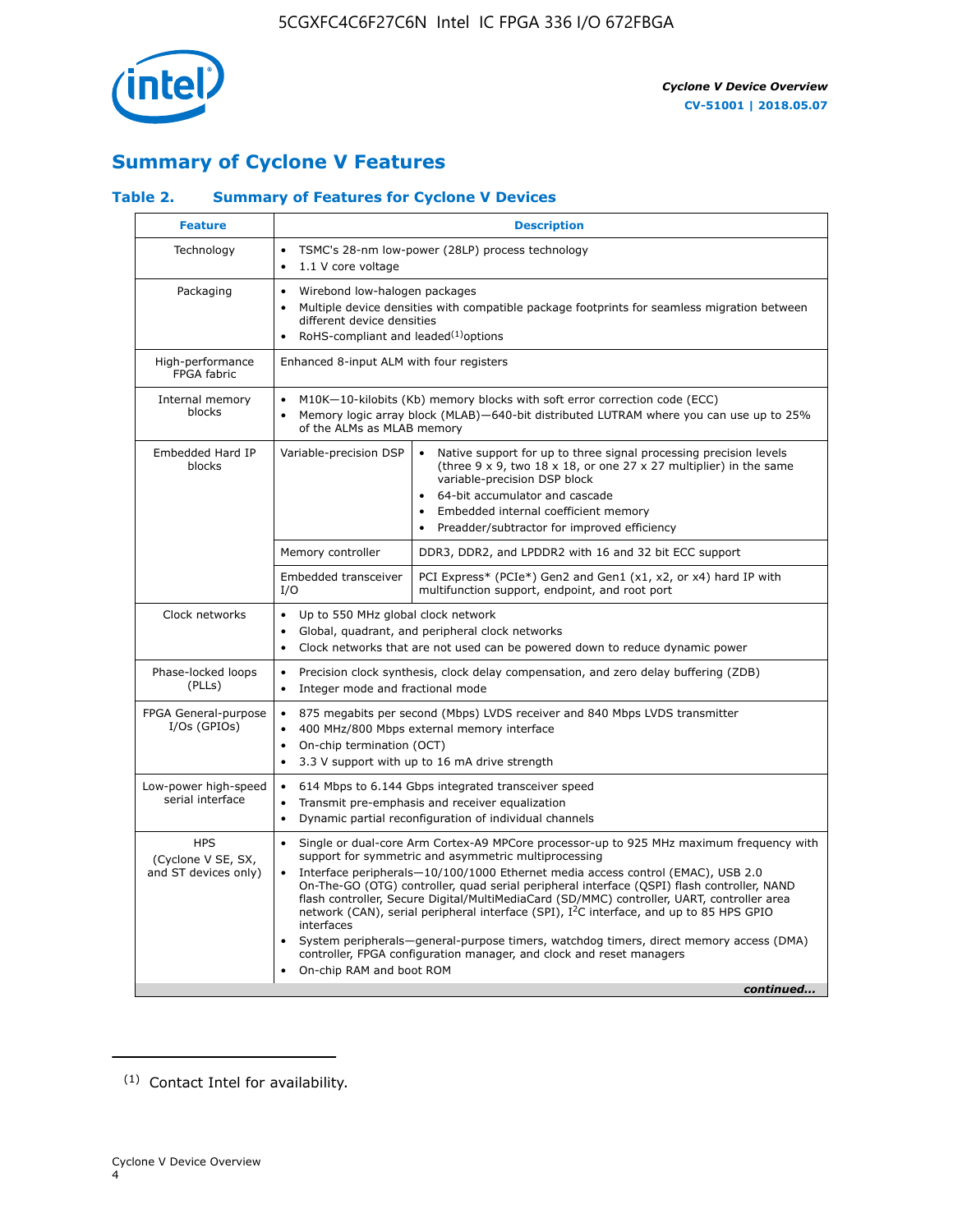

| <b>Feature</b> | <b>Description</b>                                                                                                                                                                                                                                                                                                                                                                                                           |  |  |  |  |  |  |  |
|----------------|------------------------------------------------------------------------------------------------------------------------------------------------------------------------------------------------------------------------------------------------------------------------------------------------------------------------------------------------------------------------------------------------------------------------------|--|--|--|--|--|--|--|
|                | HPS-FPGA bridges—include the FPGA-to-HPS, HPS-to-FPGA, and lightweight HPS-to-FPGA<br>bridges that allow the FPGA fabric to issue transactions to slaves in the HPS, and vice versa<br>FPGA-to-HPS SDRAM controller subsystem-provides a configurable interface to the multiport<br>front end (MPFE) of the HPS SDRAM controller<br>Arm CoreSight <sup>™</sup> JTAG debug access port, trace port, and on-chip trace storage |  |  |  |  |  |  |  |
| Configuration  | Tamper protection—comprehensive design protection to protect your valuable IP investments<br>Enhanced advanced encryption standard (AES) design security features<br>CvP<br>Dynamic reconfiguration of the FPGA<br>Active serial (AS) x1 and x4, passive serial (PS), JTAG, and fast passive parallel (FPP) x8 and<br>x16 configuration options<br>Internal scrubbing (2)<br>Partial reconfiguration (3)                     |  |  |  |  |  |  |  |

# **Cyclone V Device Variants and Packages**

#### **Table 3. Device Variants for the Cyclone V Device Family**

| <b>Variant</b> | <b>Description</b>                                                                                                      |
|----------------|-------------------------------------------------------------------------------------------------------------------------|
| Cyclone V E    | Optimized for the lowest system cost and power requirement for a wide spectrum of general logic<br>and DSP applications |
| Cyclone V GX   | Optimized for the lowest cost and power requirement for 614 Mbps to 3.125 Gbps transceiver<br>applications              |
| Cyclone V GT   | The FPGA industry's lowest cost and lowest power requirement for 6.144 Gbps transceiver<br>applications                 |
| Cyclone V SE   | SoC with integrated Arm-based HPS                                                                                       |
| Cyclone V SX   | SoC with integrated Arm-based HPS and 3.125 Gbps transceivers                                                           |
| Cyclone V ST   | SoC with integrated Arm-based HPS and 6.144 Gbps transceivers                                                           |

## **Cyclone V E**

This section provides the available options, maximum resource counts, and package plan for the Cyclone V E devices.

The information in this section is correct at the time of publication. For the latest information and to get more details, refer to the Product Selector Guide.

#### **Related Information**

[Product Selector Guide](https://www.altera.com/products/product-selector-guide.html)

Provides the latest information about Intel products.

<sup>(2)</sup> The SEU internal scrubbing feature is available for Cyclone V E, GX, SE, and SX devices with the "SC" suffix in the part number. For device availability and ordering, contact your local Intel sales representatives.

 $(3)$  The partial reconfiguration feature is available for Cyclone V E, GX, SE, and SX devices with the "SC" suffix in the part number. For device availability and ordering, contact your local Intel® sales representatives.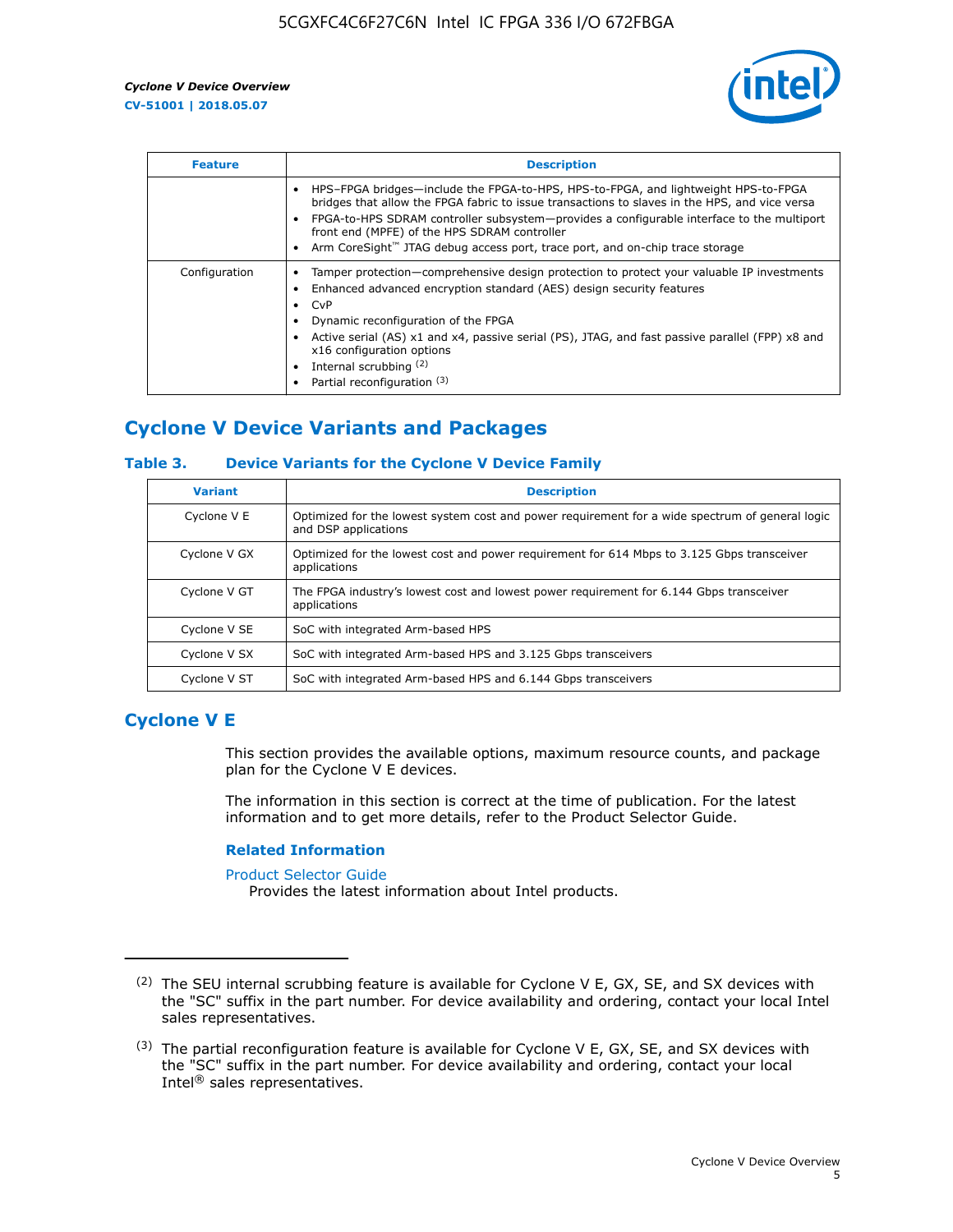# **Available Options**

#### **Figure 1. Sample Ordering Code and Available Options for Cyclone V E Devices**

The SEU internal scrubbing feature is available for Cyclone V E, GX, SE, and SX devices with the "SC" suffix in the part number. For device availability and ordering, contact your local Intel sales representatives.



## **Maximum Resources**

#### **Table 4. Maximum Resource Counts for Cyclone V E Devices**

|                              | <b>Resource</b> | <b>Member Code</b> |                |                |                |         |  |  |
|------------------------------|-----------------|--------------------|----------------|----------------|----------------|---------|--|--|
|                              |                 | A2                 | A4             | <b>A5</b>      | <b>A7</b>      | A9      |  |  |
| Logic Elements (LE) (K)      |                 | 25                 | 49             | 77             | 150            | 301     |  |  |
| <b>ALM</b>                   |                 | 9,430              | 18,480         | 29,080         | 56,480         | 113,560 |  |  |
| Register                     |                 | 37,736             | 73,920         | 116,320        | 225,920        | 454,240 |  |  |
| Memory (Kb)                  | M10K            | 1,760              | 3,080          | 4,460          | 6,860          | 12,200  |  |  |
|                              | <b>MLAB</b>     | 196                | 303            | 424            | 836            | 1,717   |  |  |
| Variable-precision DSP Block |                 | 25                 | 66             | 150            | 156            | 342     |  |  |
| 18 x 18 Multiplier           |                 | 50                 | 132            | 300            | 312            | 684     |  |  |
| PLL                          |                 | $\overline{4}$     | $\overline{4}$ | 6              | $\overline{7}$ | 8       |  |  |
| GPIO                         |                 | 224                | 224            | 240            | 480            | 480     |  |  |
| <b>LVDS</b>                  | Transmitter     | 56                 | 56             | 60             | 120            | 120     |  |  |
|                              | Receiver        | 56                 | 56             | 60             | 120            | 120     |  |  |
| Hard Memory Controller       |                 | $\mathbf{1}$       | $\mathbf{1}$   | $\overline{2}$ | 2              | 2       |  |  |

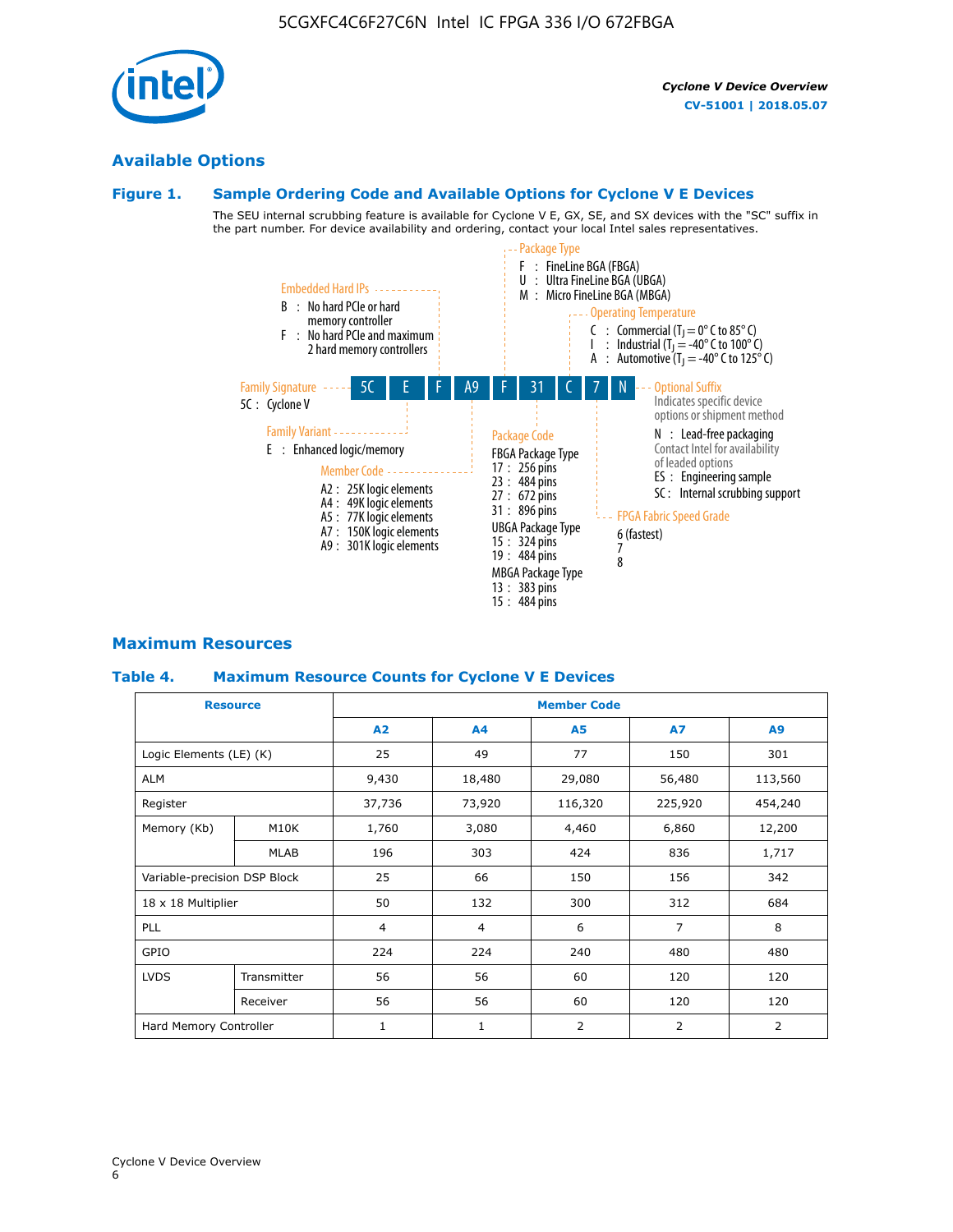

#### **Related Information**

[True LVDS Buffers in Devices, I/O Features in Cyclone V Devices](https://www.altera.com/documentation/sam1403481100977.html#sam1403480885395) Provides the number of LVDS channels in each device package.

#### **Package Plan**

#### **Table 5. Package Plan for Cyclone V E Devices**

| <b>Member</b><br><b>Code</b> | <b>M383</b><br>$(13 \text{ mm})$ | M484<br>$(15 \text{ mm})$ | <b>U324</b><br>$(15 \text{ mm})$ | <b>F256</b><br>$(17 \text{ mm})$ | <b>U484</b><br>$(19$ mm) | <b>F484</b><br>$(23$ mm $)$ | <b>F672</b><br>$(27 \, \text{mm})$ | <b>F896</b><br>$(31 \text{ mm})$ |
|------------------------------|----------------------------------|---------------------------|----------------------------------|----------------------------------|--------------------------|-----------------------------|------------------------------------|----------------------------------|
|                              | <b>GPIO</b>                      | <b>GPIO</b>               | <b>GPIO</b>                      | <b>GPIO</b>                      | <b>GPIO</b>              | <b>GPIO</b>                 | <b>GPIO</b>                        | <b>GPIO</b>                      |
| A2                           | 223                              |                           | 176                              | 128                              | 224                      | 224                         | –                                  |                                  |
| A4                           | 223                              |                           | 176                              | 128                              | 224                      | 224                         |                                    |                                  |
| A5                           | 175                              |                           |                                  |                                  | 224                      | 240                         |                                    |                                  |
| A7                           |                                  | 240                       |                                  |                                  | 240                      | 240                         | 336                                | 480                              |
| A9                           |                                  |                           |                                  |                                  | 240                      | 224                         | 336                                | 480                              |

# **Cyclone V GX**

This section provides the available options, maximum resource counts, and package plan for the Cyclone V GX devices.

The information in this section is correct at the time of publication. For the latest information and to get more details, refer to the *Product Selector Guide*.

#### **Related Information**

[Product Selector Guide](https://www.altera.com/products/product-selector-guide.html)

Provides the latest information about Intel products.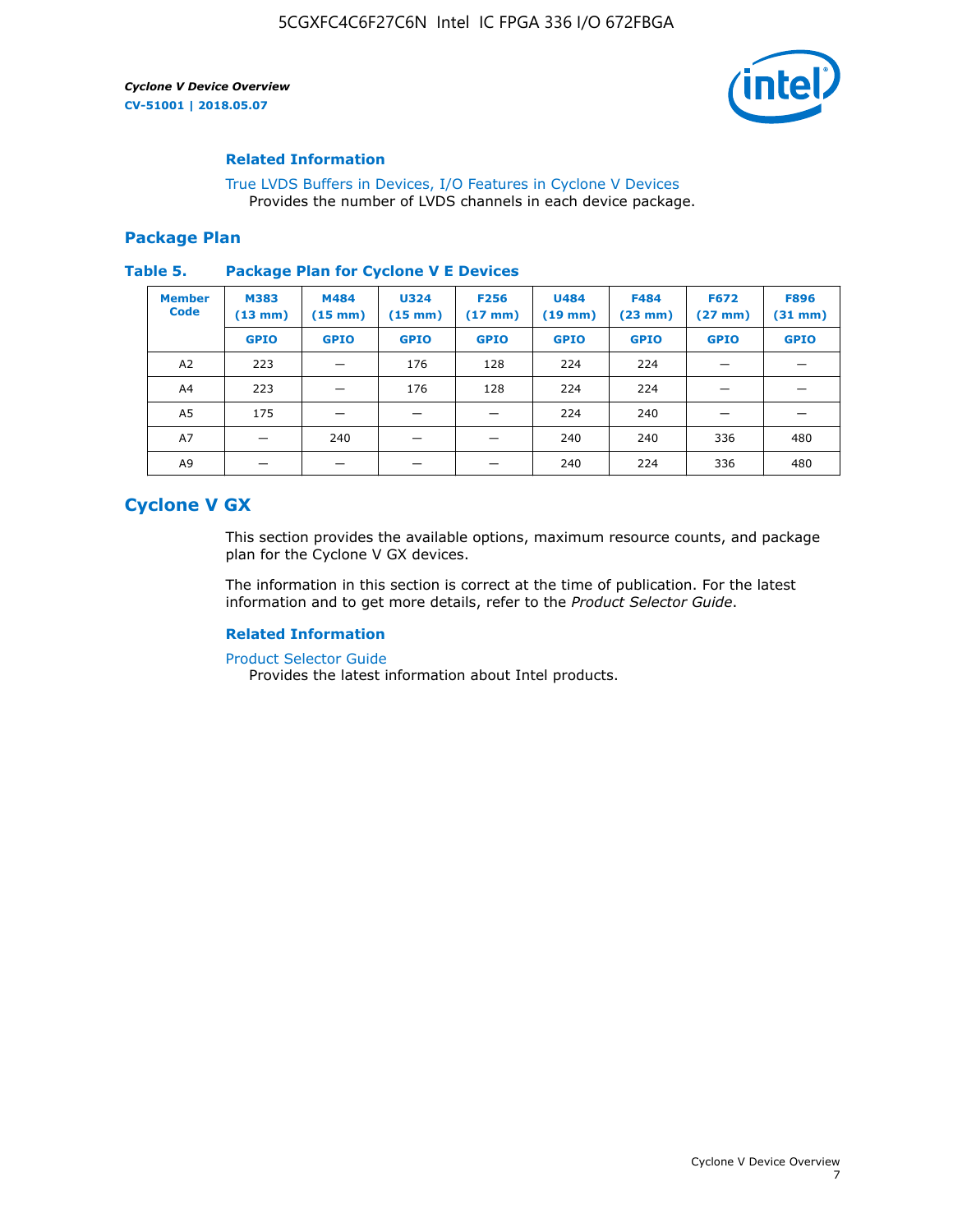

## **Available Options**

#### **Figure 2. Sample Ordering Code and Available Options for Cyclone V GX Devices**

The SEU internal scrubbing feature is available for Cyclone V E, GX, SE, and SX devices with the "SC" suffix in the part number. For device availability and ordering, contact your local Intel sales representatives.



#### **Maximum Resources**

#### **Table 6. Maximum Resource Counts for Cyclone V GX Devices**

| <b>Resource</b>              |             | <b>Member Code</b> |                |                |                |           |  |  |
|------------------------------|-------------|--------------------|----------------|----------------|----------------|-----------|--|--|
|                              |             | C <sub>3</sub>     | C <sub>4</sub> | C <sub>5</sub> | C7             | C9        |  |  |
| Logic Elements (LE) (K)      |             | 36                 | 50             | 77             | 150            | 301       |  |  |
| <b>ALM</b>                   |             | 13,460             | 18,860         | 29,080         | 56,480         | 113,560   |  |  |
| Register                     |             |                    | 75,440         | 116,320        | 225,920        | 454,240   |  |  |
| Memory (Kb)                  | M10K        | 1,350              | 2,500          | 4,460          | 6,860          | 12,200    |  |  |
|                              | <b>MLAB</b> | 182                | 424            | 424            | 836            | 1,717     |  |  |
| Variable-precision DSP Block |             | 57                 | 70             | 150            | 156            | 342       |  |  |
| 18 x 18 Multiplier           |             | 114                | 140            | 300            | 312            | 684       |  |  |
| PLL                          |             |                    | 6              | 6              | $\overline{7}$ | 8         |  |  |
| 3 Gbps Transceiver           |             | 3                  | 6              | 6              | 9              | 12        |  |  |
| GPIO <sup>(4)</sup>          |             | 208                | 336            | 336            | 480            | 560       |  |  |
|                              |             |                    |                |                |                | continued |  |  |

 $(4)$  The number of GPIOs does not include transceiver I/Os. In the Intel Quartus® Prime software, the number of user I/Os includes transceiver I/Os.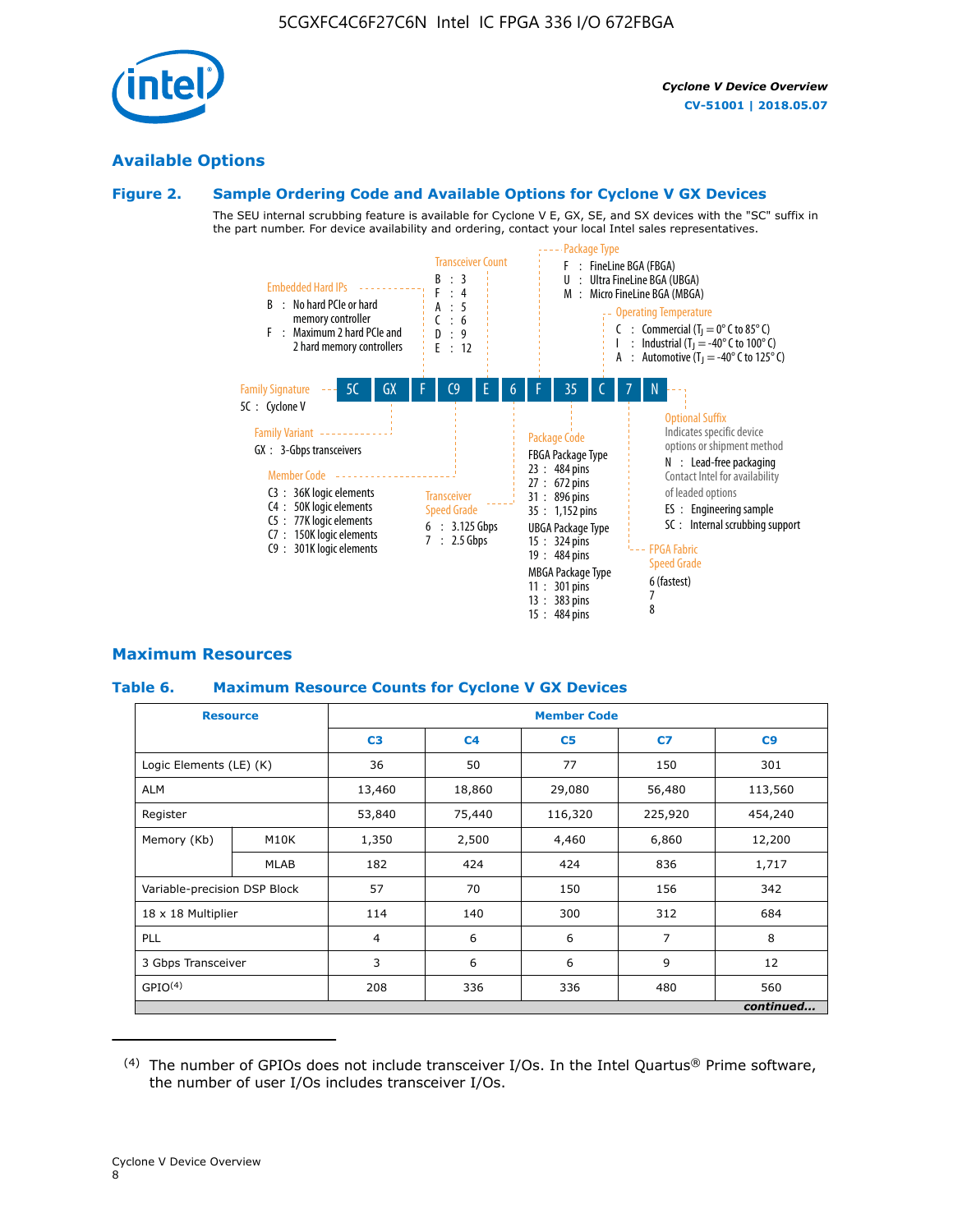

| <b>Resource</b>        |             | <b>Member Code</b> |                |                |     |                |  |  |
|------------------------|-------------|--------------------|----------------|----------------|-----|----------------|--|--|
|                        |             | C <sub>3</sub>     | C <sub>4</sub> | C <sub>5</sub> | C7  | C <sub>9</sub> |  |  |
| <b>LVDS</b>            | Transmitter | 52                 | 84             | 84             | 120 | 140            |  |  |
|                        | Receiver    | 52                 | 84             | 84             | 120 | 140            |  |  |
| PCIe Hard IP Block     |             |                    |                |                |     |                |  |  |
| Hard Memory Controller |             |                    | h              |                |     |                |  |  |

#### **Related Information**

[True LVDS Buffers in Devices, I/O Features in Cyclone V Devices](https://www.altera.com/documentation/sam1403481100977.html#sam1403480885395) Provides the number of LVDS channels in each device package.

#### **Package Plan**

#### **Table 7. Package Plan for Cyclone V GX Devices**

| <b>Member</b><br><b>Code</b> | <b>M301</b><br>$(11$ mm) |                | <b>M383</b><br>$(13 \text{ mm})$ |             | M484<br>$(15 \text{ mm})$ |             | <b>U324</b><br>$(15 \text{ mm})$ |             | <b>U484</b><br>$(19$ mm) |             |
|------------------------------|--------------------------|----------------|----------------------------------|-------------|---------------------------|-------------|----------------------------------|-------------|--------------------------|-------------|
|                              | <b>GPIO</b>              | <b>XCVR</b>    | <b>GPIO</b>                      | <b>XCVR</b> | <b>GPIO</b>               | <b>XCVR</b> | <b>GPIO</b>                      | <b>XCVR</b> | <b>GPIO</b>              | <b>XCVR</b> |
| C <sub>3</sub>               |                          |                |                                  |             |                           |             | 144                              | 3           | 208                      | 3           |
| C <sub>4</sub>               | 129                      | $\overline{4}$ | 175                              | 6           |                           |             | –                                |             | 224                      | 6           |
| C5                           | 129                      | 4              | 175                              | 6           |                           |             |                                  |             | 224                      | 6           |
| C7                           | _                        |                |                                  |             | 240                       | 3           |                                  |             | 240                      | 6           |
| C9                           |                          |                |                                  |             |                           |             |                                  |             | 240                      | 5           |

| <b>Member</b><br><b>Code</b> | <b>F484</b> | $(23$ mm)   | <b>F672</b> | $(27 \text{ mm})$ | <b>F896</b><br>$(31 \text{ mm})$ |             | F1152<br>$(35 \text{ mm})$ |             |
|------------------------------|-------------|-------------|-------------|-------------------|----------------------------------|-------------|----------------------------|-------------|
|                              | <b>GPIO</b> | <b>XCVR</b> | <b>GPIO</b> | <b>XCVR</b>       | <b>GPIO</b>                      | <b>XCVR</b> | <b>GPIO</b>                | <b>XCVR</b> |
| C <sub>3</sub>               | 208         | 3           |             |                   |                                  |             |                            |             |
| C4                           | 240         | 6           | 336         | 6                 |                                  |             |                            |             |
| C <sub>5</sub>               | 240         | 6           | 336         | 6                 |                                  |             |                            |             |
| C7                           | 240         | 6           | 336         | 9                 | 480                              | 9           |                            |             |
| C9                           | 224         | 6           | 336         | 9                 | 480                              | 12          | 560                        | 12          |

## **Cyclone V GT**

This section provides the available options, maximum resource counts, and package plan for the Cyclone V GT devices.

The information in this section is correct at the time of publication. For the latest information and to get more details, refer to the *Product Selector Guide*.

#### **Related Information**

#### [Product Selector Guide](https://www.altera.com/products/product-selector-guide.html)

Provides the latest information about Intel products.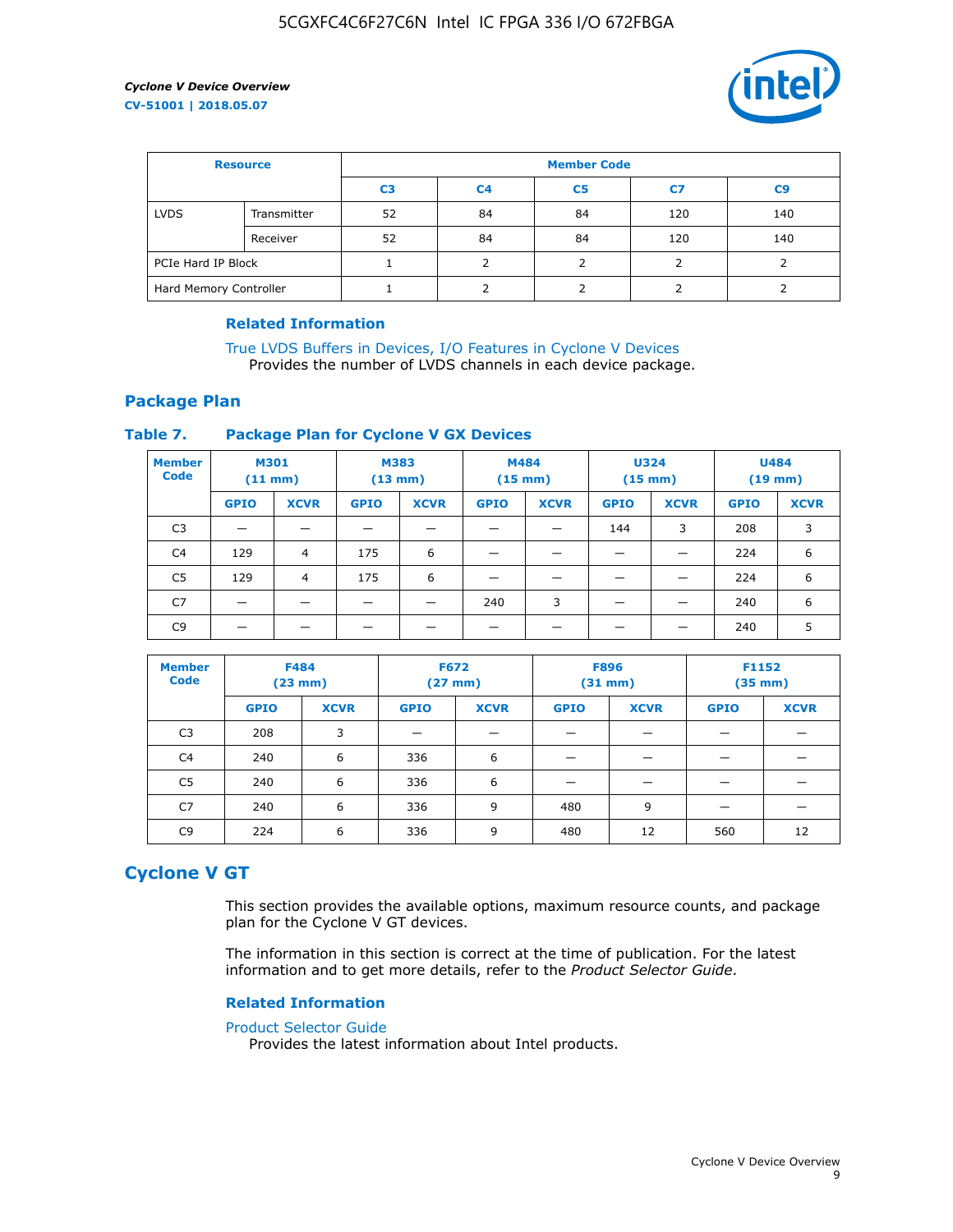

## **Available Options**

#### **Figure 3. Sample Ordering Code and Available Options for Cyclone V GT Devices**



#### **Maximum Resources**

#### **Table 8. Maximum Resource Counts for Cyclone V GT Devices**

|                              | <b>Resource</b> | <b>Member Code</b> |         |                |  |  |  |
|------------------------------|-----------------|--------------------|---------|----------------|--|--|--|
|                              |                 | D <sub>5</sub>     | D7      | D <sub>9</sub> |  |  |  |
| Logic Elements (LE) (K)      |                 | 77                 | 150     | 301            |  |  |  |
| <b>ALM</b>                   |                 | 29,080             | 56,480  | 113,560        |  |  |  |
| Register                     |                 | 116,320            | 225,920 | 454,240        |  |  |  |
| Memory (Kb)                  | M10K            | 4,460              | 6,860   | 12,200         |  |  |  |
|                              | <b>MLAB</b>     | 424                | 836     | 1,717          |  |  |  |
| Variable-precision DSP Block |                 | 150                | 156     | 342            |  |  |  |
| 18 x 18 Multiplier           |                 | 300                | 312     | 684            |  |  |  |
| PLL                          |                 | 6                  | 7       | 8              |  |  |  |
| 6 Gbps Transceiver           |                 | 6                  | 9       | 12             |  |  |  |
| GPIO <sup>(5)</sup>          |                 | 336                | 480     | 560            |  |  |  |
| <b>LVDS</b>                  | Transmitter     | 84                 | 120     | 140            |  |  |  |
|                              |                 |                    |         | continued      |  |  |  |

<sup>(5)</sup> The number of GPIOs does not include transceiver I/Os. In the Intel Quartus Prime software, the number of user I/Os includes transceiver I/Os.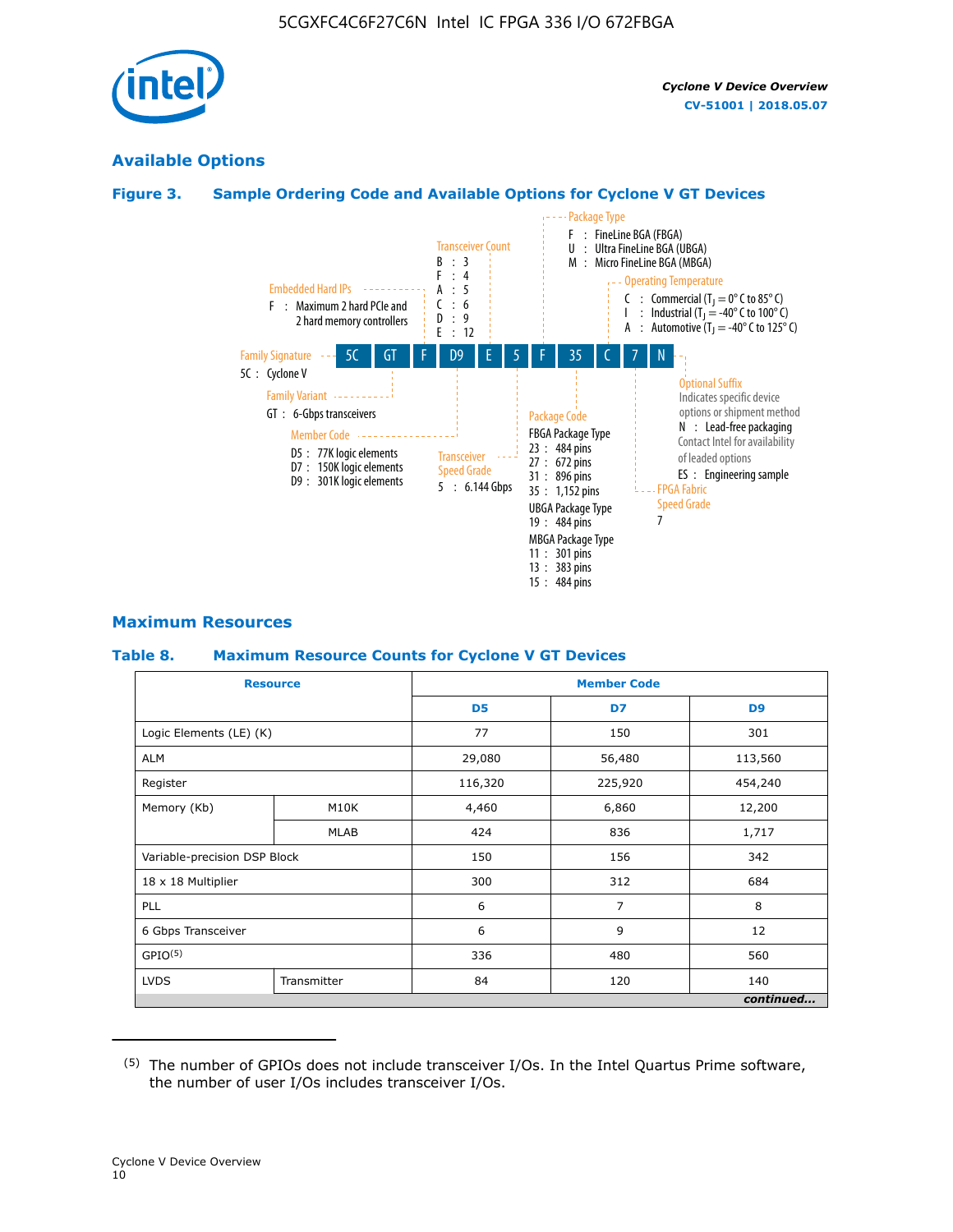

| <b>Resource</b>        |          | <b>Member Code</b> |     |     |  |
|------------------------|----------|--------------------|-----|-----|--|
|                        |          | D5                 | D7  | D9  |  |
|                        | Receiver | 84                 | 120 | 140 |  |
| PCIe Hard IP Block     |          |                    |     |     |  |
| Hard Memory Controller |          |                    |     |     |  |

#### **Related Information**

[True LVDS Buffers in Devices, I/O Features in Cyclone V Devices](https://www.altera.com/documentation/sam1403481100977.html#sam1403480885395) Provides the number of LVDS channels in each device package.

# **Package Plan**

#### **Table 9. Package Plan for Cyclone V GT Devices**

Transceiver counts shown are for transceiver ≤5 Gbps . 6 Gbps transceiver channel count support depends on the package and channel usage. For more information about the 6 Gbps transceiver channel count, refer to the *Cyclone V Device Handbook Volume 2: Transceivers*.

| <b>Member</b><br><b>Code</b> | <b>M301</b><br>(11 mm) |                | M383<br>$(13 \text{ mm})$ |             | M484<br>$(15 \text{ mm})$ |             | <b>U484</b><br>$(19$ mm) |             |
|------------------------------|------------------------|----------------|---------------------------|-------------|---------------------------|-------------|--------------------------|-------------|
|                              | <b>GPIO</b>            | <b>XCVR</b>    | <b>GPIO</b>               | <b>XCVR</b> | <b>GPIO</b>               | <b>XCVR</b> | <b>GPIO</b>              | <b>XCVR</b> |
| D5                           | 129                    | $\overline{4}$ | 175                       | 6           | -                         |             | 224                      | 6           |
| D7                           | -                      |                |                           |             | 240                       | 3           | 240                      | 6           |
| D <sub>9</sub>               | -                      | _              |                           |             | _                         |             | 240                      | 5           |

| <b>Member</b><br><b>Code</b> | <b>F484</b><br>$(23 \text{ mm})$ |             | <b>F672</b><br>$(27 \text{ mm})$ |             | <b>F896</b><br>$(31$ mm $)$ |             | F1152<br>$(35$ mm $)$ |             |
|------------------------------|----------------------------------|-------------|----------------------------------|-------------|-----------------------------|-------------|-----------------------|-------------|
|                              | <b>GPIO</b>                      | <b>XCVR</b> | <b>GPIO</b>                      | <b>XCVR</b> | <b>GPIO</b>                 | <b>XCVR</b> | <b>GPIO</b>           | <b>XCVR</b> |
| D <sub>5</sub>               | 240                              | 6           | 336                              | 6           | -                           |             |                       |             |
| D7                           | 240                              | 6           | 336                              | q(6)        | 480                         | q(6)        |                       |             |
| D <sub>9</sub>               | 224                              | 6           | 336                              | 9(6)        | 480                         | 12(7)       | 560                   | 12(7)       |

#### **Related Information**

[6.144-Gbps Support Capability in Cyclone V GT Devices, Cyclone V Device Handbook](https://www.altera.com/documentation/nik1409855456781.html#nik1409855410757) [Volume 2: Transceivers](https://www.altera.com/documentation/nik1409855456781.html#nik1409855410757)

Provides more information about 6 Gbps transceiver channel count.

<sup>(6)</sup> If you require CPRI (at 6.144 Gbps) and PCIe Gen2 transmit jitter compliance, Intel recommends that you use only up to three full-duplex transceiver channels for CPRI, and up to six full-duplex channels for PCIe Gen2. The CMU channels are not considered full-duplex channels.

 $(7)$  If you require CPRI (at 6.144 Gbps) and PCIe Gen2 transmit jitter compliance, Intel recommends that you use only up to three full-duplex transceiver channels for CPRI, and up to eight full-duplex channels for PCIe Gen2. The CMU channels are not considered full-duplex channels.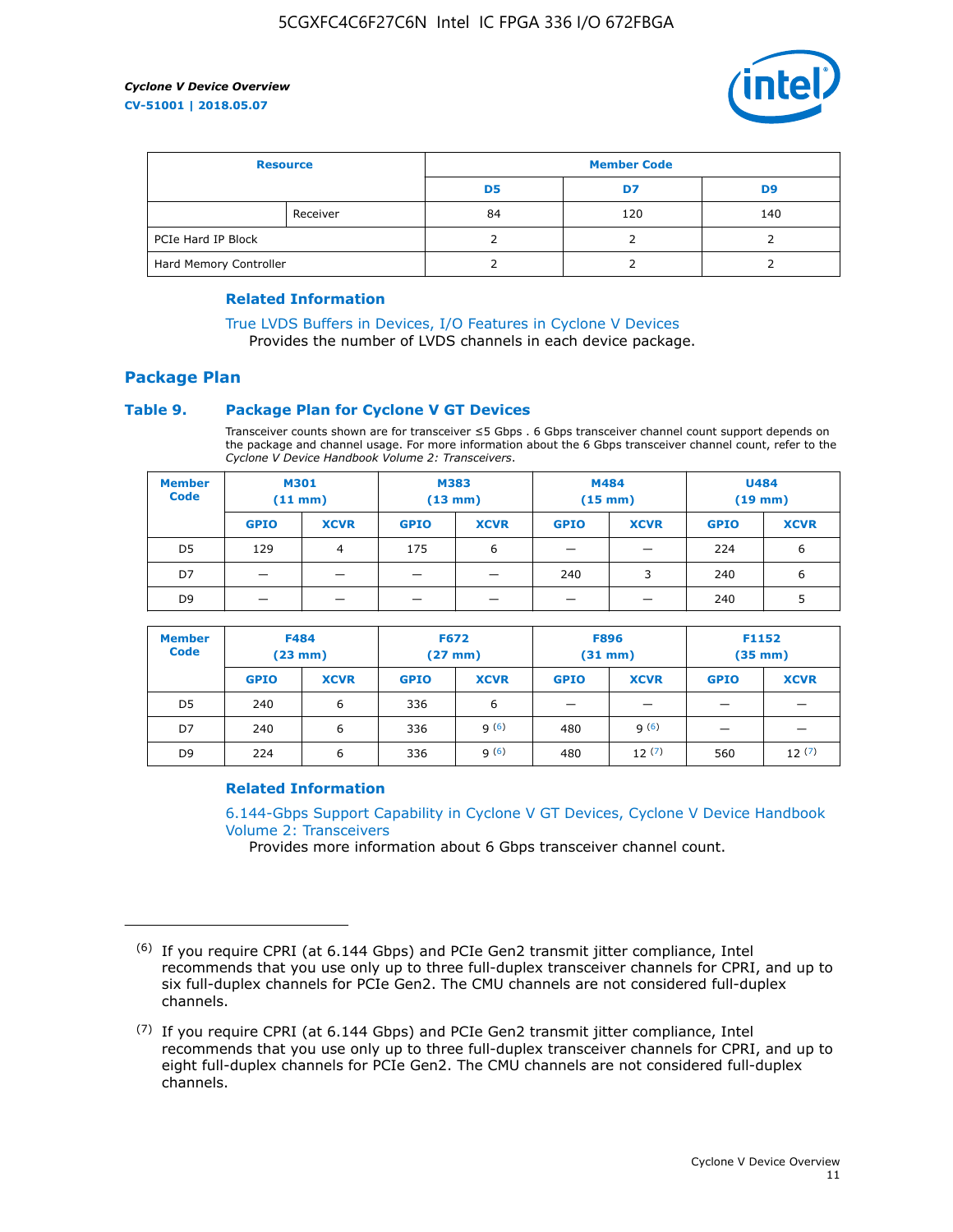

# **Cyclone V SE**

This section provides the available options, maximum resource counts, and package plan for the Cyclone V SE devices.

The information in this section is correct at the time of publication. For the latest information and to get more details, refer to the *Product Selector Guide*.

#### **Related Information**

#### [Product Selector Guide](https://www.altera.com/products/product-selector-guide.html)

Provides the latest information about Intel products.

#### **Available Options**

#### **Figure 4. Sample Ordering Code and Available Options for Cyclone V SE Devices**

The SEU internal scrubbing feature is available for Cyclone V E, GX, SE, and SX devices with the "SC" suffix in the part number. For device availability and ordering, contact your local Intel sales representatives.

Cyclone V SE and SX low-power devices (L power option) offer 30% static power reduction for devices with 25K LE and 40K LE, and 20% static power reduction for devices with 85K LE and 110K LE.

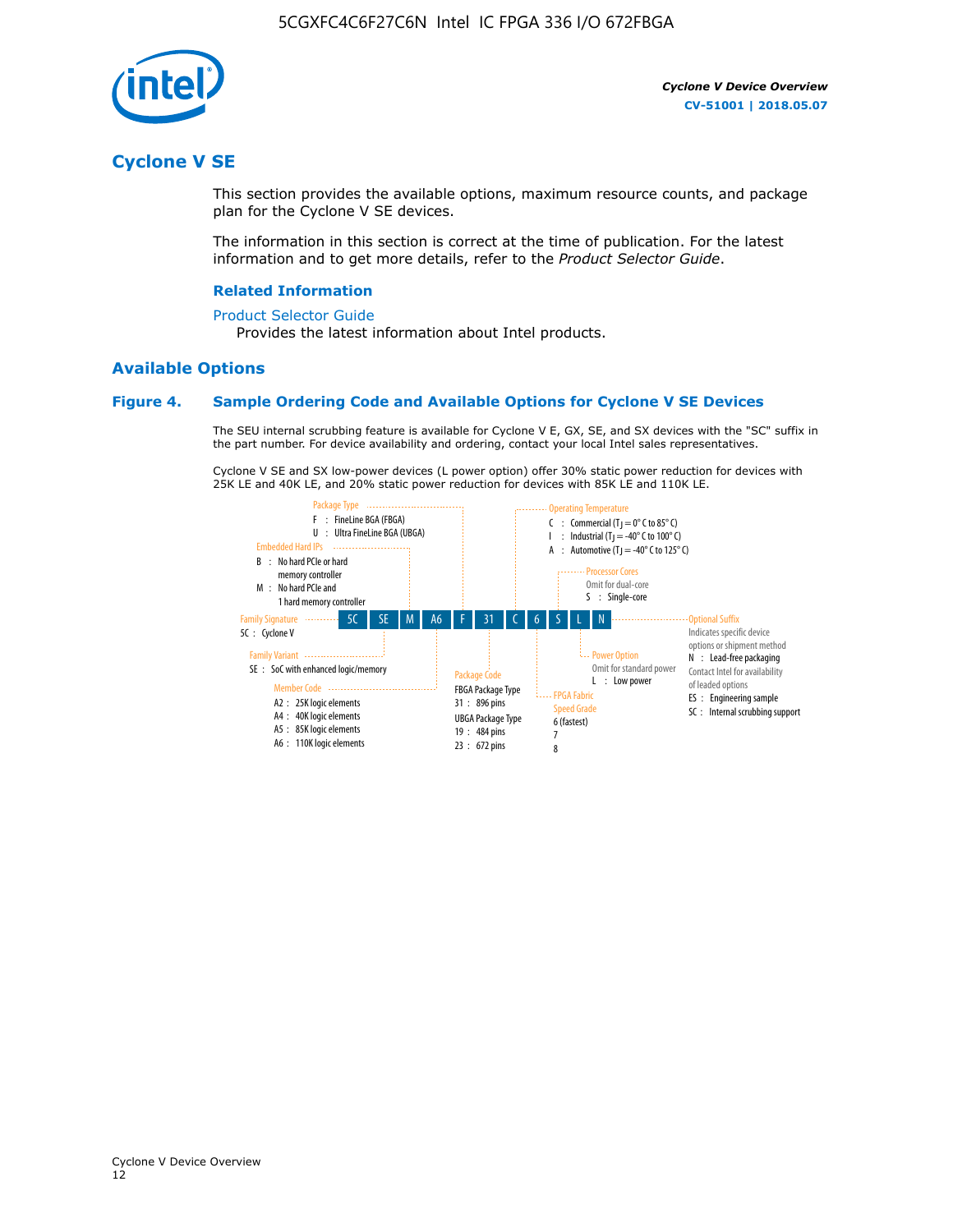

## **Maximum Resources**

#### **Table 10. Maximum Resource Counts for Cyclone V SE Devices**

|                                | <b>Resource</b> | <b>Member Code</b>       |                          |                      |                      |  |
|--------------------------------|-----------------|--------------------------|--------------------------|----------------------|----------------------|--|
|                                |                 | A2                       | A4                       | <b>A5</b>            | A6                   |  |
| Logic Elements (LE) (K)        |                 | 25                       | 40                       | 85                   | 110                  |  |
| <b>ALM</b>                     |                 | 9,430                    | 15,880                   | 32,070               | 41,910               |  |
| Register                       |                 | 37,736                   | 60,376                   | 128,300              | 166,036              |  |
| Memory (Kb)                    | M10K            | 1,400                    | 2,700                    | 3,970                | 5,570                |  |
|                                | <b>MLAB</b>     | 138                      | 231                      | 480                  | 621                  |  |
| Variable-precision DSP Block   |                 | 36                       | 84                       | 87                   | 112                  |  |
| 18 x 18 Multiplier             |                 | 72                       | 168                      | 174                  | 224                  |  |
| <b>FPGA PLL</b>                |                 | 5                        | 5                        | 6                    | 6                    |  |
| <b>HPS PLL</b>                 |                 | 3                        | 3                        | 3                    | 3                    |  |
| <b>FPGA GPIO</b>               |                 | 145                      | 145                      | 288                  | 288                  |  |
| HPS I/O                        |                 | 181                      | 181                      | 181                  | 181                  |  |
| <b>LVDS</b>                    | Transmitter     | 32                       | 32                       | 72                   | 72                   |  |
|                                | Receiver        | 37                       | 37                       | 72                   | 72                   |  |
| FPGA Hard Memory Controller    |                 | 1                        | $\mathbf{1}$             | $\mathbf{1}$         | $\mathbf{1}$         |  |
| HPS Hard Memory Controller     |                 | 1                        | $\mathbf{1}$             | $\mathbf{1}$         | 1                    |  |
| Arm Cortex-A9 MPCore Processor |                 | Single- or dual-<br>core | Single- or dual-<br>core | Single- or dual-core | Single- or dual-core |  |

#### **Related Information**

[True LVDS Buffers in Devices, I/O Features in Cyclone V Devices](https://www.altera.com/documentation/sam1403481100977.html#sam1403480885395) Provides the number of LVDS channels in each device package.

#### **Package Plan**

#### **Table 11. Package Plan for Cyclone V SE Devices**

The HPS I/O counts are the number of I/Os in the HPS and does not correlate with the number of HPS-specific I/O pins in the FPGA. Each HPS-specific pin in the FPGA may be mapped to several HPS I/Os.

| <b>Member Code</b> | <b>U484</b><br>$(19$ mm) |           | <b>U672</b><br>(23 mm) |           | <b>F896</b><br>$(31$ mm $)$ |           |
|--------------------|--------------------------|-----------|------------------------|-----------|-----------------------------|-----------|
|                    | <b>FPGA GPIO</b>         | HPS $I/O$ | <b>FPGA GPIO</b>       | HPS $I/O$ | <b>FPGA GPIO</b>            | HPS $I/O$ |
| A <sub>2</sub>     | 66                       | 151       | 145                    | 181       |                             |           |
| A4                 | 66                       | 151       | 145                    | 181       |                             |           |
| A <sub>5</sub>     | 66                       | 151       | 145                    | 181       | 288                         | 181       |
| A6                 | 66                       | 151       | 145                    | 181       | 288                         | 181       |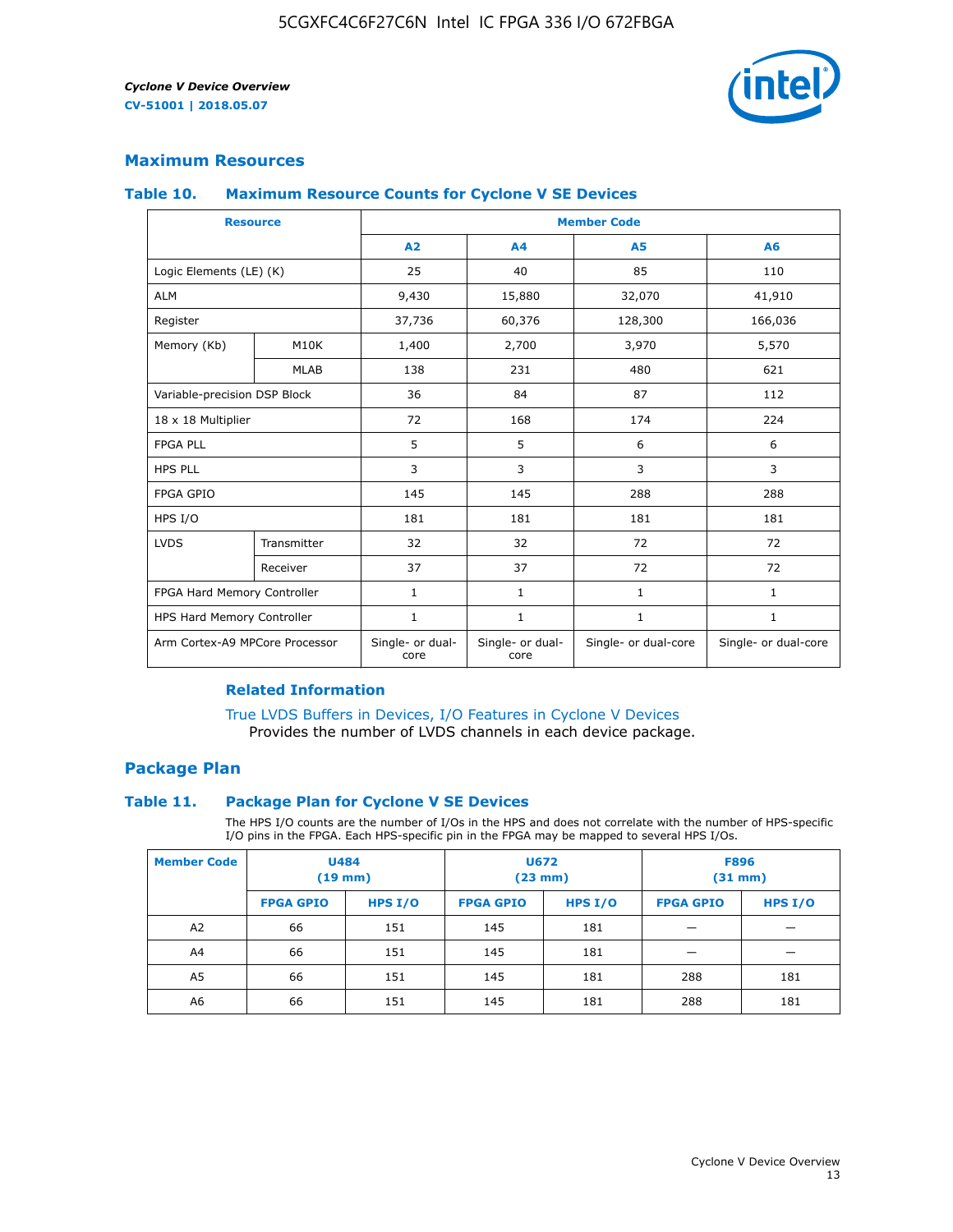

# **Cyclone V SX**

This section provides the available options, maximum resource counts, and package plan for the Cyclone V SX devices.

The information in this section is correct at the time of publication. For the latest information and to get more details, refer to the *Product Selector Guide*.

#### **Related Information**

#### [Product Selector Guide](https://www.altera.com/products/product-selector-guide.html)

Provides the latest information about Intel products.

#### **Available Options**

#### **Figure 5. Sample Ordering Code and Available Options for Cyclone V SX Devices**

The SEU internal scrubbing feature is available for Cyclone V E, GX, SE, and SX devices with the "SC" suffix in the part number. For device availability and ordering, contact your local Intel sales representatives.

Cyclone V SE and SX low-power devices (L power option) offer 30% static power reduction for devices with 25K LE and 40K LE, and 20% static power reduction for devices with 85K LE and 110K LE.



#### **Maximum Resources**

#### **Table 12. Maximum Resource Counts for Cyclone V SX Devices**

| <b>Resource</b>              |             | <b>Member Code</b> |                |                |           |  |
|------------------------------|-------------|--------------------|----------------|----------------|-----------|--|
|                              |             | C <sub>2</sub>     | C <sub>4</sub> | C <sub>5</sub> | C6        |  |
| Logic Elements (LE) (K)      |             | 25                 | 40             | 85             | 110       |  |
| <b>ALM</b>                   |             | 9,430              | 15,880         | 32,070         | 41,910    |  |
| Register                     |             | 37,736             | 60,376         | 128,300        | 166,036   |  |
| Memory (Kb)                  | M10K        | 1,400              | 2,700          | 3,970          | 5,570     |  |
|                              | <b>MLAB</b> | 138                | 231            | 480            | 621       |  |
| Variable-precision DSP Block |             | 36                 | 84             | 87             | 112       |  |
| 18 x 18 Multiplier           |             | 72                 | 168            | 174            | 224       |  |
| <b>FPGA PLL</b>              |             | 5                  | 5              | 6              | 6         |  |
|                              |             |                    |                |                | continued |  |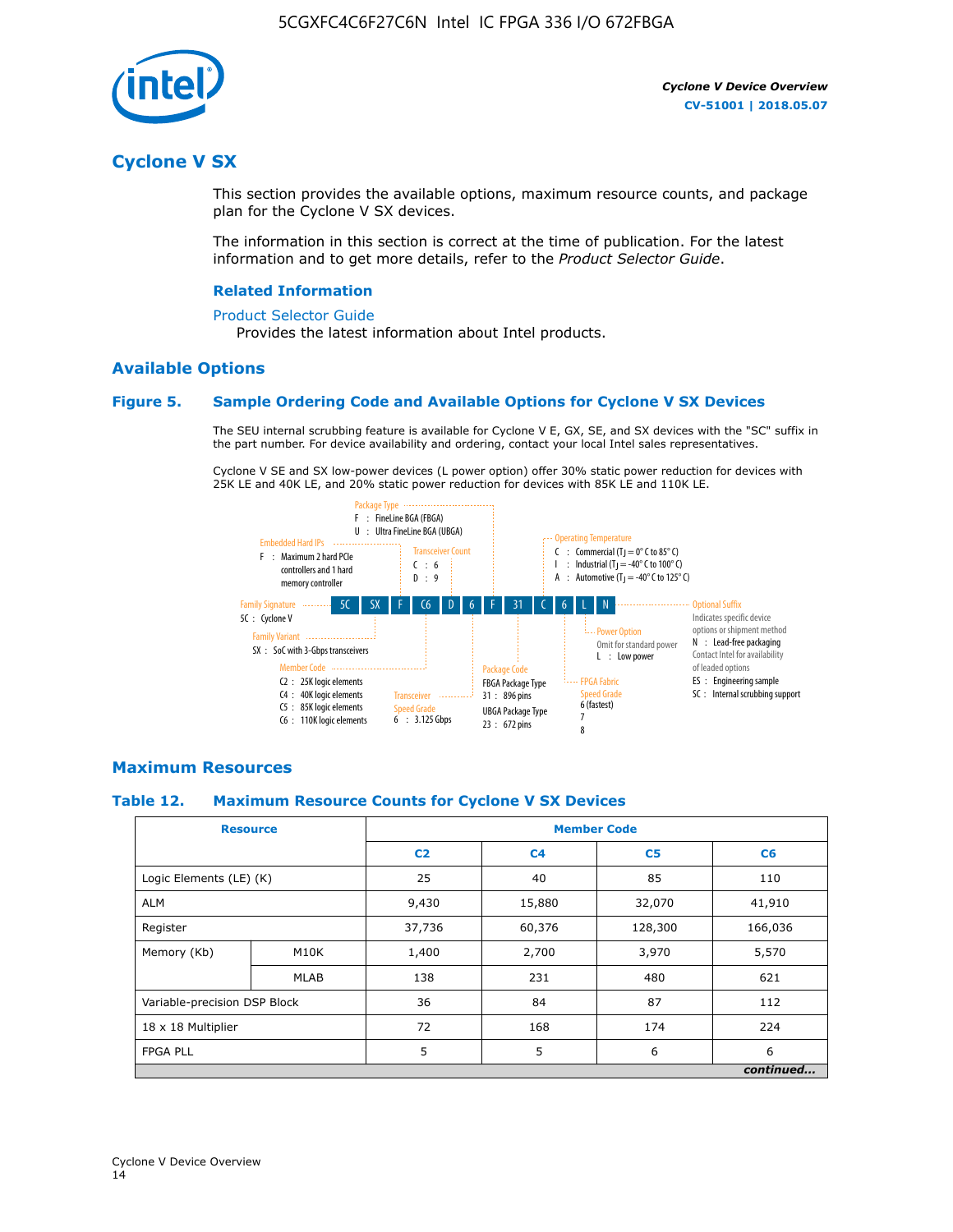

| <b>Resource</b>                |             | <b>Member Code</b> |                |                |              |  |  |
|--------------------------------|-------------|--------------------|----------------|----------------|--------------|--|--|
|                                |             | C <sub>2</sub>     | C <sub>4</sub> | C <sub>5</sub> | C6           |  |  |
| <b>HPS PLL</b>                 |             | 3                  | 3              | 3              | 3            |  |  |
| 3 Gbps Transceiver             |             | 6                  | 6              | 9              | 9            |  |  |
| FPGA GPIO <sup>(8)</sup>       |             | 145                | 145            | 288            | 288          |  |  |
| HPS I/O                        |             | 181                | 181            | 181            | 181          |  |  |
| <b>LVDS</b>                    | Transmitter | 32                 | 32             | 72             | 72           |  |  |
|                                | Receiver    | 37                 | 37             | 72             | 72           |  |  |
| PCIe Hard IP Block             |             | $\overline{2}$     | 2              | 2(9)           | 2(9)         |  |  |
| FPGA Hard Memory Controller    |             | $\mathbf{1}$       | $\mathbf{1}$   | $\mathbf{1}$   | $\mathbf{1}$ |  |  |
| HPS Hard Memory Controller     |             | 1                  | $\mathbf{1}$   | $\mathbf{1}$   | $\mathbf{1}$ |  |  |
| Arm Cortex-A9 MPCore Processor |             | Dual-core          | Dual-core      | Dual-core      | Dual-core    |  |  |

#### **Related Information**

[True LVDS Buffers in Devices, I/O Features in Cyclone V Devices](https://www.altera.com/documentation/sam1403481100977.html#sam1403480885395) Provides the number of LVDS channels in each device package.

#### **Package Plan**

#### **Table 13. Package Plan for Cyclone V SX Devices**

The HPS I/O counts are the number of I/Os in the HPS and does not correlate with the number of HPS-specific I/O pins in the FPGA. Each HPS-specific pin in the FPGA may be mapped to several HPS I/Os.

| <b>Member Code</b> | U672<br>(23 mm)  |           | <b>F896</b><br>$(31$ mm $)$ |                  |           |             |
|--------------------|------------------|-----------|-----------------------------|------------------|-----------|-------------|
|                    | <b>FPGA GPIO</b> | HPS $I/O$ | <b>XCVR</b>                 | <b>FPGA GPIO</b> | HPS $I/O$ | <b>XCVR</b> |
| C <sub>2</sub>     | 145              | 181       | 6                           |                  |           |             |
| C <sub>4</sub>     | 145              | 181       | 6                           |                  |           |             |
| C5                 | 145              | 181       | 6                           | 288              | 181       | 9           |
| C6                 | 145              | 181       | 6                           | 288              | 181       | 9           |

# **Cyclone V ST**

This section provides the available options, maximum resource counts, and package plan for the Cyclone V ST devices.

The information in this section is correct at the time of publication. For the latest information and to get more details, refer to the *Product Selector Guide*.

 $(8)$  The number of GPIOs does not include transceiver I/Os. In the Intel Quartus Prime software, the number of user I/Os includes transceiver I/Os.

<sup>(9)</sup> 1 PCIe Hard IP Block in U672 package.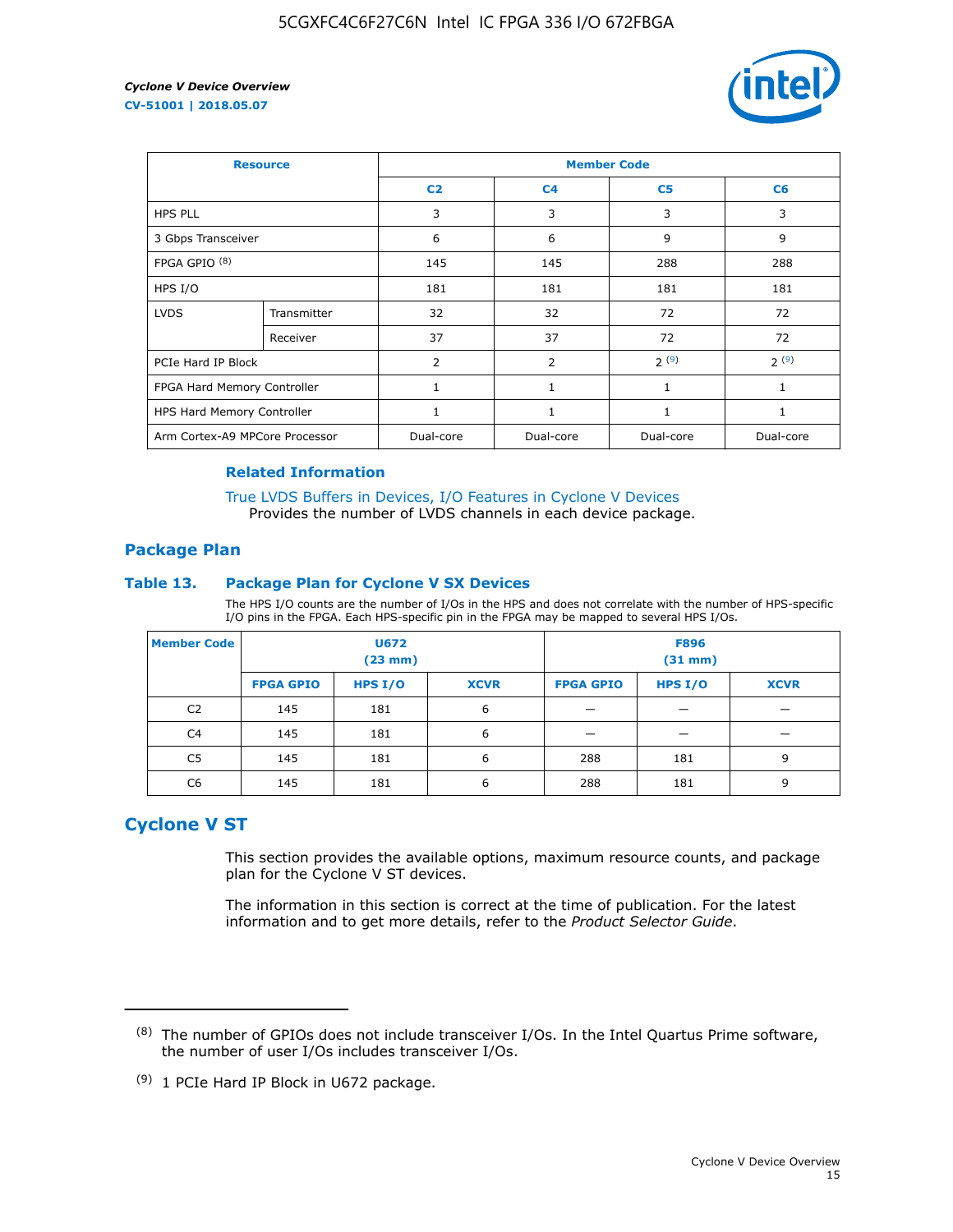

#### **Related Information**

[Product Selector Guide](https://www.altera.com/products/product-selector-guide.html) Provides the latest information about Intel products.

#### **Available Options**

#### **Figure 6. Sample Ordering Code and Available Options for Cyclone V ST Devices**



## **Maximum Resources**

#### **Table 14. Maximum Resource Counts for Cyclone V ST Devices**

| <b>Resource</b>              |             |                | <b>Member Code</b> |
|------------------------------|-------------|----------------|--------------------|
|                              |             | D <sub>5</sub> | D <sub>6</sub>     |
| Logic Elements (LE) (K)      |             | 85             | 110                |
| <b>ALM</b>                   |             | 32,070         | 41,910             |
| Register                     |             | 128,300        | 166,036            |
| Memory (Kb)                  | M10K        | 3,970          | 5,570              |
|                              | <b>MLAB</b> | 480            | 621                |
| Variable-precision DSP Block |             | 87             | 112                |
| 18 x 18 Multiplier           |             | 174            | 224                |
| <b>FPGA PLL</b>              |             | 6              | 6                  |
| <b>HPS PLL</b>               |             | 3              | 3                  |
| 6.144 Gbps Transceiver       |             | 9              | 9                  |
| FPGA GPIO(10)                |             | 288            | 288                |
| HPS I/O                      |             | 181            | 181                |
| <b>LVDS</b>                  | Transmitter | 72             | 72                 |
|                              |             |                | continued          |

<sup>(10)</sup> The number of GPIOs does not include transceiver I/Os. In the Intel Quartus Prime software, the number of user I/Os includes transceiver I/Os.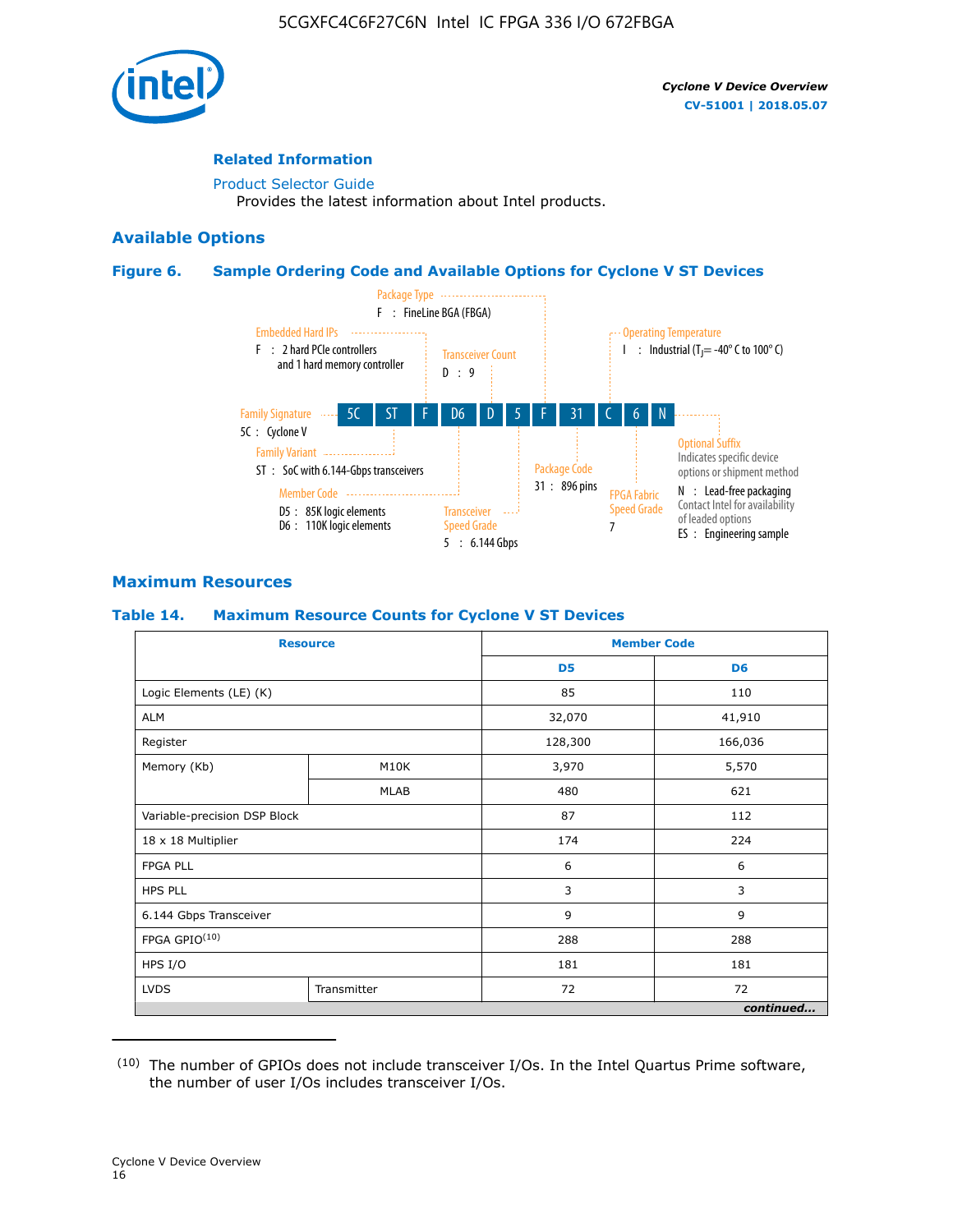

| <b>Resource</b>                |          | <b>Member Code</b> |                |  |
|--------------------------------|----------|--------------------|----------------|--|
|                                |          | D <sub>5</sub>     | D <sub>6</sub> |  |
|                                | Receiver | 72                 | 72             |  |
| PCIe Hard IP Block             |          |                    |                |  |
| FPGA Hard Memory Controller    |          |                    |                |  |
| HPS Hard Memory Controller     |          |                    |                |  |
| Arm Cortex-A9 MPCore Processor |          | Dual-core          | Dual-core      |  |

#### **Related Information**

# [True LVDS Buffers in Devices, I/O Features in Cyclone V Devices](https://www.altera.com/documentation/sam1403481100977.html#sam1403480885395)

Provides the number of LVDS channels in each device package.

#### **Package Plan**

#### **Table 15. Package Plan for Cyclone V ST Devices**

- The HPS I/O counts are the number of I/Os in the HPS and does not correlate with the number of HPSspecific I/O pins in the FPGA. Each HPS-specific pin in the FPGA may be mapped to several HPS I/Os.
- Transceiver counts shown are for transceiver ≤5 Gbps . 6 Gbps transceiver channel count support depends on the package and channel usage. For more information about the 6 Gbps transceiver channel count, refer to the *Cyclone V Device Handbook Volume 2: Transceivers*.

| <b>Member Code</b> | <b>F896</b><br>$(31$ mm $)$ |           |             |  |  |
|--------------------|-----------------------------|-----------|-------------|--|--|
|                    | <b>FPGA GPIO</b>            | HPS $I/O$ | <b>XCVR</b> |  |  |
| D <sub>5</sub>     | 288                         | 181       | 9(11)       |  |  |
| D <sub>6</sub>     | 288                         | 181       | q(11)       |  |  |

#### **Related Information**

[6.144-Gbps Support Capability in Cyclone V GT Devices, Cyclone V Device Handbook](https://www.altera.com/documentation/nik1409855456781.html#nik1409855410757) [Volume 2: Transceivers](https://www.altera.com/documentation/nik1409855456781.html#nik1409855410757)

Provides more information about 6 Gbps transceiver channel count.

<sup>(11)</sup> If you require CPRI (at 4.9152 Gbps) and PCIe Gen2 transmit jitter compliance, Intel recommends that you use only up to seven full-duplex transceiver channels for CPRI, and up to six full-duplex channels for PCIe Gen2. The CMU channels are not considered full-duplex channels.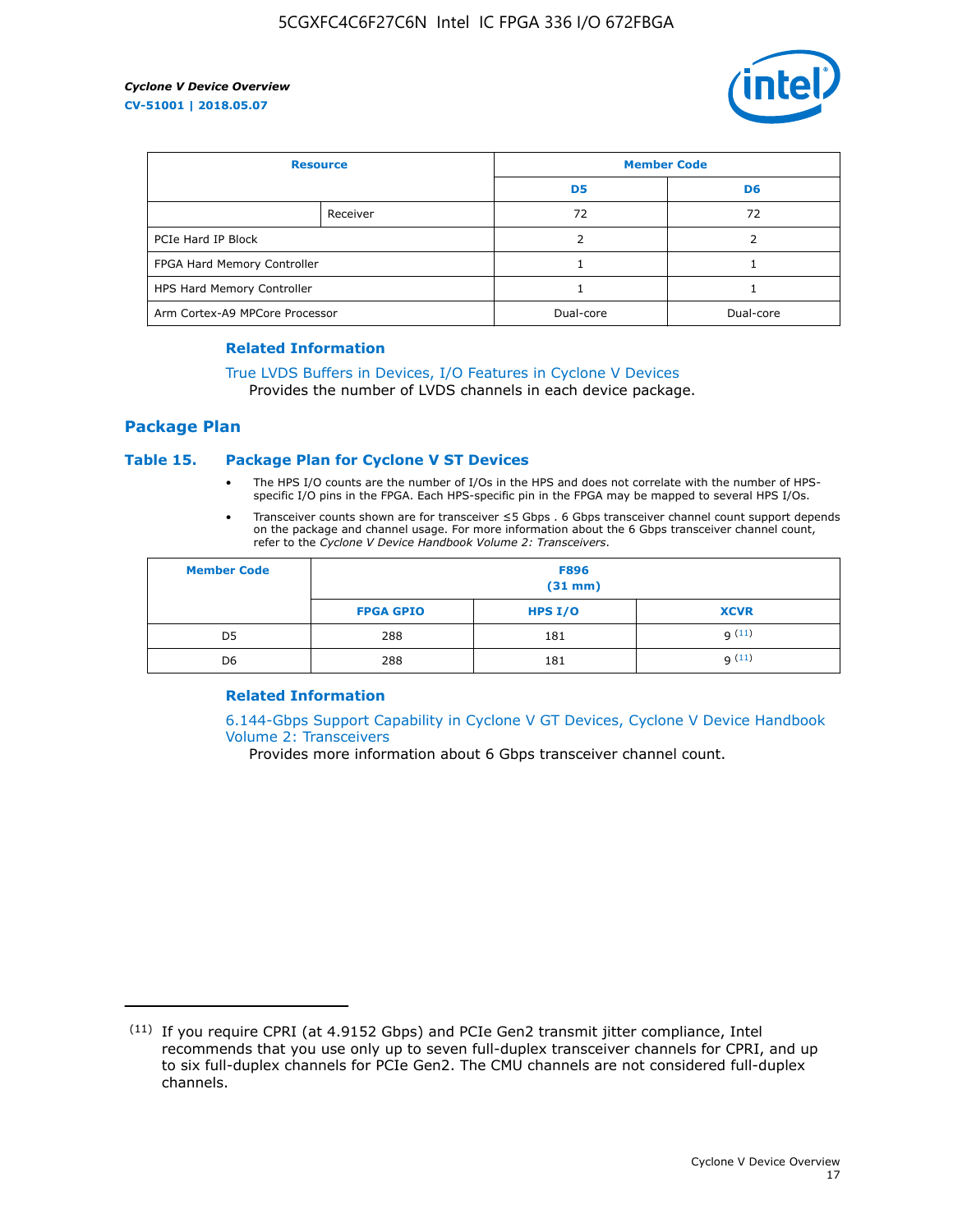

# **I/O Vertical Migration for Cyclone V Devices**

#### **Figure 7. Vertical Migration Capability Across Cyclone V Device Packages and Densities**

The arrows indicate the vertical migration paths. The devices included in each vertical migration path are shaded. You can also migrate your design across device densities in the same package option if the devices have the same dedicated pins, configuration pins, and power pins.



You can achieve the vertical migration shaded in red if you use only up to 175 GPIOs for the M383 package, and 138 GPIOs for the U672 package. These migration paths are not shown in the Intel Quartus Prime software Pin Migration View.

*Note:* To verify the pin migration compatibility, use the Pin Migration View window in the Intel Quartus Prime software Pin Planner.

# **Adaptive Logic Module**

Cyclone V devices use a 28 nm ALM as the basic building block of the logic fabric.

The ALM, as shown in following figure, uses an 8-input fracturable look-up table (LUT) with four dedicated registers to help improve timing closure in register-rich designs and achieve an even higher design packing capability than previous generations.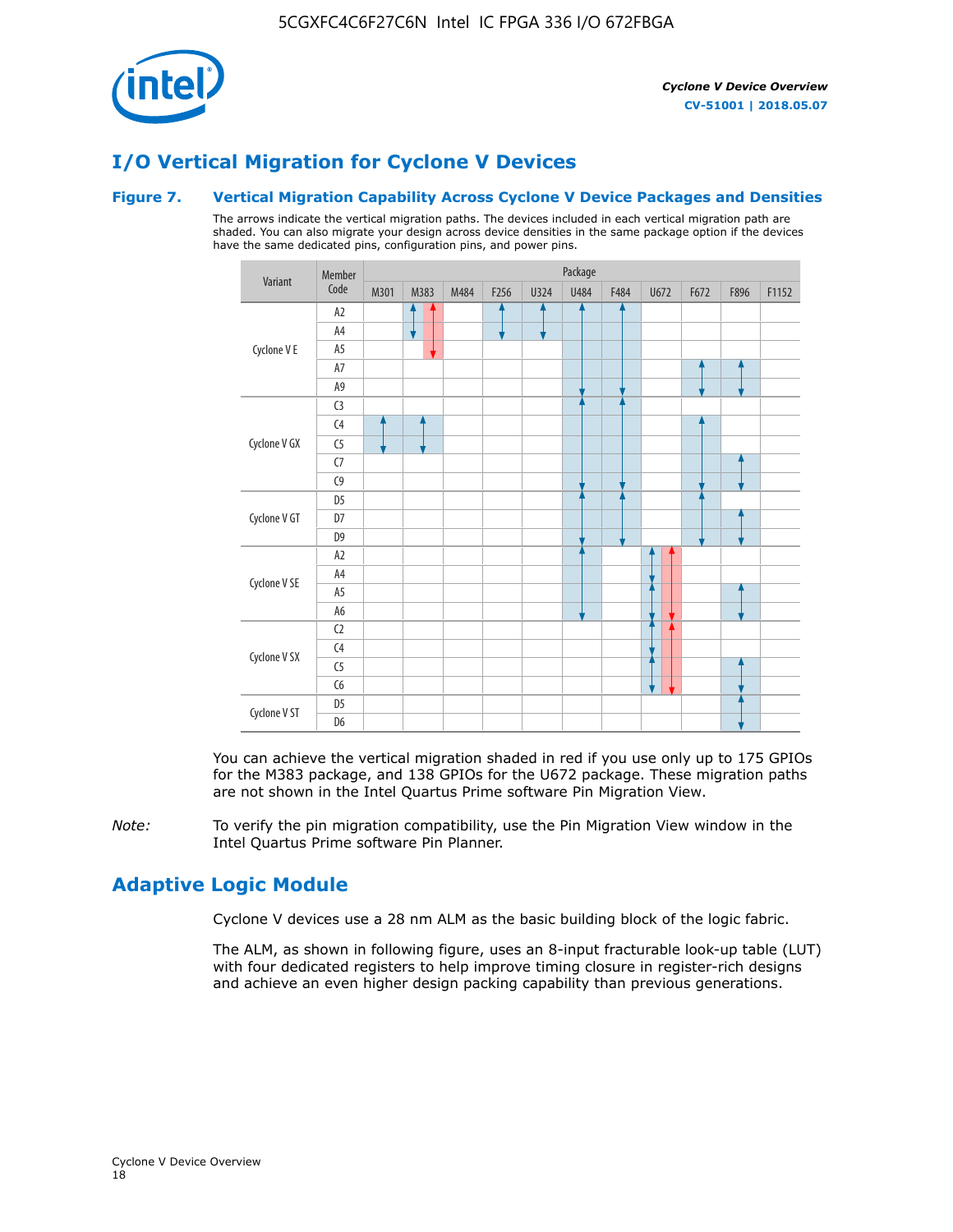

#### **Figure 8. ALM for Cyclone V Devices**



You can configure up to 25% of the ALMs in the Cyclone V devices as distributed memory using MLABs.

#### **Related Information**

Embedded Memory Capacity in Cyclone V Devices on page 21 Lists the embedded memory capacity for each device.

# **Variable-Precision DSP Block**

Cyclone V devices feature a variable-precision DSP block that supports these features:

- Configurable to support signal processing precisions ranging from  $9 \times 9$ ,  $18 \times 18$ and 27 x 27 bits natively
- A 64-bit accumulator
- A hard preadder that is available in both 18- and 27-bit modes
- Cascaded output adders for efficient systolic finite impulse response (FIR) filters
- Internal coefficient register banks, 8 deep, for each multiplier in 18- or 27-bit mode
- Fully independent multiplier operation
- A second accumulator feedback register to accommodate complex multiplyaccumulate functions
- Fully independent Efficient support for single-precision floating point arithmetic
- The inferability of all modes by the Intel Quartus Prime design software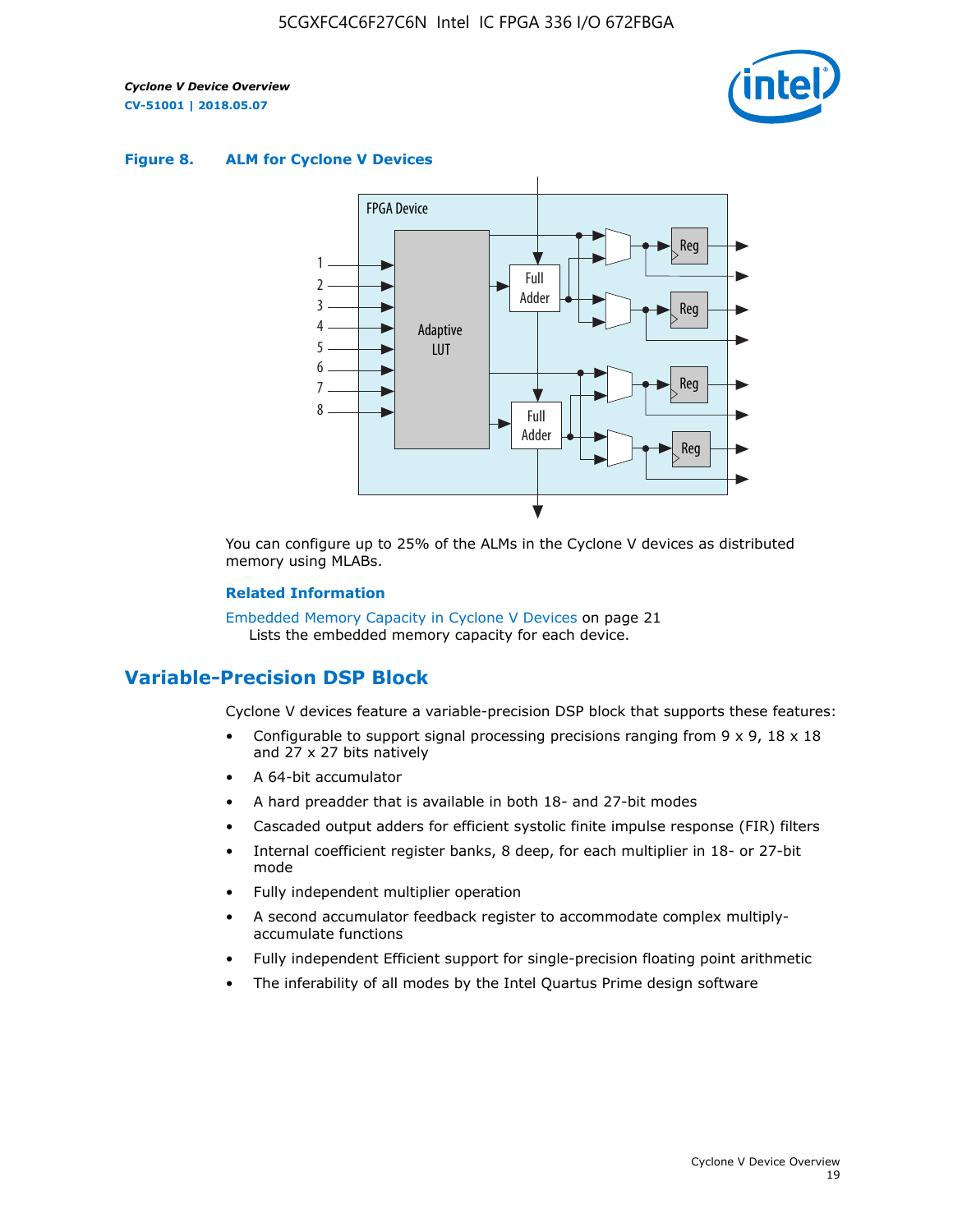

## **Table 16. Variable-Precision DSP Block Configurations for Cyclone V Devices**

| <b>Usage Example</b>                                       | <b>Multiplier Size (Bit)</b> | <b>DSP Block Resource</b> |
|------------------------------------------------------------|------------------------------|---------------------------|
| Low precision fixed point for video<br>applications        | Three $9 \times 9$           |                           |
| Medium precision fixed point in FIR<br>filters             | Two 18 x 18                  |                           |
| FIR filters and general DSP usage                          | Two 18 x 18 with accumulate  |                           |
| High precision fixed- or floating-point<br>implementations | One 27 x 27 with accumulate  |                           |

You can configure each DSP block during compilation as independent three  $9 \times 9$ , two 18 x 18, or one 27 x 27 multipliers. With a dedicated 64 bit cascade bus, you can cascade multiple variable-precision DSP blocks to implement even higher precision DSP functions efficiently.

#### **Table 17. Number of Multipliers in Cyclone V Devices**

The table lists the variable-precision DSP resources by bit precision for each Cyclone V device.

| <b>Variant</b>  | <b>Member</b><br><b>Code</b> | <b>Variable-</b><br>precision |                                   | <b>Independent Input and Output</b><br><b>Multiplications Operator</b> | $18 \times 18$<br><b>Multiplier</b> | $18 \times 18$<br><b>Multiplier</b> |                                                              |
|-----------------|------------------------------|-------------------------------|-----------------------------------|------------------------------------------------------------------------|-------------------------------------|-------------------------------------|--------------------------------------------------------------|
|                 |                              | <b>DSP Block</b>              | $9 \times 9$<br><b>Multiplier</b> | $18 \times 18$<br><b>Multiplier</b>                                    | $27 \times 27$<br><b>Multiplier</b> | <b>Adder Mode</b>                   | <b>Adder</b><br><b>Summed</b><br>with 36 bit<br><b>Input</b> |
| Cyclone V E     | A2                           | 25                            | 75                                | 50                                                                     | 25                                  | 25                                  | 25                                                           |
|                 | A4                           | 66                            | 198                               | 132                                                                    | 66                                  | 66                                  | 66                                                           |
|                 | A5                           | 150                           | 450                               | 300                                                                    | 150                                 | 150                                 | 150                                                          |
|                 | A7                           | 156                           | 468                               | 312                                                                    | 156                                 | 156                                 | 156                                                          |
|                 | A9                           | 342                           | 1,026                             | 684                                                                    | 342                                 | 342                                 | 342                                                          |
| Cyclone V<br>GX | C <sub>3</sub>               | 57                            | 171                               | 114                                                                    | 57                                  | 57                                  | 57                                                           |
|                 | C <sub>4</sub>               | 70                            | 210                               | 140                                                                    | 70                                  | 70                                  | 70                                                           |
|                 | C <sub>5</sub>               | 150                           | 450                               | 300                                                                    | 150                                 | 150                                 | 150                                                          |
|                 | C7                           | 156                           | 468                               | 312                                                                    | 156                                 | 156                                 | 156                                                          |
|                 | C <sub>9</sub>               | 342                           | 1,026                             | 684                                                                    | 342                                 | 342                                 | 342                                                          |
| Cyclone V GT    | D <sub>5</sub>               | 150                           | 450                               | 300                                                                    | 150                                 | 150                                 | 150                                                          |
|                 | D7                           | 156                           | 468                               | 312                                                                    | 156                                 | 156                                 | 156                                                          |
|                 | D <sub>9</sub>               | 342                           | 1,026                             | 684                                                                    | 342                                 | 342                                 | 342                                                          |
| Cyclone V SE    | A <sub>2</sub>               | 36                            | 108                               | 72                                                                     | 36                                  | 36                                  | 36                                                           |
|                 | A4                           | 84                            | 252                               | 168                                                                    | 84                                  | 84                                  | 84                                                           |
|                 | A5                           | 87                            | 261                               | 174                                                                    | 87                                  | 87                                  | 87                                                           |
|                 | A <sub>6</sub>               | 112                           | 336                               | 224                                                                    | 112                                 | 112                                 | 112                                                          |
| Cyclone V SX    | C <sub>2</sub>               | 36                            | 108                               | 72                                                                     | 36                                  | 36                                  | 36                                                           |
|                 | C <sub>4</sub>               | 84                            | 252                               | 168                                                                    | 84                                  | 84                                  | 84                                                           |
|                 | C <sub>5</sub>               | 87                            | 261                               | 174                                                                    | 87                                  | 87                                  | 87                                                           |
|                 |                              |                               |                                   |                                                                        |                                     |                                     | continued                                                    |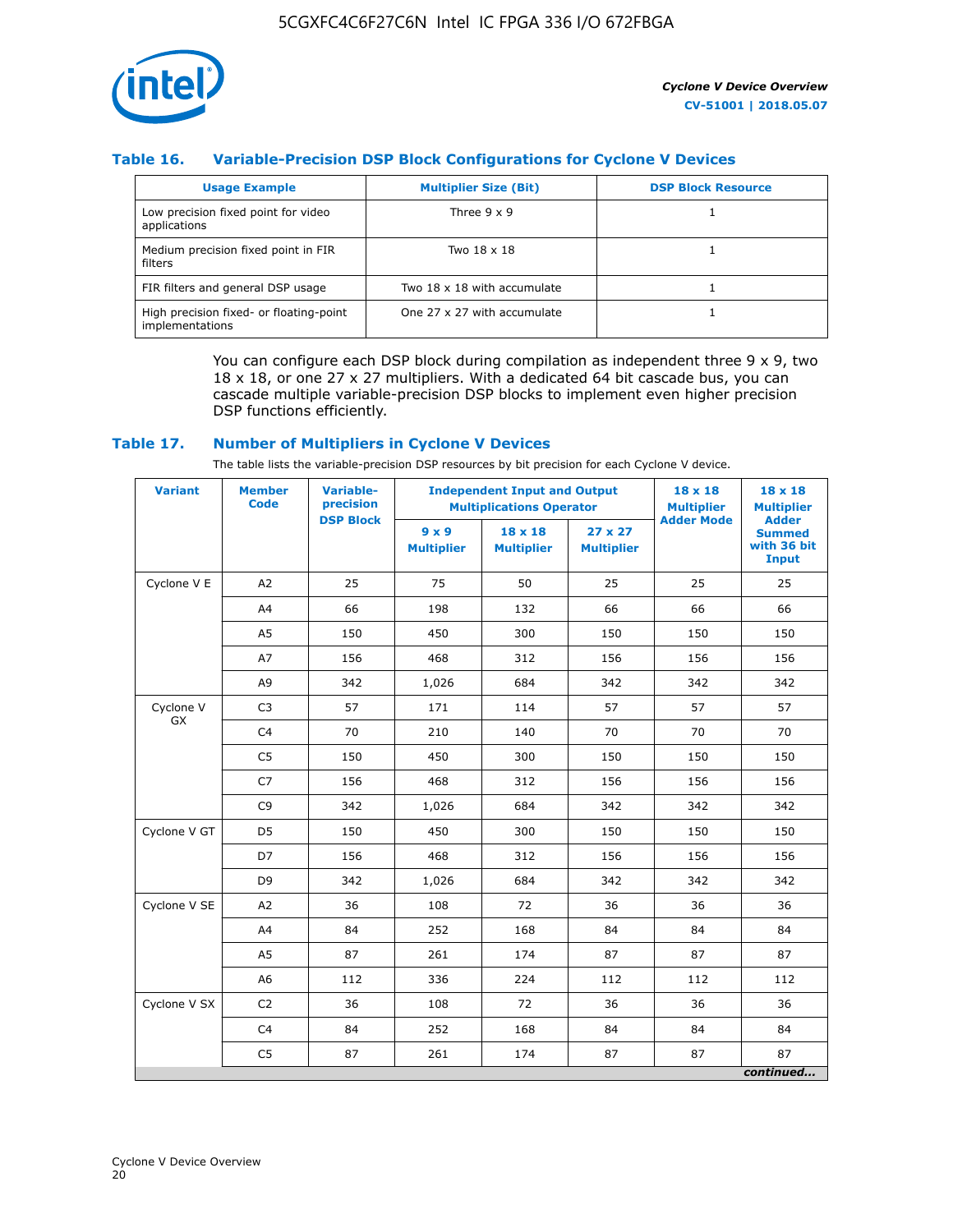

| <b>Variant</b> | Variable-<br><b>Member</b><br>precision<br><b>Code</b> |                  | <b>Independent Input and Output</b><br><b>Multiplications Operator</b> | $18 \times 18$<br><b>Multiplier</b> | $18 \times 18$<br><b>Multiplier</b><br><b>Adder</b> |                   |                                       |
|----------------|--------------------------------------------------------|------------------|------------------------------------------------------------------------|-------------------------------------|-----------------------------------------------------|-------------------|---------------------------------------|
|                |                                                        | <b>DSP Block</b> | $9 \times 9$<br><b>Multiplier</b>                                      | $18 \times 18$<br><b>Multiplier</b> | $27 \times 27$<br><b>Multiplier</b>                 | <b>Adder Mode</b> | <b>Summed</b><br>with 36 bit<br>Input |
|                | C6                                                     | 112              | 336                                                                    | 224                                 | 112                                                 | 112               | 112                                   |
| Cyclone V ST   | D <sub>5</sub>                                         | 87               | 261                                                                    | 174                                 | 87                                                  | 87                | 87                                    |
|                | D <sub>6</sub>                                         | 112              | 336                                                                    | 224                                 | 112                                                 | 112               | 112                                   |

# **Embedded Memory Blocks**

The embedded memory blocks in the devices are flexible and designed to provide an optimal amount of small- and large-sized memory arrays to fit your design requirements.

# **Types of Embedded Memory**

The Cyclone V devices contain two types of memory blocks:

- 10 Kb M10K blocks—blocks of dedicated memory resources. The M10K blocks are ideal for larger memory arrays while still providing a large number of independent ports.
- 640 bit memory logic array blocks (MLABs)—enhanced memory blocks that are configured from dual-purpose logic array blocks (LABs). The MLABs are ideal for wide and shallow memory arrays. The MLABs are optimized for implementation of shift registers for digital signal processing (DSP) applications, wide shallow FIFO buffers, and filter delay lines. Each MLAB is made up of ten adaptive logic modules (ALMs). In the Cyclone V devices, you can configure these ALMs as ten 32 x 2 blocks, giving you one 32 x 20 simple dual-port SRAM block per MLAB.

## **Embedded Memory Capacity in Cyclone V Devices**

#### **Table 18. Embedded Memory Capacity and Distribution in Cyclone V Devices**

|                | <b>Member</b>  | <b>M10K</b>  |                     | <b>MLAB</b>  | <b>Total RAM Bit</b> |        |  |  |  |
|----------------|----------------|--------------|---------------------|--------------|----------------------|--------|--|--|--|
| <b>Variant</b> | <b>Code</b>    | <b>Block</b> | <b>RAM Bit (Kb)</b> | <b>Block</b> | <b>RAM Bit (Kb)</b>  | (Kb)   |  |  |  |
| Cyclone V E    | A2             | 176          | 1,760               | 314          | 196                  | 1,956  |  |  |  |
|                | A4             | 308          | 3,080               | 485          | 303                  | 3,383  |  |  |  |
|                | A5             | 446          | 4,460               | 679          | 424                  | 4,884  |  |  |  |
|                | A7             | 686          | 6,860               | 1338         | 836                  | 7,696  |  |  |  |
|                | A9             | 1,220        | 12,200              | 2748         | 1,717                | 13,917 |  |  |  |
| Cyclone V GX   | C <sub>3</sub> | 135          | 1,350               | 291          | 182                  | 1,532  |  |  |  |
|                | C4             | 250          | 2,500               | 678          | 424                  | 2,924  |  |  |  |
|                | C5             | 446          | 4,460               | 678          | 424                  | 4,884  |  |  |  |
|                | C7             | 686          | 6,860               | 1338         | 836                  | 7,696  |  |  |  |
|                | C <sub>9</sub> | 1,220        | 12,200              | 2748         | 1,717                | 13,917 |  |  |  |
|                | continued      |              |                     |              |                      |        |  |  |  |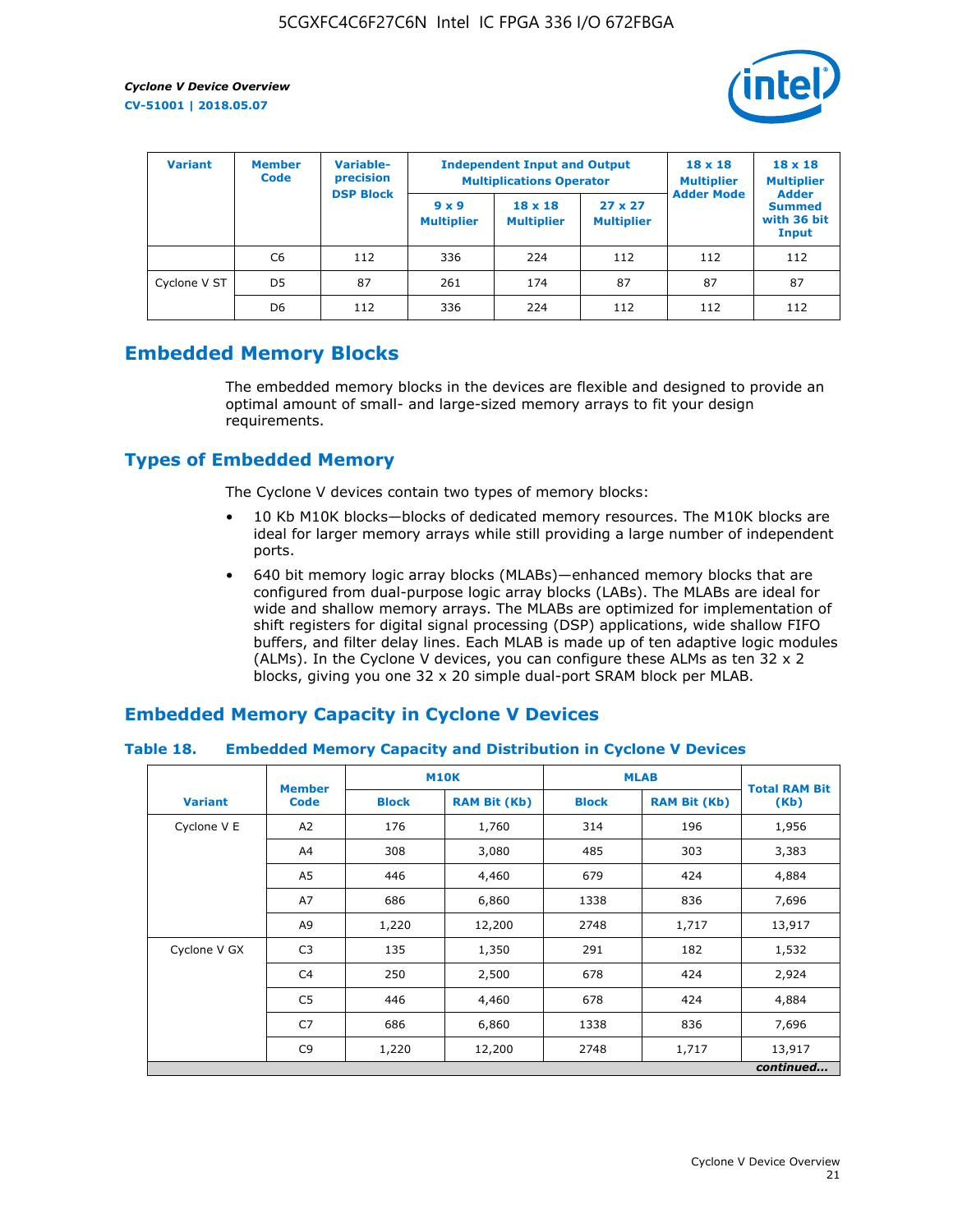

|                | <b>Member</b>  | <b>M10K</b>  |                     | <b>MLAB</b>  | <b>Total RAM Bit</b> |        |
|----------------|----------------|--------------|---------------------|--------------|----------------------|--------|
| <b>Variant</b> | <b>Code</b>    | <b>Block</b> | <b>RAM Bit (Kb)</b> | <b>Block</b> | <b>RAM Bit (Kb)</b>  | (Kb)   |
| Cyclone V GT   | D <sub>5</sub> | 446          | 4,460               | 679          | 424                  | 4,884  |
|                | D7             | 686          | 6,860               | 1338         | 836                  | 7,696  |
|                | D <sub>9</sub> | 1,220        | 12,200              | 2748         | 1,717                | 13,917 |
| Cyclone V SE   | A <sub>2</sub> | 140          | 1,400               | 221          | 138                  | 1,538  |
|                | A4             | 270          | 2,700               | 370          | 231                  | 2,460  |
|                | A5             | 397          | 3,970               | 768          | 480                  | 4,450  |
|                | A6             | 553          | 5,530               | 994          | 621                  | 6,151  |
| Cyclone V SX   | C <sub>2</sub> | 140          | 1,400               | 221          | 138                  | 1,538  |
|                | C <sub>4</sub> | 270          | 2,700               | 370          | 231                  | 2,460  |
|                | C5             | 397          | 3,970               | 768          | 480                  | 4,450  |
|                | C <sub>6</sub> | 553          | 5,530               | 994          | 621                  | 6,151  |
| Cyclone V ST   | D <sub>5</sub> | 397          | 3,970               | 768          | 480                  | 4,450  |
|                | D <sub>6</sub> | 553          | 5,530               | 994          | 621                  | 6,151  |

# **Embedded Memory Configurations**

#### **Table 19. Supported Embedded Memory Block Configurations for Cyclone V Devices**

This table lists the maximum configurations supported for the embedded memory blocks. The information is applicable only to the single-port RAM and ROM modes.

| <b>Memory Block</b> | Depth (bits) | <b>Programmable Width</b> |
|---------------------|--------------|---------------------------|
| MLAB                | 32           | x16, x18, or x20          |
| M10K                | 256          | x40 or x32                |
|                     | 512          | x20 or x16                |
|                     | 1K           | $x10$ or $x8$             |
|                     | 2K           | $x5$ or $x4$              |
|                     | 4K           | x2                        |
|                     | 8K           | x1                        |

# **Clock Networks and PLL Clock Sources**

550 MHz Cyclone V devices have 16 global clock networks capable of up to operation. The clock network architecture is based on Intel's global, quadrant, and peripheral clock structure. This clock structure is supported by dedicated clock input pins and fractional PLLs.

*Note:* To reduce power consumption, the Intel Quartus Prime software identifies all unused sections of the clock network and powers them down.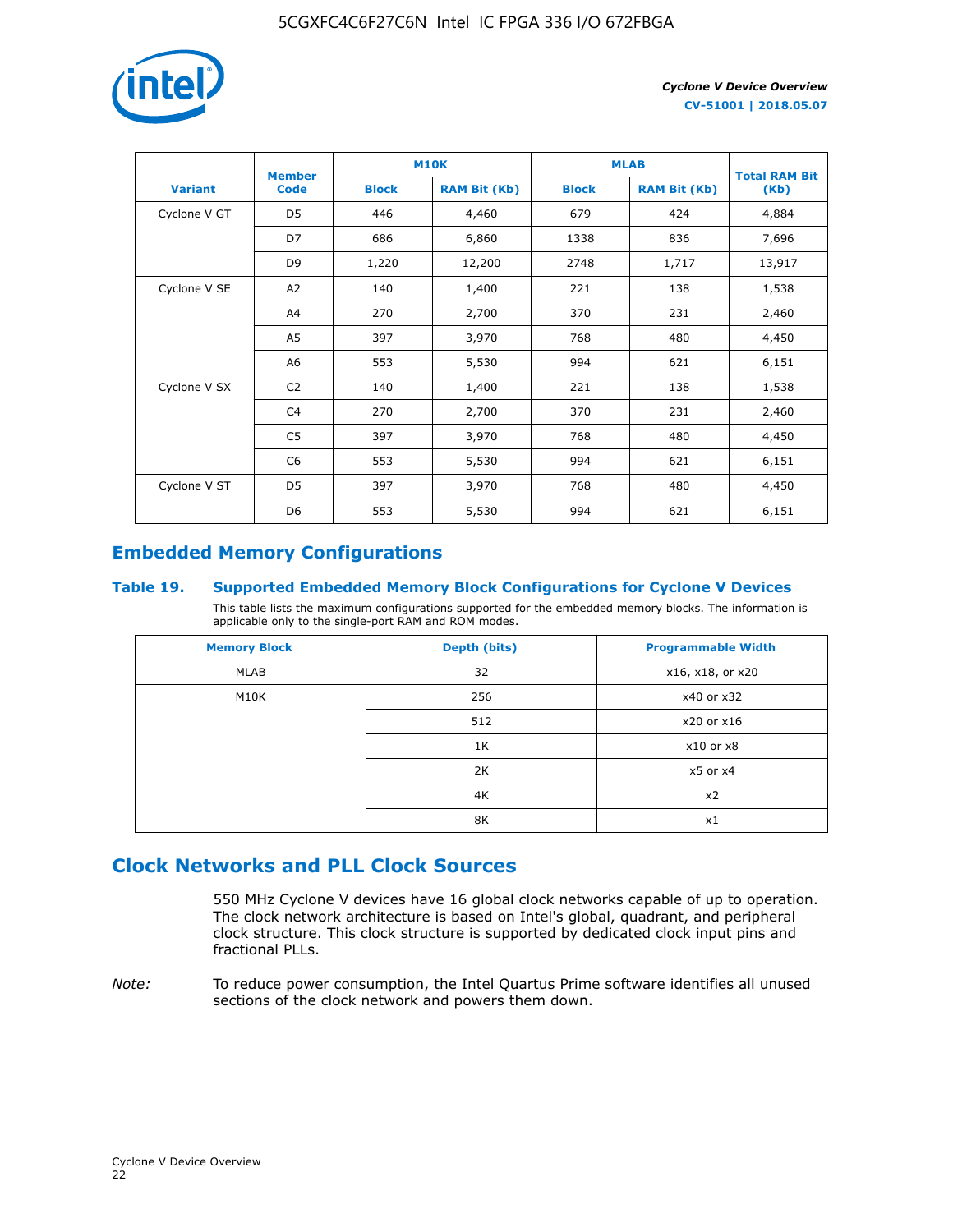

#### **PLL Features**

The PLLs in the Cyclone V devices support the following features:

- Frequency synthesis
- On-chip clock deskew
- Jitter attenuation
- Programmable output clock duty cycles
- PLL cascading
- Reference clock switchover
- Programmable bandwidth
- User-mode reconfiguration of PLLs
- Low power mode for each fractional PLL
- Dynamic phase shift
- Direct, source synchronous, zero delay buffer, external feedback, and LVDS compensation modes

#### **Fractional PLL**

In addition to integer PLLs, the Cyclone V devices use a fractional PLL architecture. The devices have up to eight PLLs, each with nine output counters. You can use the output counters to reduce PLL usage in two ways:

- Reduce the number of oscillators that are required on your board by using fractional PLLs
- Reduce the number of clock pins that are used in the device by synthesizing multiple clock frequencies from a single reference clock source

If you use the fractional PLL mode, you can use the PLLs for precision fractional-N frequency synthesis—removing the need for off-chip reference clock sources in your design.

The transceiver fractional PLLs that are not used by the transceiver I/Os can be used as general purpose fractional PLLs by the FPGA fabric.

## **FPGA General Purpose I/O**

Cyclone V devices offer highly configurable GPIOs. The following list describes the features of the GPIOs:

- Programmable bus hold and weak pull-up
- LVDS output buffer with programmable differential output voltage ( $V_{OD}$ ) and programmable pre-emphasis
- On-chip parallel termination ( $R<sub>T</sub>$  OCT) for all I/O banks with OCT calibration to limit the termination impedance variation
- On-chip dynamic termination that has the ability to swap between series and parallel termination, depending on whether there is read or write on a common bus for signal integrity
- Easy timing closure support using the hard read FIFO in the input register path, and delay-locked loop (DLL) delay chain with fine and coarse architecture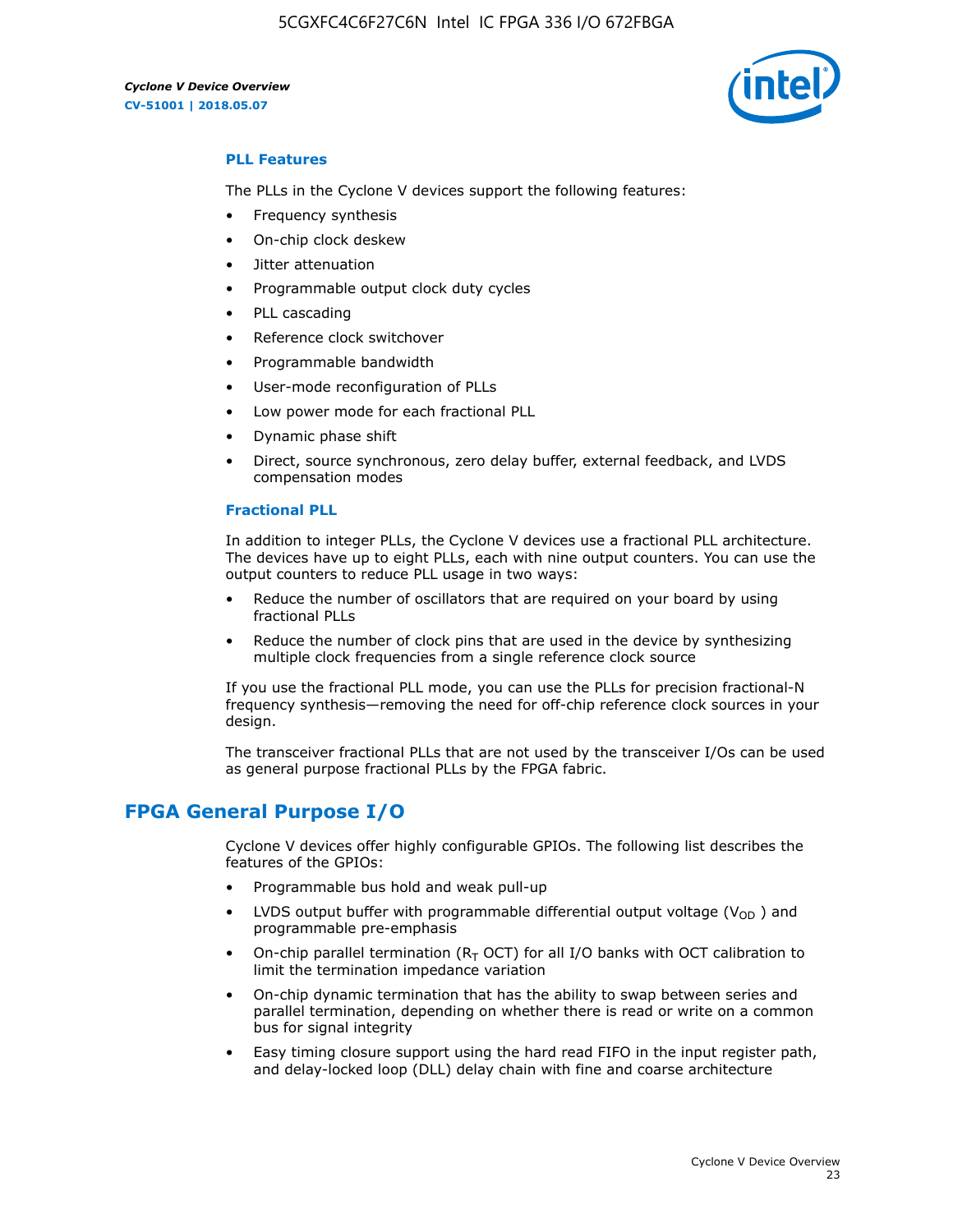

# **PCIe Gen1 and Gen2 Hard IP**

Cyclone V GX, GT, SX, and ST devices contain PCIe hard IP that is designed for performance and ease-of-use. The PCIe hard IP consists of the MAC, data link, and transaction layers.

The PCIe hard IP supports PCIe Gen2 and Gen1 end point and root port for up to x4 lane configuration. The PCIe Gen2 x4 support is PCIe-compatible.

The PCIe endpoint support includes multifunction support for up to eight functions, as shown in the following figure. The integrated multifunction support reduces the FPGA logic requirements by up to 20,000 LEs for PCIe designs that require multiple peripherals.

#### **Figure 9. PCIe Multifunction for Cyclone V Devices**



The Cyclone V PCIe hard IP operates independently from the core logic. This independent operation allows the PCIe link to wake up and complete link training in less than 100 ms while the Cyclone V device completes loading the programming file for the rest of the device.

In addition, the PCIe hard IP in the Cyclone V device provides improved end-to-end datapath protection using ECC.

# **External Memory Interface**

This section provides an overview of the external memory interface in Cyclone V devices.

#### **Hard and Soft Memory Controllers**

Cyclone V devices support up to two hard memory controllers for DDR3, DDR2, and LPDDR2 SDRAM devices. Each controller supports 8 to 32 bit components of up to 4 gigabits (Gb) in density with two chip selects and optional ECC. For the Cyclone V SoC devices, an additional hard memory controller in the HPS supports DDR3, DDR2, and LPDDR2 SDRAM devices.

All Cyclone V devices support soft memory controllers for DDR3, DDR2, and LPDDR2 SDRAM devices for maximum flexibility.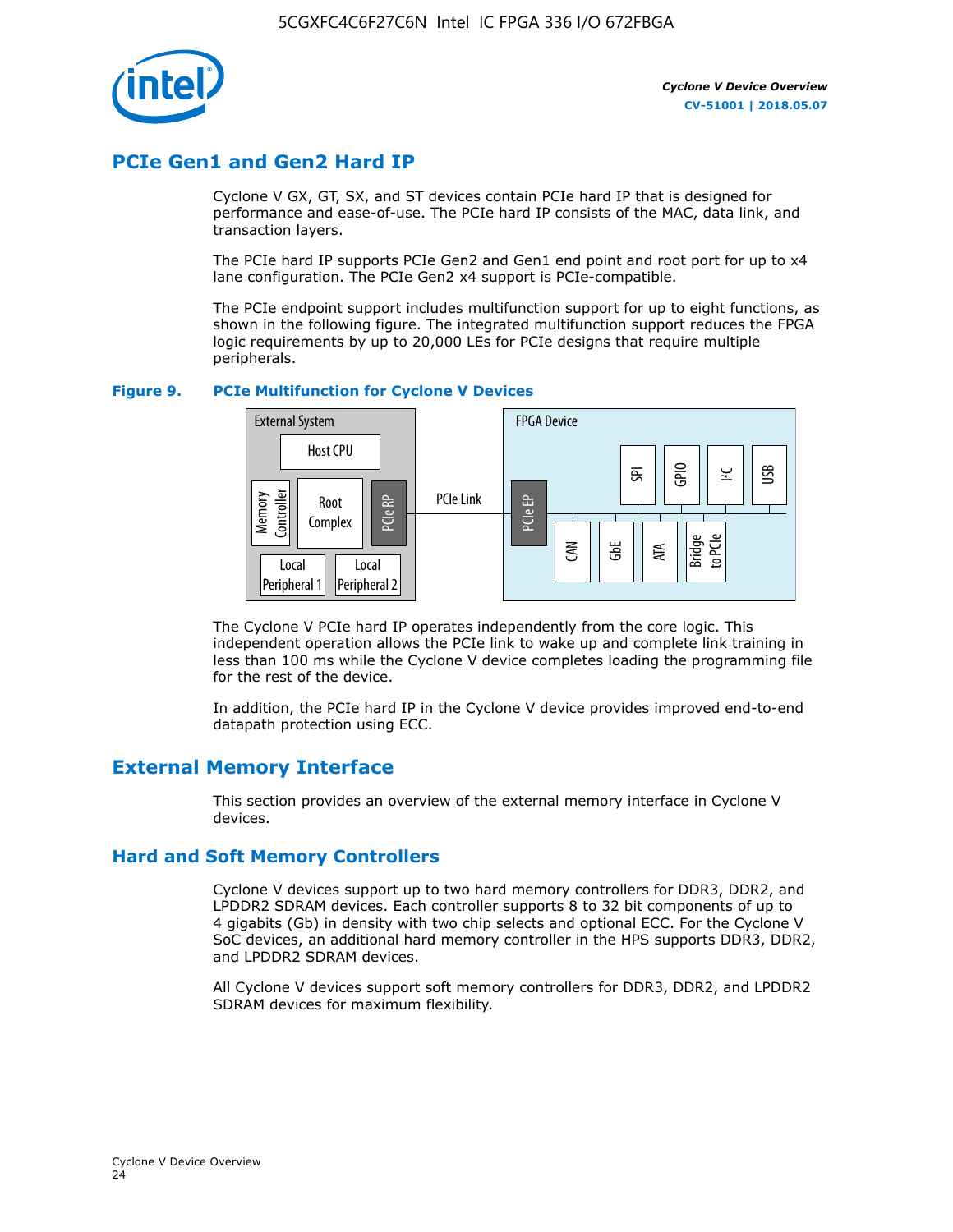

## **External Memory Performance**

#### **Table 20. External Memory Interface Performance in Cyclone V Devices**

The maximum and minimum operating frequencies depend on the memory interface standards and the supported delay-locked loop (DLL) frequency listed in the device datasheet.

| <b>Interface</b>  | <b>Voltage</b> |                        | <b>Maximum Frequency (MHz)</b> |       |  |
|-------------------|----------------|------------------------|--------------------------------|-------|--|
|                   | $(\mathsf{V})$ | <b>Hard Controller</b> | <b>Soft Controller</b>         | (MHz) |  |
| <b>DDR3 SDRAM</b> | 1.5            | 400                    | 303                            | 303   |  |
|                   | 1.35           | 400                    | 303                            | 303   |  |
| <b>DDR2 SDRAM</b> | 1.8            | 400                    | 300                            | 167   |  |
| LPDDR2 SDRAM      | 1.2            | 333                    | 300                            | 167   |  |

#### **Related Information**

[External Memory Interface Spec Estimator](https://www.altera.com/solutions/technology/external-memory/spec-estimator.html)

For the latest information and to estimate the external memory system performance specification, use Intel's External Memory Interface Spec Estimator tool.

#### **HPS External Memory Performance**

#### **Table 21. HPS External Memory Interface Performance**

The hard processor system (HPS) is available in Cyclone V SoC devices only.

| <b>Interface</b>  | Voltage (V) | <b>HPS Hard Controller (MHz)</b> |
|-------------------|-------------|----------------------------------|
| DDR3 SDRAM        | 1.5         | 400                              |
|                   | 1.35        | 400                              |
| <b>DDR2 SDRAM</b> | 1.8         | 400                              |
| LPDDR2 SDRAM      | 1.2         | 333                              |

#### **Related Information**

#### [External Memory Interface Spec Estimator](https://www.altera.com/solutions/technology/external-memory/spec-estimator.html)

For the latest information and to estimate the external memory system performance specification, use Intel's External Memory Interface Spec Estimator tool.

# **Low-Power Serial Transceivers**

Cyclone V devices deliver the industry's lowest power 6.144 Gbps transceivers at an estimated 88 mW maximum power consumption per channel. Cyclone V transceivers are designed to be compliant with a wide range of protocols and data rates.

## **Transceiver Channels**

The transceivers are positioned on the left outer edge of the device. The transceiver channels consist of the physical medium attachment (PMA), physical coding sublayer (PCS), and clock networks.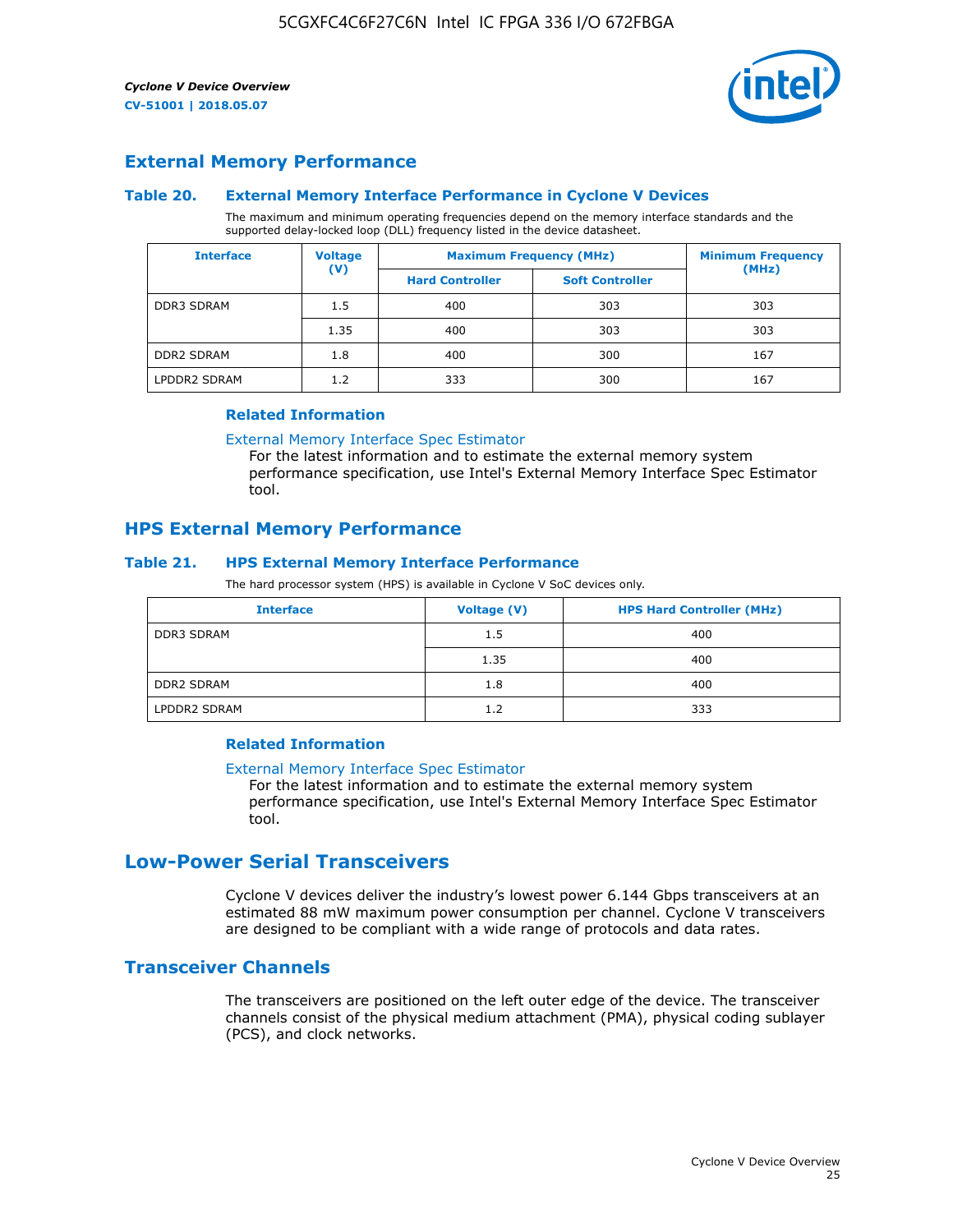

#### **Figure 10. Device Chip Overview for Cyclone V GX and GT Devices**

The figure shows a Cyclone V FPGA with transceivers. Different Cyclone V devices may have a different floorplans than the one shown here.



#### **PMA Features**

To prevent core and I/O noise from coupling into the transceivers, the PMA block is isolated from the rest of the chip—ensuring optimal signal integrity. For the transceivers, you can use the channel PLL of an unused receiver PMA as an additional transmit PLL.

#### **Table 22. PMA Features of the Transceivers in Cyclone V Devices**

| <b>Features</b>                                    | <b>Capability</b>                                                                                       |
|----------------------------------------------------|---------------------------------------------------------------------------------------------------------|
| Backplane support                                  | Driving capability up to 6.144 Gbps                                                                     |
| PLL-based clock recovery                           | Superior jitter tolerance                                                                               |
| Programmable deserialization and word<br>alignment | Flexible deserialization width and configurable word alignment pattern                                  |
| Equalization and pre-emphasis                      | Up to 14.37 dB of pre-emphasis and up to 4.7 dB of equalization<br>No decision feedback equalizer (DFE) |
| Ring oscillator transmit PLLs                      | 614 Mbps to 6.144 Gbps                                                                                  |
| Input reference clock range                        | 20 MHz to 400 MHz                                                                                       |
| Transceiver dynamic reconfiguration                | Allows the reconfiguration of a single channel without affecting the operation of<br>other channels     |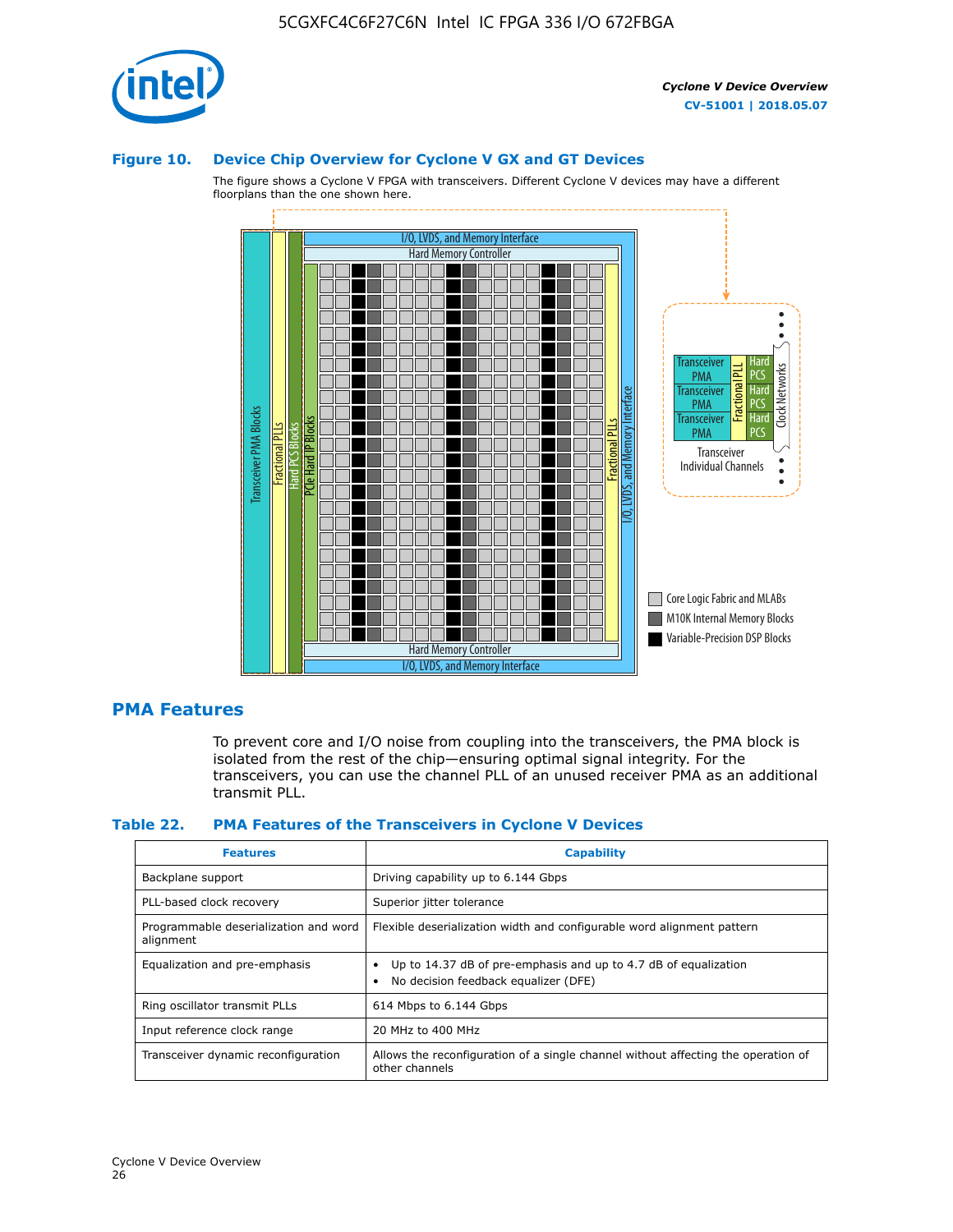

# **PCS Features**

The Cyclone V core logic connects to the PCS through an 8, 10, 16, 20, 32, or 40 bit interface, depending on the transceiver data rate and protocol. Cyclone V devices contain PCS hard IP to support PCIe Gen1 and Gen2, Gbps Ethernet (GbE), Serial RapidIO® (SRIO), and Common Public Radio Interface (CPRI).

Most of the standard and proprietary protocols from 614 Mbps to 6.144 Gbps are supported.

| Table 23. | <b>Transceiver PCS Features for Cyclone V Devices</b> |  |  |  |
|-----------|-------------------------------------------------------|--|--|--|
|-----------|-------------------------------------------------------|--|--|--|

| <b>PCS Support</b>                 | <b>Data Rates</b><br>(Gbps)        | <b>Transmitter Data Path Feature</b>                                                                         | <b>Receiver Data Path Feature</b>                                                                                                                                                                                                  |  |  |
|------------------------------------|------------------------------------|--------------------------------------------------------------------------------------------------------------|------------------------------------------------------------------------------------------------------------------------------------------------------------------------------------------------------------------------------------|--|--|
| 3-Gbps and 6-Gbps Basic            | 0.614 to 6.144                     | • Phase compensation FIFO<br>Byte serializer<br>8B/10B encoder<br>Transmitter bit-slip                       | Word aligner<br>$\bullet$<br>Deskew FIFO<br>$\bullet$<br>Rate-match FIFO<br>$\bullet$<br>8B/10B decoder<br>$\bullet$<br>Byte deserializer<br>$\bullet$<br>Byte ordering<br>$\bullet$<br>Receiver phase compensation<br><b>FIFO</b> |  |  |
| PCIe Gen1<br>(x1, x2, x4)          | $2.5$ and $5.0$                    | Dedicated PCIe PHY IP core<br>PIPE 2.0 interface to the core<br>$\bullet$<br>logic                           | Dedicated PCIe PHY IP core<br>$\bullet$<br>PIPE 2.0 interface to the core<br>$\bullet$<br>logic                                                                                                                                    |  |  |
| PCIe Gen2<br>$(x1, x2, x4)^{(12)}$ |                                    |                                                                                                              |                                                                                                                                                                                                                                    |  |  |
| GbE                                | 1.25                               | • Custom PHY IP core with preset<br>feature<br>GbE transmitter synchronization<br>$\bullet$<br>state machine | • Custom PHY IP core with preset<br>feature<br>GbE receiver synchronization<br>state machine                                                                                                                                       |  |  |
| $XAUI$ $(13)$                      | 3.125                              | Dedicated XAUI PHY IP core<br>$\bullet$                                                                      | Dedicated XAUI PHY IP core<br>$\bullet$                                                                                                                                                                                            |  |  |
| <b>HiGig</b>                       | 3.75                               | XAUI synchronization state<br>$\bullet$<br>machine for bonding four<br>channels                              | XAUI synchronization state<br>$\bullet$<br>machine for realigning four<br>channels                                                                                                                                                 |  |  |
| SRIO 1.3 and 2.1                   | 1.25 to 3.125                      | • Custom PHY IP core with preset<br>feature<br>• SRIO version 2.1-compliant x2<br>and x4 channel bonding     | • Custom PHY IP core with preset<br>feature<br>• SRIO version 2.1-compliant x2<br>and x4 deskew state machine                                                                                                                      |  |  |
| SDI, SD/HD, and 3G-SDI             | $0.27^{(14)}$ , 1.485,<br>and 2.97 | Custom PHY IP core with preset<br>feature                                                                    | Custom PHY IP core with preset<br>feature                                                                                                                                                                                          |  |  |
| JESD204A                           | $0.3125^{(15)}$ to<br>3.125        |                                                                                                              |                                                                                                                                                                                                                                    |  |  |
| continued                          |                                    |                                                                                                              |                                                                                                                                                                                                                                    |  |  |

<sup>(12)</sup> PCIe Gen2 is supported for Cyclone V GT and ST devices. The PCIe Gen2 x4 support is PCIe-compatible.

<sup>(13)</sup> XAUI is supported through the soft PCS.

<sup>(14)</sup> The 0.27-Gbps data rate is supported using oversampling user logic that you must implement in the FPGA fabric.

<sup>(15)</sup> The 0.3125-Gbps data rate is supported using oversampling user logic that you must implement in the FPGA fabric.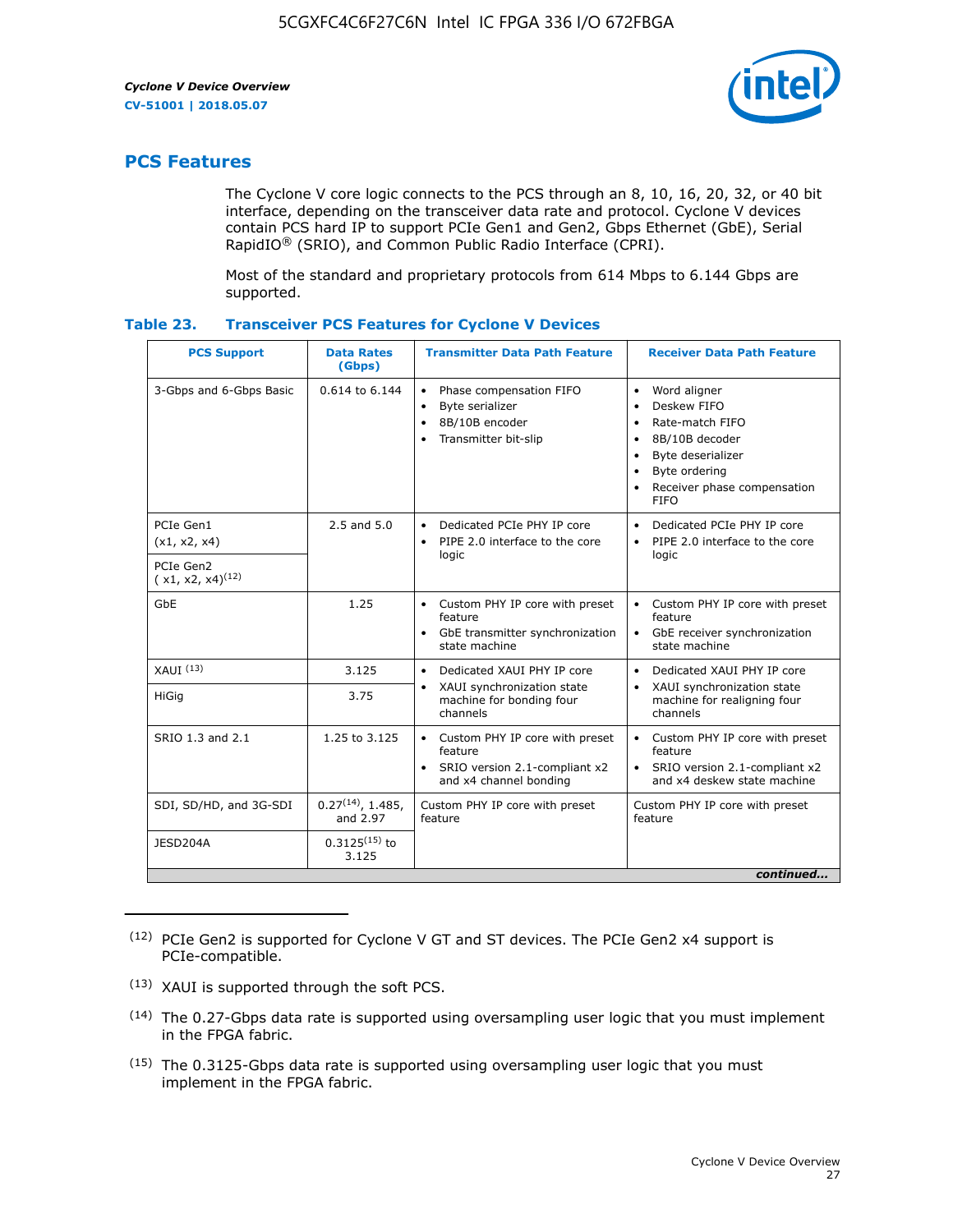

| <b>PCS Support</b>       | <b>Data Rates</b><br>(Gbps) | <b>Transmitter Data Path Feature</b>                         | <b>Receiver Data Path Feature</b>                                                                        |
|--------------------------|-----------------------------|--------------------------------------------------------------|----------------------------------------------------------------------------------------------------------|
| Serial ATA Gen1 and Gen2 | $1.5$ and $3.0$             | Custom PHY IP core with preset<br>feature<br>Electrical idle | Custom PHY IP core with preset<br>feature<br>Signal detect<br>Wider spread of asynchronous<br><b>SSC</b> |
| CPRI 4.1 $(16)$          | 0.6144 to 6.144             | Dedicated deterministic latency<br>٠<br>PHY IP core          | Dedicated deterministic latency<br>PHY IP core                                                           |
| OBSAI RP3                | 0.768 to 3.072              | Transmitter (TX) manual bit-slip<br>$\bullet$<br>mode        | Receiver (RX) deterministic<br>latency state machine                                                     |
| V-by-One HS              | Up to 3.75                  | Custom PHY IP core                                           | Custom PHY IP core                                                                                       |
| DisplayPort $1.2^{(17)}$ | 1.62 and 2.7                |                                                              | Wider spread of asynchronous<br><b>SSC</b>                                                               |

# **SoC with HPS**

Each SoC combines an FPGA fabric and an HPS in a single device. This combination delivers the flexibility of programmable logic with the power and cost savings of hard IP in these ways:

- Reduces board space, system power, and bill of materials cost by eliminating a discrete embedded processor
- Allows you to differentiate the end product in both hardware and software, and to support virtually any interface standard
- Extends the product life and revenue through in-field hardware and software updates

## **HPS Features**

The HPS consists of a dual-core Arm Cortex-A9 MPCore processor, a rich set of peripherals, and a shared multiport SDRAM memory controller, as shown in the following figure.

<sup>(16)</sup> High-voltage output mode (1000-BASE-CX) is not supported.

<sup>(17)</sup> Pending characterization.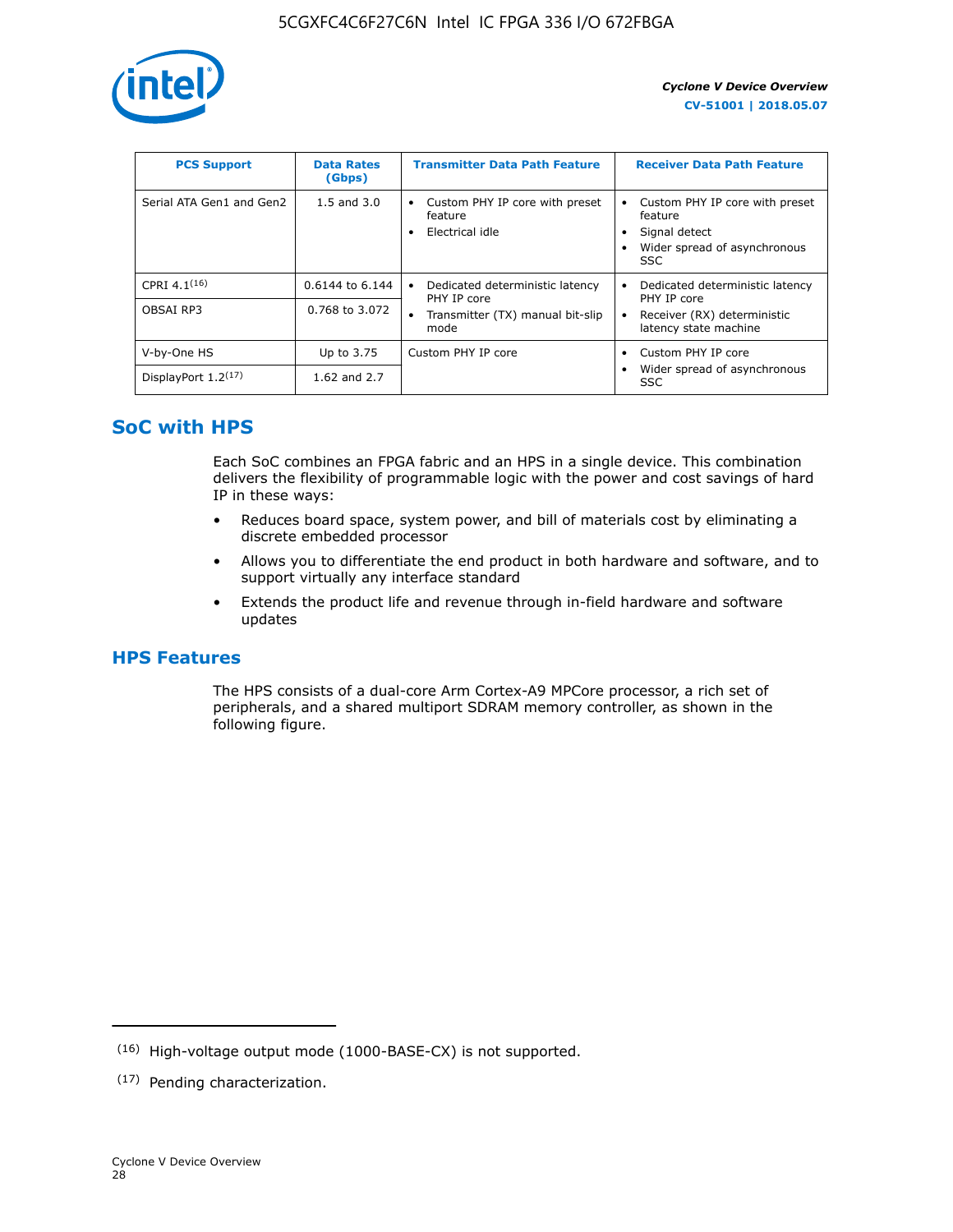



#### **Figure 11. HPS with Dual-Core Arm Cortex-A9 MPCore Processor**

#### **System Peripherals and Debug Access Port**

Each Ethernet MAC, USB OTG, NAND flash controller, and SD/MMC controller module has an integrated DMA controller. For modules without an integrated DMA controller, an additional DMA controller module provides up to eight channels of high-bandwidth data transfers. Peripherals that communicate off-chip are multiplexed with other peripherals at the HPS pin level. This allows you to choose which peripherals to interface with other devices on your PCB.

The debug access port provides interfaces to industry standard JTAG debug probes and supports Arm CoreSight debug and core traces to facilitate software development.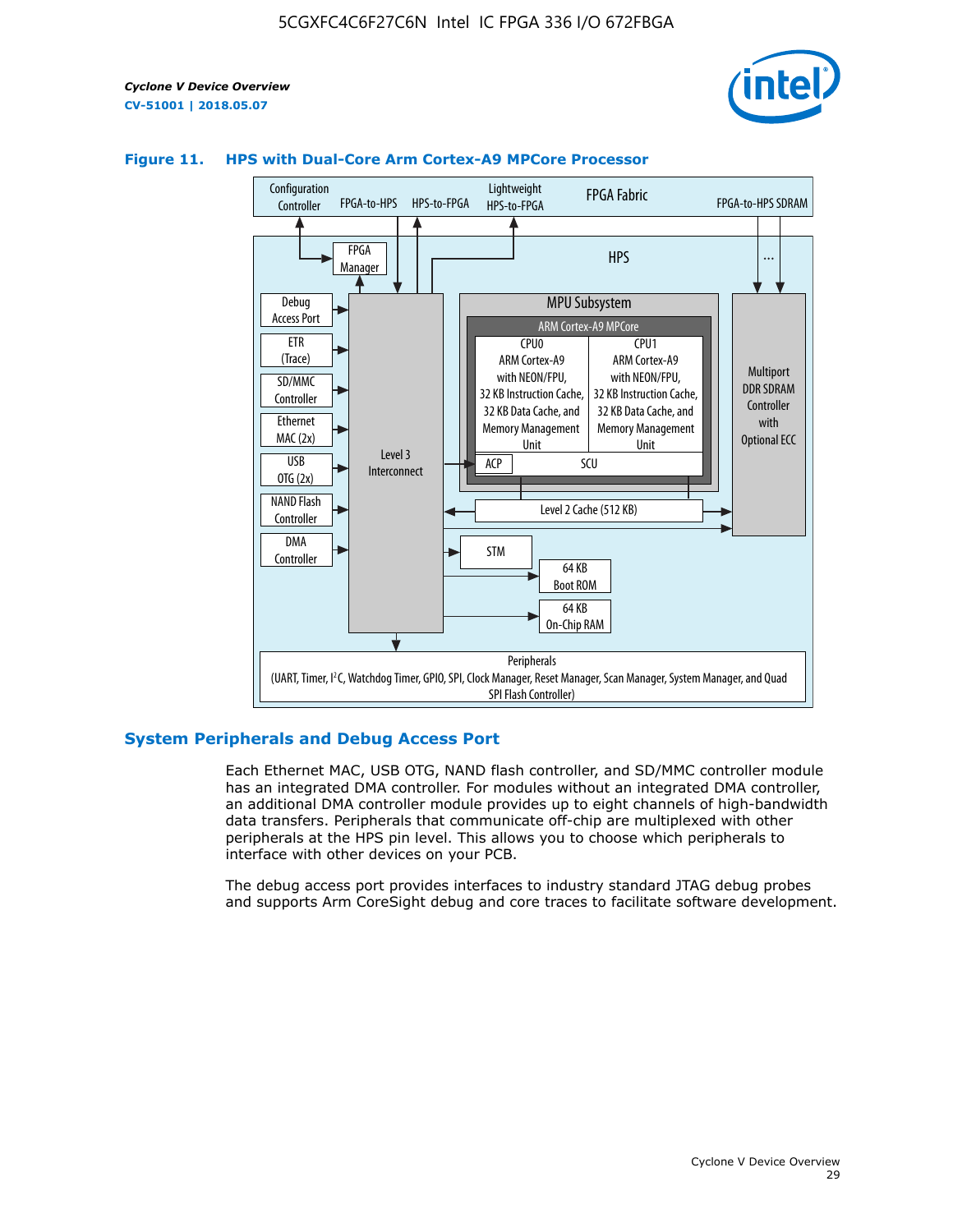

#### **HPS–FPGA AXI Bridges**

The HPS–FPGA bridges, which support the Advanced Microcontroller Bus Architecture (AMBA<sup>®</sup>) Advanced eXtensible Interface (AXI<sup>™</sup>) specifications, consist of the following bridges:

- FPGA-to-HPS AXI bridge—a high-performance bus supporting 32, 64, and 128 bit data widths that allows the FPGA fabric to issue transactions to slaves in the HPS.
- HPS-to-FPGA AXI bridge—a high-performance bus supporting 32, 64, and 128 bit data widths that allows the HPS to issue transactions to slaves in the FPGA fabric.
- Lightweight HPS-to-FPGA AXI bridge—a lower latency 32 bit width bus that allows the HPS to issue transactions to slaves in the FPGA fabric. This bridge is primarily used for control and status register (CSR) accesses to peripherals in the FPGA fabric.

The HPS–FPGA AXI bridges allow masters in the FPGA fabric to communicate with slaves in the HPS logic, and vice versa. For example, the HPS-to-FPGA AXI bridge allows you to share memories instantiated in the FPGA fabric with one or both microprocessors in the HPS, while the FPGA-to-HPS AXI bridge allows logic in the FPGA fabric to access the memory and peripherals in the HPS.

Each HPS–FPGA bridge also provides asynchronous clock crossing for data transferred between the FPGA fabric and the HPS.

#### **HPS SDRAM Controller Subsystem**

The HPS SDRAM controller subsystem contains a multiport SDRAM controller and DDR PHY that are shared between the FPGA fabric (through the FPGA-to-HPS SDRAM interface), the level 2 (L2) cache, and the level 3 (L3) system interconnect. The FPGA-to-HPS SDRAM interface supports AMBA AXI and Avalon® Memory-Mapped (Avalon-MM) interface standards, and provides up to six individual ports for access by masters implemented in the FPGA fabric.

To maximize memory performance, the SDRAM controller subsystem supports command and data reordering, deficit round-robin arbitration with aging, and high-priority bypass features. The SDRAM controller subsystem supports DDR2, DDR3, or LPDDR2 devices up to 4 Gb in density operating at up to 400 MHz (800 Mbps data rate).

#### **FPGA Configuration and Processor Booting**

The FPGA fabric and HPS in the SoC are powered independently. You can reduce the clock frequencies or gate the clocks to reduce dynamic power, or shut down the entire FPGA fabric to reduce total system power.

You can configure the FPGA fabric and boot the HPS independently, in any order, providing you with more design flexibility:

- You can boot the HPS independently. After the HPS is running, the HPS can fully or partially reconfigure the FPGA fabric at any time under software control. The HPS can also configure other FPGAs on the board through the FPGA configuration controller.
- You can power up both the HPS and the FPGA fabric together, configure the FPGA fabric first, and then boot the HPS from memory accessible to the FPGA fabric.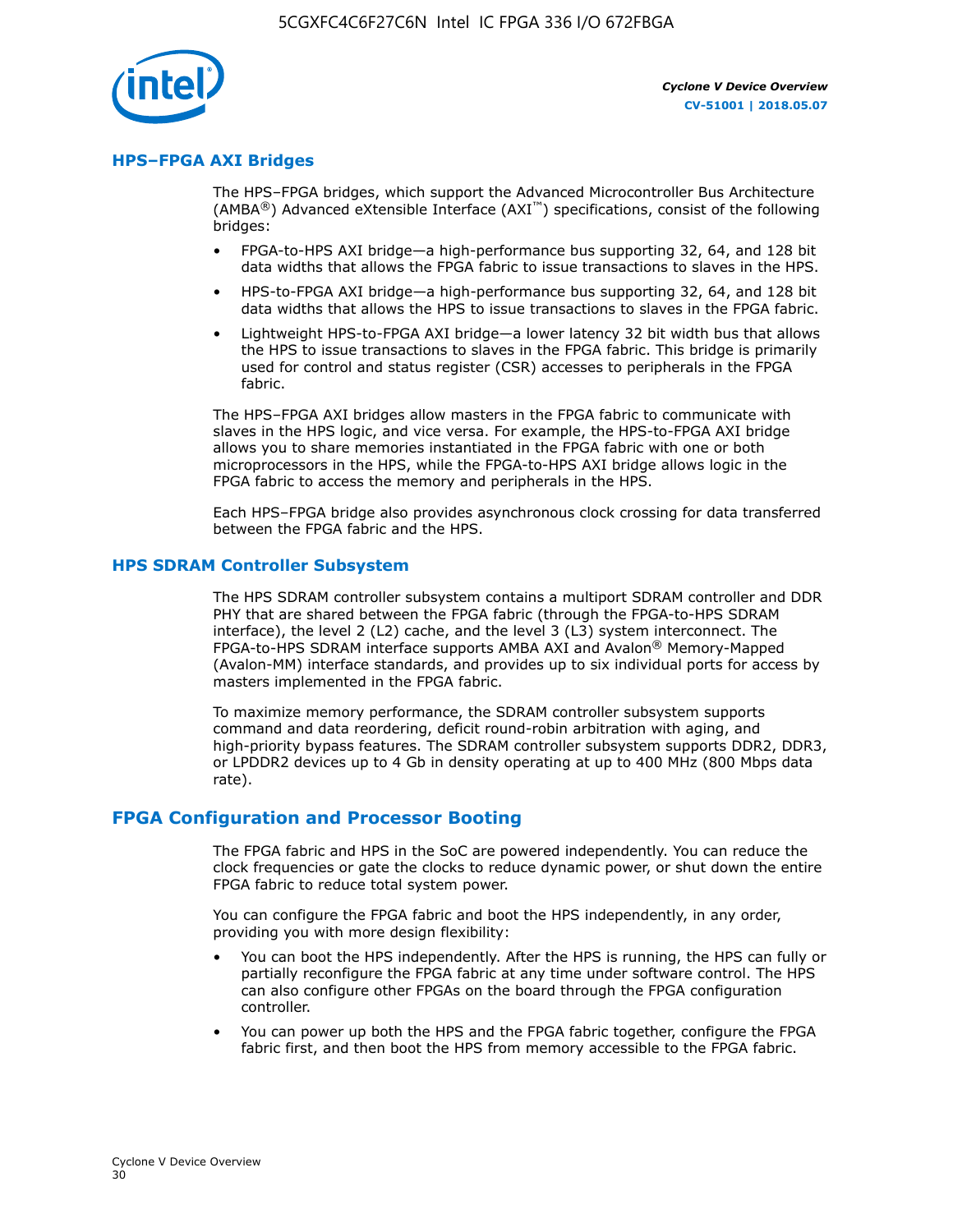

*Note:* Although the FPGA fabric and HPS are on separate power domains, the HPS must remain powered up during operation while the FPGA fabric can be powered up or down as required.

#### **Related Information**

[Cyclone V Device Family Pin Connection Guidelines](https://www.altera.com/content/dam/altera-www/global/en_US/pdfs/literature/dp/cyclone-v/pcg-01014.pdf)

Provides detailed information about power supply pin connection guidelines and power regulator sharing.

#### **Hardware and Software Development**

For hardware development, you can configure the HPS and connect your soft logic in the FPGA fabric to the HPS interfaces using the Platform Designer (Standard) system integration tool in the Intel Quartus Prime software.

For software development, the Arm-based SoC devices inherit the rich software development ecosystem available for the Arm Cortex-A9 MPCore processor. The software development process for Intel SoCs follows the same steps as those for other SoC devices from other manufacturers. Support for Linux, VxWorks®, and other operating systems is available for the SoCs. For more information on the operating systems support availability, contact the Intel sales team.

You can begin device-specific firmware and software development on the Intel SoC Virtual Target. The Virtual Target is a fast PC-based functional simulation of a target development system—a model of a complete development board that runs on a PC. The Virtual Target enables the development of device-specific production software that can run unmodified on actual hardware.

#### **Related Information**

[International Altera Sales Support Offices](https://www.altera.com/about/contact/contact/international-altera-sales-offices.html)

## **Dynamic and Partial Reconfiguration**

The Cyclone V devices support dynamic reconfiguration and partial reconfiguration.

#### **Dynamic Reconfiguration**

The dynamic reconfiguration feature allows you to dynamically change the transceiver data rates, PMA settings, or protocols of a channel, without affecting data transfer on adjacent channels. This feature is ideal for applications that require on-the-fly multiprotocol or multirate support. You can reconfigure the PMA and PCS blocks with dynamic reconfiguration.

# **Partial Reconfiguration**

*Note:* The partial reconfiguration feature is available for Cyclone V E, GX, SE, and SX devices with the "SC" suffix in the part number. For device availability and ordering, contact your local Intel sales representatives.

> Partial reconfiguration allows you to reconfigure part of the device while other sections of the device remain operational. This capability is important in systems with critical uptime requirements because it allows you to make updates or adjust functionality without disrupting services.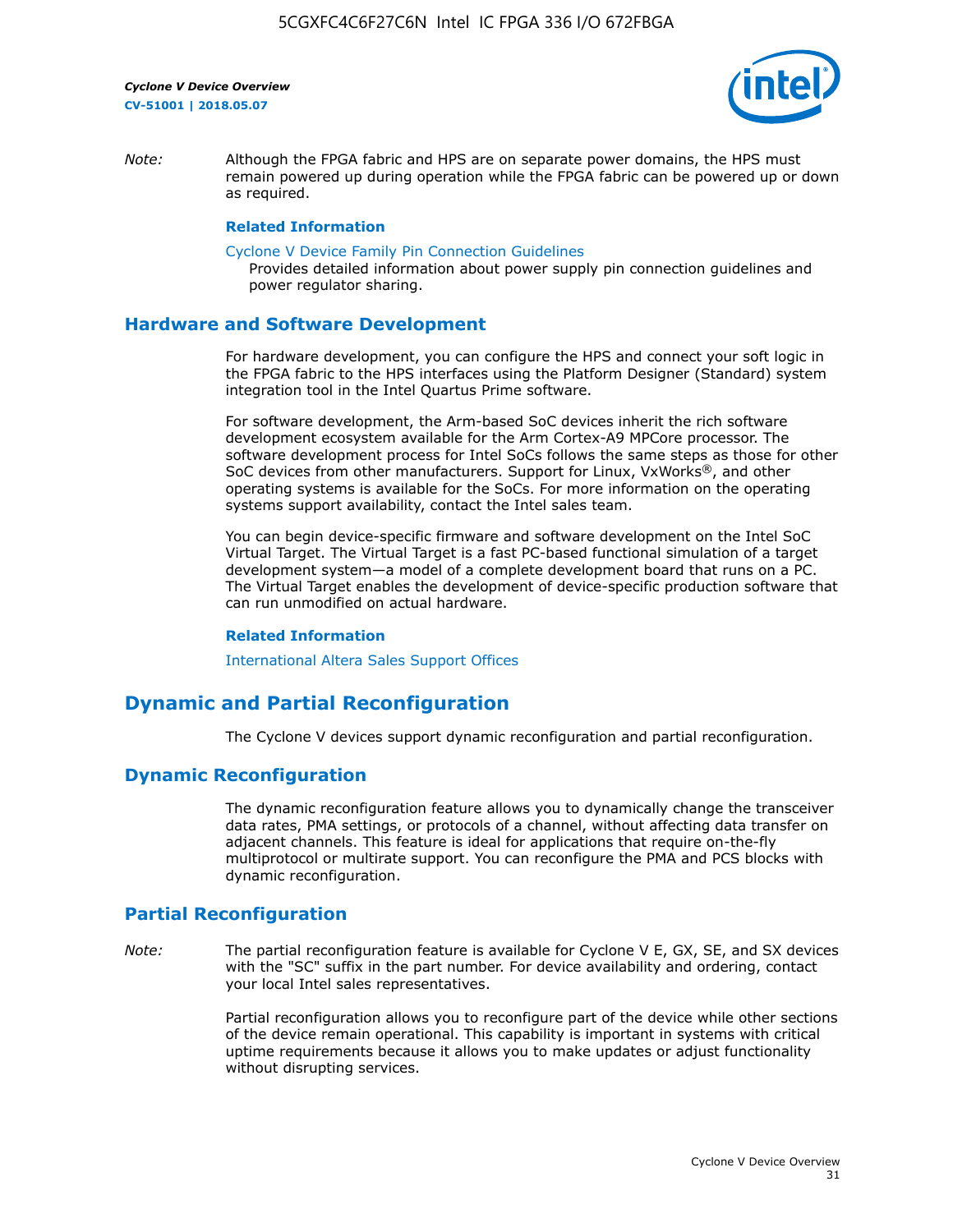

Apart from lowering cost and power consumption, partial reconfiguration increases the effective logic density of the device because placing device functions that do not operate simultaneously is not necessary. Instead, you can store these functions in external memory and load them whenever the functions are required. This capability reduces the size of the device because it allows multiple applications on a single device—saving the board space and reducing the power consumption.

Intel simplifies the time-intensive task of partial reconfiguration by building this capability on top of the proven incremental compile and design flow in the Intel Quartus Prime design software. With the Intel solution, you do not need to know all the intricate device architecture details to perform a partial reconfiguration.

Partial reconfiguration is supported through the FPP x16 configuration interface. You can seamlessly use partial reconfiguration in tandem with dynamic reconfiguration to enable simultaneous partial reconfiguration of both the device core and transceivers.

# **Enhanced Configuration and Configuration via Protocol**

Cyclone V devices support 1.8 V, 2.5 V, 3.0 V, and 3.3 V programming voltages and several configuration schemes.

| <b>Mode</b>                                                    | <b>Data</b><br>Width         | Max Clock  <br>Rate<br>(MHz) | <b>Max Data</b><br>Rate<br>(Mbps) | <b>Decompressi</b><br>on | <b>Design</b><br><b>Security</b> | <b>Partial</b><br><b>Reconfigurat</b><br>ion <sup>(18)</sup> | <b>Remote</b><br><b>System</b><br><b>Update</b> |
|----------------------------------------------------------------|------------------------------|------------------------------|-----------------------------------|--------------------------|----------------------------------|--------------------------------------------------------------|-------------------------------------------------|
| AS through the EPCS<br>and EPCQ serial<br>configuration device | 1 bit, 4<br>bits             | 100                          |                                   | Yes                      | <b>Yes</b>                       |                                                              | Yes                                             |
| PS through CPLD or<br>external<br>microcontroller              | 1 bit                        | 125                          | 125                               | Yes                      | <b>Yes</b>                       |                                                              |                                                 |
| <b>FPP</b>                                                     | 8 bits                       | 125                          |                                   | Yes                      | <b>Yes</b>                       |                                                              | Parallel flash                                  |
|                                                                | 16 bits                      | 125                          |                                   | Yes                      | <b>Yes</b>                       | Yes                                                          | loader                                          |
| CvP (PCIe)                                                     | x1, x2,<br>and $x4$<br>lanes |                              |                                   | Yes                      | <b>Yes</b>                       | Yes                                                          |                                                 |
| <b>JTAG</b>                                                    | 1 bit                        | 33                           | 33                                |                          |                                  |                                                              |                                                 |

**Table 24. Configuration Schemes and Features Supported by Cyclone V Devices**

Instead of using an external flash or ROM, you can configure the Cyclone V devices through PCIe using CvP. The CvP mode offers the fastest configuration rate and flexibility with the easy-to-use PCIe hard IP block interface. The Cyclone V CvP implementation conforms to the PCIe 100 ms power-up-to-active time requirement.

#### **Related Information**

[Configuration via Protocol \(CvP\) Implementation in Intel FPGAs User Guide](https://www.altera.com/documentation/nik1412546950394.html#nik1412546833714) Provides more information about CvP.

 $(18)$  The partial reconfiguration feature is available for Cyclone V E, GX, SE, and SX devices with the "SC" suffix in the part number. For device availability and ordering, contact your local Intel sales representatives.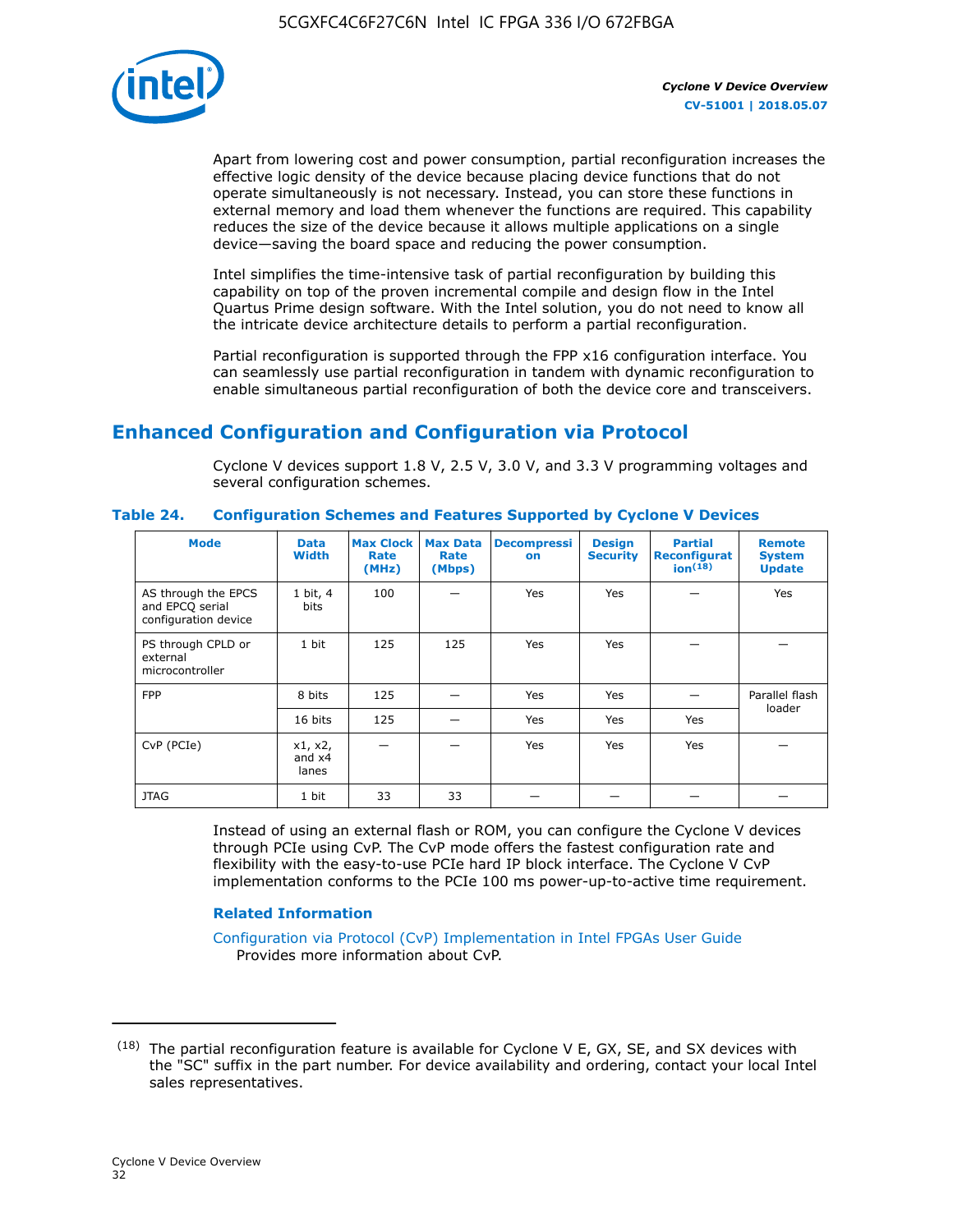

# **Power Management**

Leveraging the FPGA architectural features, process technology advancements, and transceivers that are designed for power efficiency, the Cyclone V devices consume less power than previous generation Cyclone FPGAs:

- Total device core power consumption—less by up to 40%.
- Transceiver channel power consumption—less by up to 50%.

Additionally, Cyclone V devices contain several hard IP blocks that reduce logic resources and deliver substantial power savings of up to 25% less power than equivalent soft implementations.

# **Document Revision History for Cyclone V Device Overview**

| <b>Document</b><br><b>Version</b> | <b>Changes</b>                                                                                                                                                          |
|-----------------------------------|-------------------------------------------------------------------------------------------------------------------------------------------------------------------------|
| 2018.05.07                        | Added the low power option ("L" suffix) for Cyclone V SE and Cyclone V SX devices in the Sample<br>Ordering Code and Available Options diagrams.<br>Rebranded as Intel. |

| <b>Date</b>   | <b>Version</b> | <b>Changes</b>                                                                                                                                                                                                                                                                                                                                                                                                                                                                                                                                                                                                                                                                                                                                                                                                                                                                                                    |
|---------------|----------------|-------------------------------------------------------------------------------------------------------------------------------------------------------------------------------------------------------------------------------------------------------------------------------------------------------------------------------------------------------------------------------------------------------------------------------------------------------------------------------------------------------------------------------------------------------------------------------------------------------------------------------------------------------------------------------------------------------------------------------------------------------------------------------------------------------------------------------------------------------------------------------------------------------------------|
| December 2017 | 2017.12.18     | Updated ALM resources for Cyclone V E, Cyclone V SE, Cyclone V SX, and<br>Cyclone V ST devices.                                                                                                                                                                                                                                                                                                                                                                                                                                                                                                                                                                                                                                                                                                                                                                                                                   |
| June 2016     | 2016.06.10     | Updated Cyclone V GT speed grade to -7 in Sample Ordering Code and<br>Available Options for Cyclone V GT Devices diagram.                                                                                                                                                                                                                                                                                                                                                                                                                                                                                                                                                                                                                                                                                                                                                                                         |
| December 2015 | 2015.12.21     | Added descriptions to package plan tables for Cyclone V GT and ST<br>devices.<br>Changed instances of Quartus II to Quartus Prime.<br>$\bullet$                                                                                                                                                                                                                                                                                                                                                                                                                                                                                                                                                                                                                                                                                                                                                                   |
| June 2015     | 2015.06.12     | Replaced a note to partial reconfiguration feature. Note: The partial<br>reconfiguration feature is available for Cyclone V E, GX, SE, and SX<br>devices with the "SC" suffix in the part number. For device availability and<br>ordering, contact your local Altera sales representatives.<br>Updated logic elements (LE) (K) for the following devices:<br>$\bullet$<br>$-$ Cyclone V E A7: Updated from 149.5 to 150<br>- Cyclone V GX C3: Updated from 35.5 to 36<br>- Cyclone V GX C7: Updated from 149.7 to 150<br>- Cyclone V GT D7: Updated from 149.5 to 150<br>Updated MLAB (Kb) in Maximum Resource Counts for Cyclone V GX<br>Devices table as follows:<br>- Cyclone V GX C3: Updated from 291 to 182<br>- Cyclone V GX C4: Updated from 678 to 424<br>- Cyclone V GX C5: Updated from 678 to 424<br>- Cyclone V GX C7: Updated from 1,338 to 836<br>$-$ Cyclone V GX C9: Updated from 2,748 to 1,717 |
|               |                | continued                                                                                                                                                                                                                                                                                                                                                                                                                                                                                                                                                                                                                                                                                                                                                                                                                                                                                                         |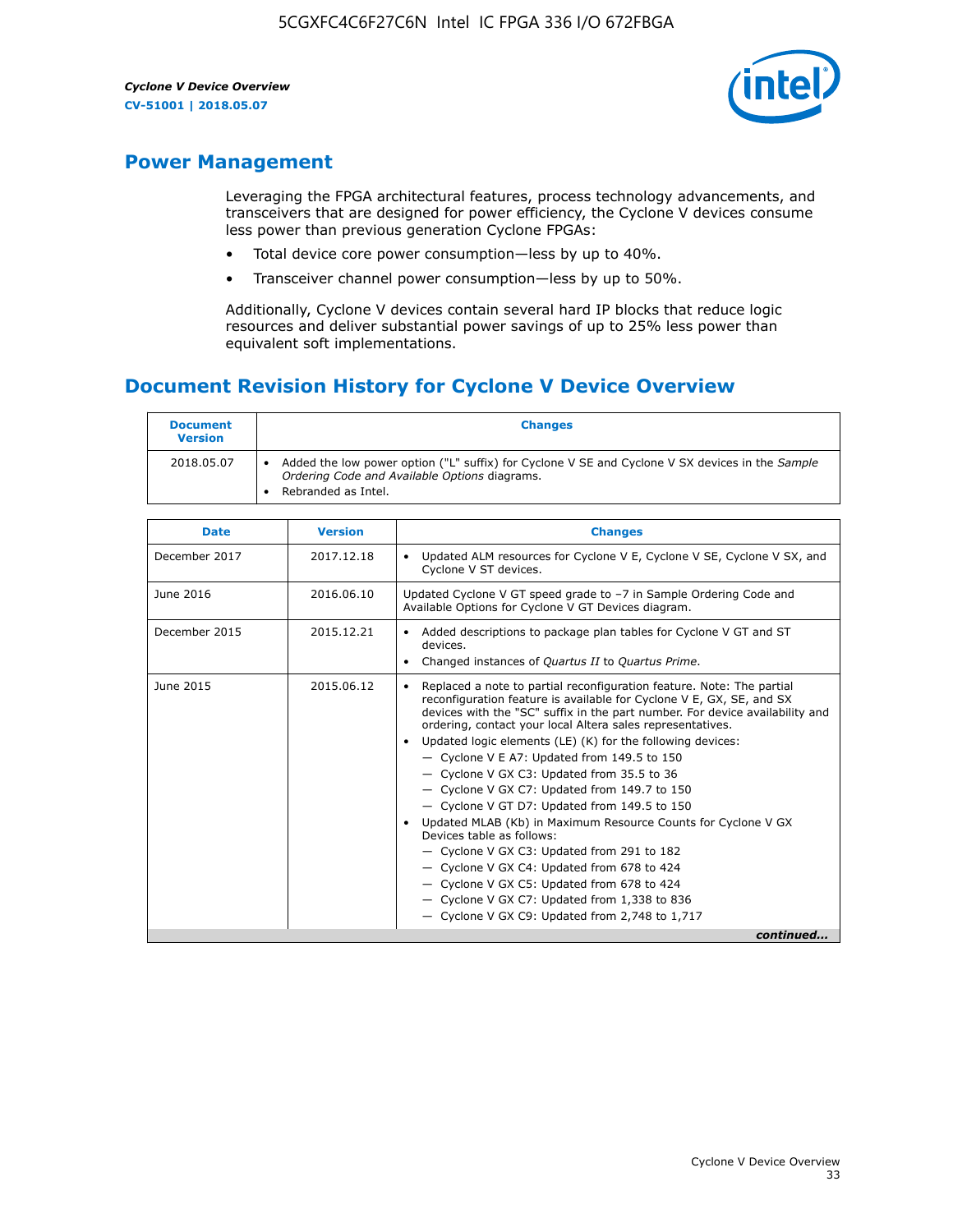

| <b>Date</b>  | <b>Version</b> | <b>Changes</b>                                                                                                                                                                                                                                                                                                                                                                                                                                                                                                                                                                                                                                                                                                                                                                                                                                                                                                                                                                                                                                                                                                                                                                                                                                                                                                                                                                                                                                                                                                                                                                                                                                                                                                |
|--------------|----------------|---------------------------------------------------------------------------------------------------------------------------------------------------------------------------------------------------------------------------------------------------------------------------------------------------------------------------------------------------------------------------------------------------------------------------------------------------------------------------------------------------------------------------------------------------------------------------------------------------------------------------------------------------------------------------------------------------------------------------------------------------------------------------------------------------------------------------------------------------------------------------------------------------------------------------------------------------------------------------------------------------------------------------------------------------------------------------------------------------------------------------------------------------------------------------------------------------------------------------------------------------------------------------------------------------------------------------------------------------------------------------------------------------------------------------------------------------------------------------------------------------------------------------------------------------------------------------------------------------------------------------------------------------------------------------------------------------------------|
|              |                | Updated MLAB RAM Bit (Kb) in Embedded Memory Capacity and<br>Distribution in Cyclone V Devices table as follows:<br>- Cyclone V GX C3: Updated from 181 to 182<br>- Cyclone V GX C4: Updated from 295 to 424<br>Updated Total RAM Bit (Kb) in Embedded Memory Capacity and<br>Distribution in Cyclone V Devices table as follows:<br>- Cyclone V GX C3: Updated from $1,531$ to $1,532$<br>- Cyclone V GX C4: Updated from 2,795 to 2,924<br>Updated MLAB Block count in Embedded Memory Capacity and<br>Distribution in Cyclone V Devices table as follows:<br>- Cyclone V GX C4: Updated from 472 to 678<br>- Cyclone V GX C5: Updated from 679 to 678                                                                                                                                                                                                                                                                                                                                                                                                                                                                                                                                                                                                                                                                                                                                                                                                                                                                                                                                                                                                                                                      |
| March 2015   | 2015.03.31     | Added internal scrubbing feature under configuration in Summary of<br>$\bullet$<br>Features for Cyclone V Devices table.<br>Added optional suffix "SC: Internal scrubbing support" to the following<br>diagrams:<br>- Sample Ordering Code and Available Options for Cyclone V E Devices<br>- Sample Ordering Code and Available Options for Cyclone V GX Devices<br>- Sample Ordering Code and Available Options for Cyclone V SE Devices<br>- Sample Ordering Code and Available Options for Cyclone V SX Devices                                                                                                                                                                                                                                                                                                                                                                                                                                                                                                                                                                                                                                                                                                                                                                                                                                                                                                                                                                                                                                                                                                                                                                                           |
| January 2015 | 2015.01.23     | Updated Sample Ordering Code and Available Options for Cyclone V ST<br>Devices figure because Cyclone V ST devices are only available in I<br>temperature grade and -7 speed grade.<br>- Operating Temperature: Removed C and A temperature grades<br>- FPGA Fabric Speed Grade: Removed -6 and -8 speed grades<br>Updated the transceiver specification for Cyclone V ST from 5 Gbps to<br>6.144 Gbps:<br>- Device Variants for the Cyclone V Device Family table<br>- Sample Ordering Code and Available Options for Cyclone V ST Devices<br>figure<br>- Maximum Resource Counts for Cyclone V ST Devices<br>Updated Maximum Resource Counts for Cyclone V GX Devices table for<br>Cyclone V GX G3 devices.<br>$-$ Logic elements (LE) (K): Updated from 35.7 to 35.5<br>- Variable-precision DSP block: Updated from 51 to 57<br>$-18 \times 18$ multiplier: Updated from 102 to 114<br>Updated Number of Multipliers in Cyclone V Devices table for Cyclone V<br>GX G3 devices.<br>- Variableprecision DSP Block: Updated from 51 to 57<br>$-9x9$ Multiplier: Updated from 153 to 171<br>$-18 \times 18$ Multiplier: Updated from 102 to 114<br>- 27 x 27 Multiplier: Updated from 51 to 57<br>- 18 x 18 Multiplier Adder Mode: Updated from 51 to 57<br>$-18 \times 18$ Multiplier Adder Summed with 36 bit Input: Updated from 51<br>to 57<br>Updated Embedded Memory Capacity and Distribution in Cyclone V<br>Devices table for Cyclone V GX G3 devices.<br>- M10K block: Updated from 119 to 135<br>- M10K RAM bit (Kb): Updated from 1,190 to 1,350<br>- MLAB block: Updated from 255 to 291<br>- MLAB RAM bit (Kb): Updated from 159 to 181<br>$-$ Total RAM bit (Kb): Updated from 1,349 to 1,531 |
| October 2014 | 2014.10.06     | Added a footnote to the "Transceiver PCS Features for Cyclone V Devices"<br>table to show that PCIe Gen2 is supported for Cyclone V GT and ST devices.                                                                                                                                                                                                                                                                                                                                                                                                                                                                                                                                                                                                                                                                                                                                                                                                                                                                                                                                                                                                                                                                                                                                                                                                                                                                                                                                                                                                                                                                                                                                                        |
|              |                | continued                                                                                                                                                                                                                                                                                                                                                                                                                                                                                                                                                                                                                                                                                                                                                                                                                                                                                                                                                                                                                                                                                                                                                                                                                                                                                                                                                                                                                                                                                                                                                                                                                                                                                                     |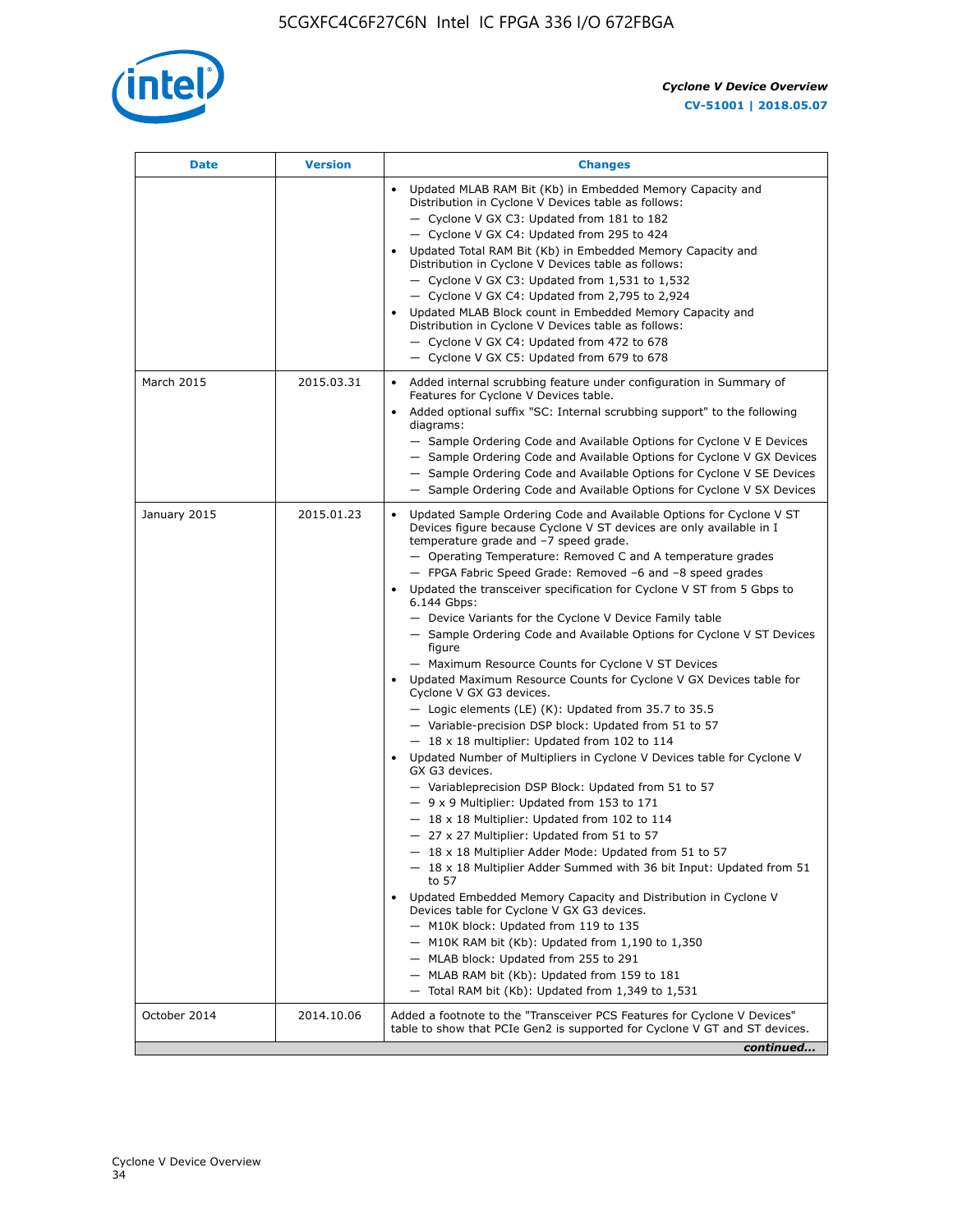r



| <b>Date</b>   | <b>Version</b> | <b>Changes</b>                                                                                                                                                                                                                           |
|---------------|----------------|------------------------------------------------------------------------------------------------------------------------------------------------------------------------------------------------------------------------------------------|
| July 2014     | 2014.07.07     | Updated the I/O vertical migration figure to clarify the migration capability of<br>Cyclone V SE and SX devices.                                                                                                                         |
| December 2013 | 2013.12.26     | Corrected single or dual-core ARM Cortex-A9 MPCore processor-up to 925<br>MHz from 800 MHz.                                                                                                                                              |
|               |                | Removed "Preliminary" texts from Ordering Code figures, Maximum<br>Resources, Package Plan and I/O Vertical Migration tables.                                                                                                            |
|               |                | Removed the note "The number of GPIOs does not include transceiver<br>I/Os. In the Quartus II software, the number of user I/Os includes<br>transceiver I/Os." for GPIOs in the Maximum Resource Counts table for<br>Cyclone V E and SE. |
|               |                | Added link to Altera Product Selector for each device variant.<br>Updated Embedded Hard IPs for Cyclone V GT devices to indicate<br>Maximum 2 hard PCIe and 2 hard memory controllers.                                                   |
|               |                | • Added leaded package options.                                                                                                                                                                                                          |
|               |                | Removed the note "The number of PLLs includes general-purpose<br>fractional PLLs and transceiver fractional PLLs." for all PLLs in the<br>Maximum Resource Counts table.                                                                 |
|               |                | • Corrected max LVDS counts for transmitter and receiver for Cyclone V E<br>A5 device from 84 to 60.                                                                                                                                     |
|               |                | • Corrected max LVDS counts for transmitter and receiver for Cyclone V E<br>A9 device from 140 to 120.                                                                                                                                   |
|               |                | Corrected variable-precision DSP block, 27 x 27 multiplier, 18 x 18<br>multiplier adder mode and 18 x 18 multiplier adder summed with 36 bit<br>input for Cyclone V SE devices from 58 to 84.                                            |
|               |                | Corrected 18 x 18 multiplier for Cyclone V SE devices from 116 to 168.                                                                                                                                                                   |
|               |                | Corrected 9 x 9 multiplier for Cyclone V SE devices from 174 to 252.                                                                                                                                                                     |
|               |                | • Corrected LVDS transmitter for Cyclone V SE A2 and A4 as well as SX C2<br>and C4 devices from 31 to 32.                                                                                                                                |
|               |                | • Corrected LVDS receiver for Cyclone V SE A2 and A4 as well as SX C2 and<br>C4 devices from 35 to 37.                                                                                                                                   |
|               |                | • Corrected transceiver speed grade for Cyclone V ST devices ordering code<br>from 4 to 5.                                                                                                                                               |
|               |                | • Updated the DDR3 SDRAM for the maximum frequency's soft controller<br>and the minimum frequency from 300 to 303 for voltage 1.35V.                                                                                                     |
|               |                | Added links to Altera's External Memory Spec Estimator tool to the topics<br>listing the external memory interface performance.                                                                                                          |
|               |                | • Corrected XAUI is supported through the soft PCS in the PCS features for<br>Cyclone V.                                                                                                                                                 |
|               |                | Added decompression support for the CvP configuration mode.                                                                                                                                                                              |
| May 2013      | 2013.05.06     | Added link to the known document issues in the Knowledge Base.<br>$\bullet$<br>Moved all links to the Related Information section of respective topics for<br>$\bullet$<br>easy reference.                                               |
|               |                | • Corrected the title to the PCIe hard IP topic. Cyclone V devices support<br>only PCIe Gen1 and Gen2.                                                                                                                                   |
|               |                | • Updated Supporting Feature in Table 1 of Increased bandwidth capacity to<br>'6.144 Gbps'.                                                                                                                                              |
|               |                | Updated Description in Table 2 of Low-power high-speed serial interface to<br>'6.144 Gbps'.                                                                                                                                              |
|               |                | Updated Description in Table 3 of Cyclone V GT to '6.144 Gbps'.                                                                                                                                                                          |
|               |                | Updated the M386 package to M383 for Figure 1, Figure 2 and Figure 3.<br>$\bullet$                                                                                                                                                       |
|               |                | Updated Figure 2 and Figure 3 for Transceiver Count by adding 'F : 4'.<br>$\bullet$                                                                                                                                                      |
|               |                | Updated LVDS in the Maximum Resource Counts tables to include<br>Transmitter and Receiver values.                                                                                                                                        |
|               |                | Updated the package plan with M383 for the Cyclone V E device.                                                                                                                                                                           |
|               |                | Removed the M301 and M383 packages from the Cyclone V GX C4 device.<br>Updated the GPIO count to '129' for the M301 package of the Cyclone V                                                                                             |
|               |                | GX C5 device.                                                                                                                                                                                                                            |
|               |                | Updated 5 Gbps to '6.144 Gbps' for Cyclone V GT device.                                                                                                                                                                                  |
|               |                | continued                                                                                                                                                                                                                                |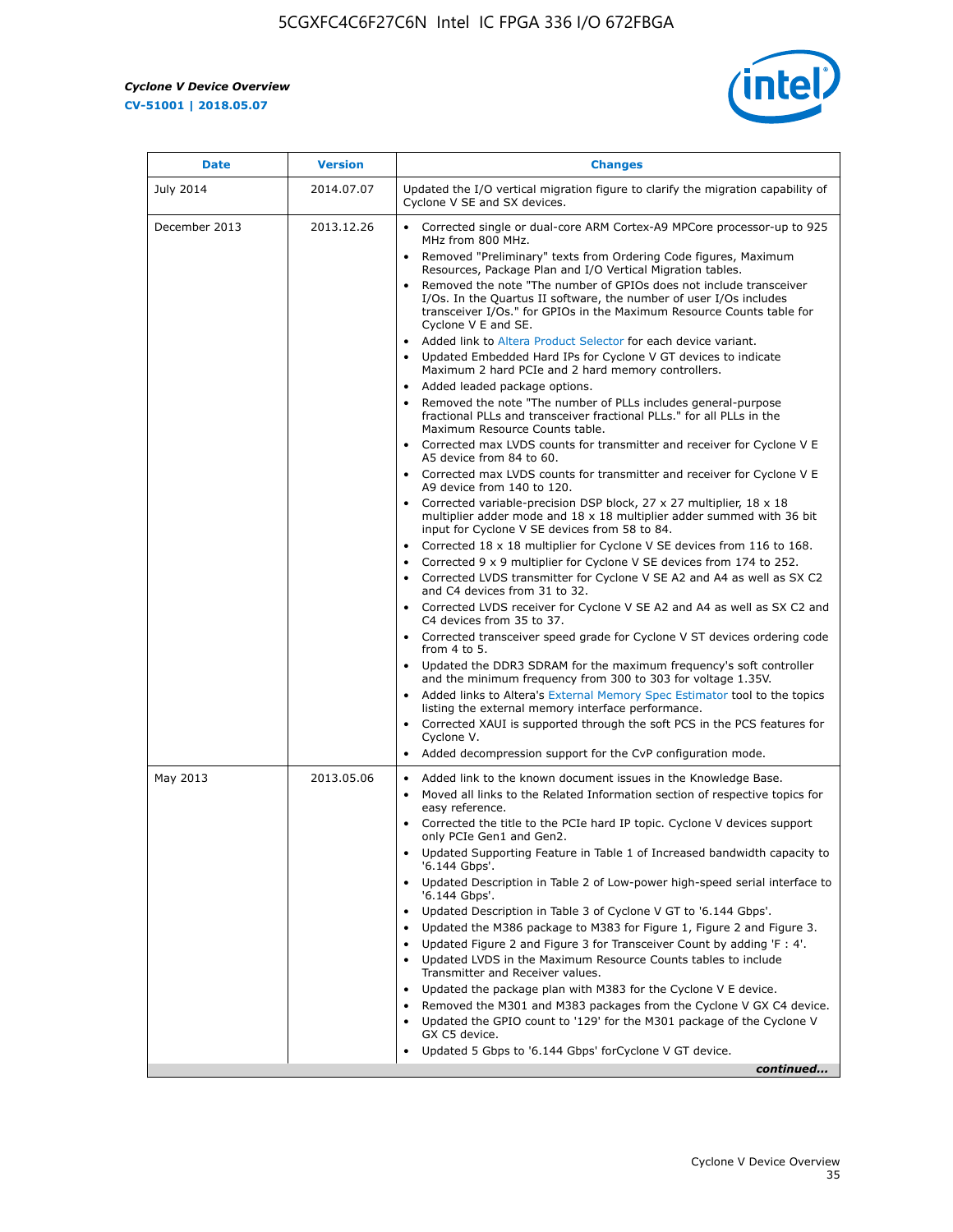

| <b>Date</b>   | <b>Version</b> | <b>Changes</b>                                                                                                                                                                                                                                                                                                                                                                                                                                                                                                                                                                                                                  |
|---------------|----------------|---------------------------------------------------------------------------------------------------------------------------------------------------------------------------------------------------------------------------------------------------------------------------------------------------------------------------------------------------------------------------------------------------------------------------------------------------------------------------------------------------------------------------------------------------------------------------------------------------------------------------------|
|               |                | Updated HPS I/O for U484 (19 mm) in Table 11 with '151' for A2, A4, A5<br>and A6.                                                                                                                                                                                                                                                                                                                                                                                                                                                                                                                                               |
|               |                | Updated Memory (Kb) for Maximum Resource Counts for Cyclone V SE A4<br>and A6, SX C4 and C6, ST D6 devices.                                                                                                                                                                                                                                                                                                                                                                                                                                                                                                                     |
|               |                | Updated FPGA PLL for Maximum Resource Counts for Cyclone V SE A2, SX<br>C2, devices.                                                                                                                                                                                                                                                                                                                                                                                                                                                                                                                                            |
|               |                | Removed '36 x 36' from the Variable-Precision DSP Block.<br>Updated Variable-precision DSP Blocks and $18 \times 18$ Multiplier for<br>Maximum Resource Counts for Cyclone V SX C4 device.                                                                                                                                                                                                                                                                                                                                                                                                                                      |
|               |                | Updated the HPS I/O counts for Cyclone V SE, SX, and ST devices.<br>Updated Figure 7 which shows the I/O vertical migration table.<br>Updated Table 17 for Cyclone V SX C4 device.<br>$\bullet$                                                                                                                                                                                                                                                                                                                                                                                                                                 |
|               |                | • Updated Embedded Memory Capacity and Distribution table for Cyclone V<br>SE A4 and A6, SX C4 and C6, ST D6 devices.                                                                                                                                                                                                                                                                                                                                                                                                                                                                                                           |
|               |                | Removed 'Counter reconfiguration' from the PLL Features.<br>$\bullet$<br>Updated Low-Power Serial Transceivers by replacing 5 Gbps with<br>6.144 Gbps.                                                                                                                                                                                                                                                                                                                                                                                                                                                                          |
|               |                | Removed 'Distributed Memory' symbol.<br>Updated the Capability in Table 22 of Backplane support to '6.144 Gbps'.<br>Updated Capability in Table 22 of Ring oscillator transmit PLLs with                                                                                                                                                                                                                                                                                                                                                                                                                                        |
|               |                | 6.144 Gbps.<br>Updated the PCS Support in Table 23 from 5 Gbps to '6 Gbps'.<br>Updated the Data Rates (Gbps) in Table 23 of 3 Gbps and 6 Gbps Basic to<br>$\bullet$<br>'6.144 Gbps'.                                                                                                                                                                                                                                                                                                                                                                                                                                            |
|               |                | Updated the Data Rates (Gbps) in Table 23 of CPRI 4.1 to '6.144 Gbps'.<br>Clarified that partial reconfiguration is an advanced feature. Contact Altera<br>for support of the feature.                                                                                                                                                                                                                                                                                                                                                                                                                                          |
| December 2012 | 2012.12.28     | Updated the pin counts for the MBGA packages.<br>$\bullet$<br>Updated the GPIO and transceiver counts for the MBGA packages.<br>$\bullet$<br>Updated the GPIO counts for the U484 package of the Cyclone V E A9, GX<br>C9, and GT D9 devices.<br>Updated the vertical migration table for vertical migration of the U484                                                                                                                                                                                                                                                                                                        |
|               |                | packages.<br>Updated the MLAB supported programmable widths at 32 bits depth.                                                                                                                                                                                                                                                                                                                                                                                                                                                                                                                                                   |
| November 2012 | 2012.11.19     | • Added new MBGA packages and additional U484 packages for Cyclone V E,<br>GX, and GT.<br>Added ordering code for five-transceiver devices for Cyclone V GT and ST.<br>$\bullet$<br>Updated the vertical migration table to add MBGA packages.<br>٠<br>Added performance information for HPS memory controller.<br>٠<br>Removed DDR3U support.<br>$\bullet$<br>Updated Cyclone V ST speed grade information.<br>Added information on maximum transceiver channel usage restrictions for<br>PCI Gen2 and CPRI at 4.9152 Gbps transmit jitter compliance.<br>Added note on the differences between GPIO reported in Overview with |
|               |                | User I/O numbers shown in the Quartus II software.<br>Updated template.                                                                                                                                                                                                                                                                                                                                                                                                                                                                                                                                                         |
| July 2012     | 2.1            | Added support for PCIe Gen2 x4 lane configuration (PCIe-compatible)                                                                                                                                                                                                                                                                                                                                                                                                                                                                                                                                                             |
| June 2012     | 2.0            | Restructured the document.<br>Added the "Embedded Memory Capacity" and "Embedded Memory<br>Configurations" sections.<br>Added Table 1, Table 3, Table 16, Table 19, and Table 20.<br>$\bullet$<br>Updated Table 2, Table 4, Table 5, Table 6, Table 7, Table 8, Table 9, Table                                                                                                                                                                                                                                                                                                                                                  |
|               |                | 10, Table 11, Table 12, Table 13, Table 14, Table 17, and Table 18.<br>continued                                                                                                                                                                                                                                                                                                                                                                                                                                                                                                                                                |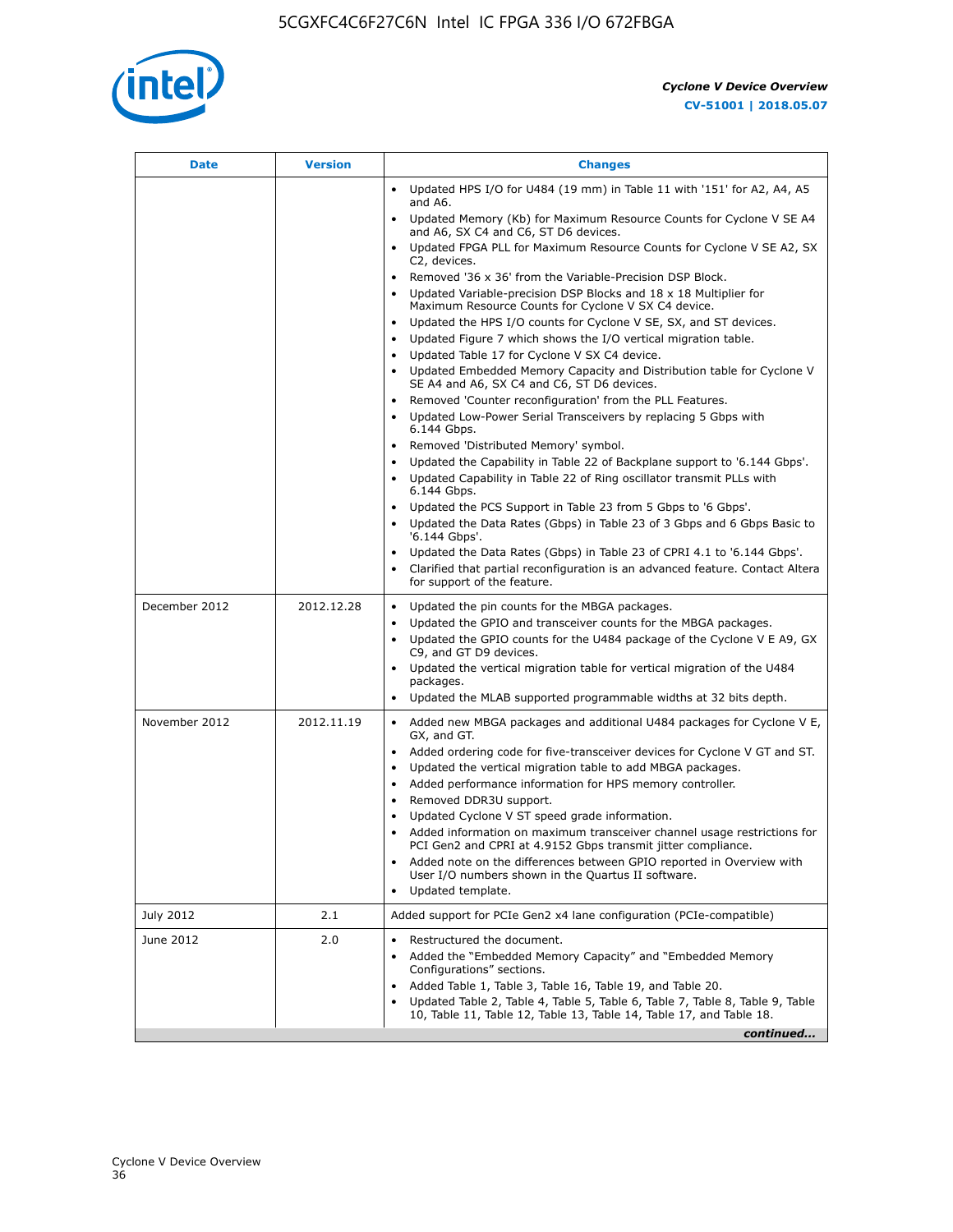

| <b>Date</b>   | <b>Version</b> | <b>Changes</b>                                                                                                                                                                                                                                                                                                                                                                                                                                                 |
|---------------|----------------|----------------------------------------------------------------------------------------------------------------------------------------------------------------------------------------------------------------------------------------------------------------------------------------------------------------------------------------------------------------------------------------------------------------------------------------------------------------|
|               |                | Updated Figure 1, Figure 2, Figure 3, Figure 4, Figure 5, Figure 6, and<br>Figure 10.<br>Updated the "FPGA Configuration and Processor Booting" and "Hardware"<br>and Software Development" sections.<br>Text edits throughout the document.                                                                                                                                                                                                                   |
| February 2012 | 1.2            | Updated Table $1-2$ , Table $1-3$ , and Table $1-6$ .<br>Updated "Cyclone V Family Plan" on page 1-4 and "Clock Networks and<br>PLL Clock Sources" on page 1-15.<br>Updated Figure 1-1 and Figure 1-6.                                                                                                                                                                                                                                                         |
| November 2011 | 1.1            | Updated Table $1-1$ , Table $1-2$ , Table $1-3$ , Table $1-4$ , Table $1-5$ , and Table<br>$1 - 6$ .<br>Updated Figure 1-4, Figure 1-5, Figure 1-6, Figure 1-7, and Figure 1-8.<br>Updated "System Peripherals" on page 1-18, "HPS-FPGA AXI Bridges" on<br>page 1-19, "HPS SDRAM Controller Subsystem" on page 1-19, "FPGA<br>Configuration and Processor Booting" on page 1-19, and "Hardware and<br>Software Development" on page 1-20.<br>Minor text edits. |
| October 2011  | 1.0            | Initial release.                                                                                                                                                                                                                                                                                                                                                                                                                                               |